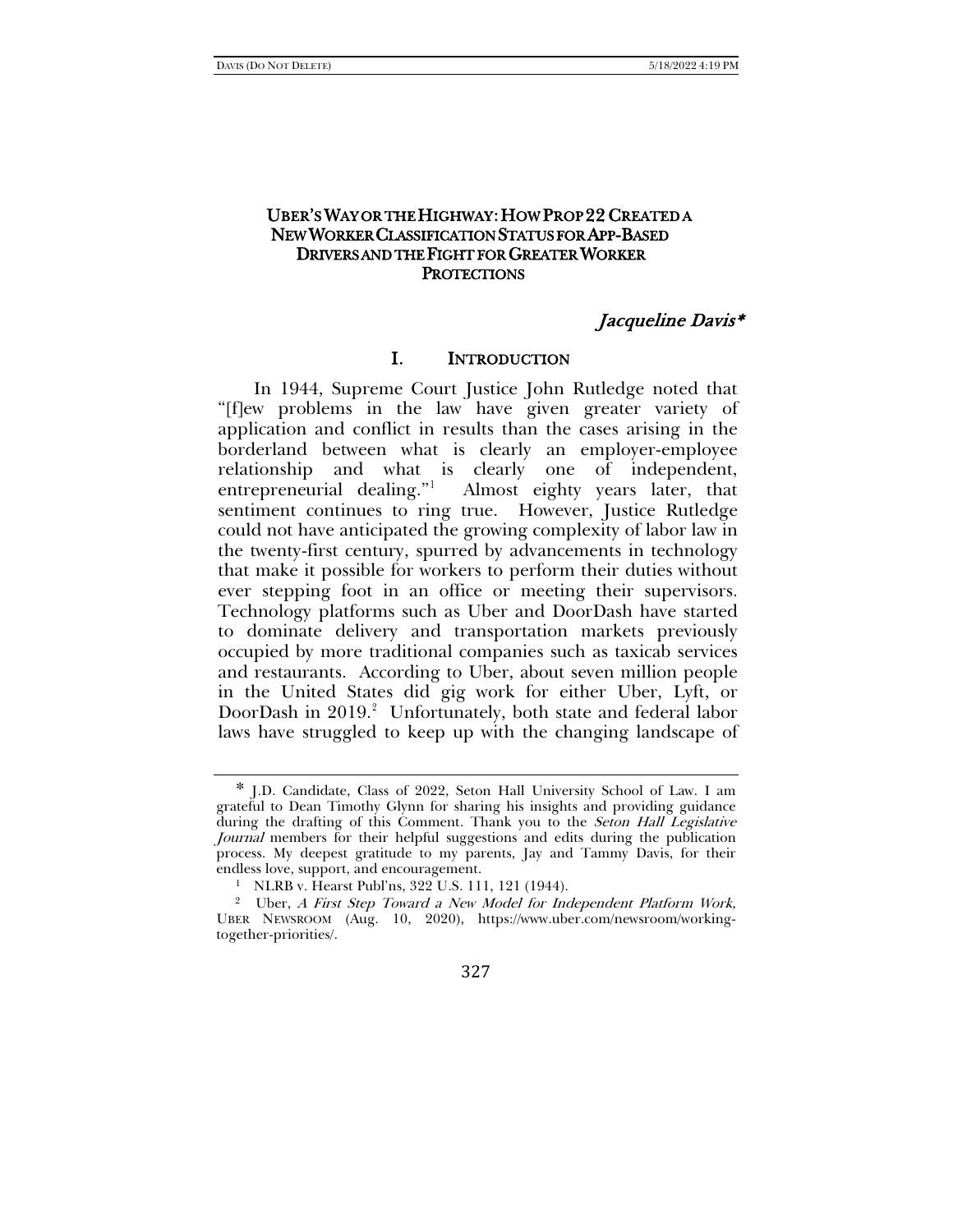employment law that has accompanied this shift.

<span id="page-1-5"></span><span id="page-1-0"></span>Rideshare services have based their business model on hiring drivers as independent contractors to avoid state- and federally mandated worker protections for employees.<sup>[3](#page-1-1)</sup> Worker classification is important because the vast majority of federal and state employment law protections only cover employees.<sup>[4](#page-1-2)</sup> While recognizing that their drivers lack necessary benefits and protections under independent contractor status, these companies have consistently resisted attempts to re-classify their drivers as employees.<sup>[5](#page-1-3)</sup>

California attempted to address the needs of the fastgrowing group of gig workers, including rideshare drivers, when it passed AB 5 in 2019, which would have broadened the definition of "employee" to include many independent contractors[.6](#page-1-4) However, Uber and other large tech companies fought back, launching a successful ballot initiative campaign to exempt themselves from the law.

This Comment surveys the landscape of employment law as it relates to worker classification. Focusing on California's failed attempt to re-classify rideshare drivers as employees, this Comment argues for a uniform federal approach that expands worker protections and benefits to a greater share of workers. Specifically, this Comment advocates for the adoption of the ABC worker classification test at the federal level through the passage of the Protecting the Right to Organize Act (the "PRO Act") and similar legislation expanding the ABC Test to all federal employment statutes. At the same time, gig workers seeking employee status should continue to litigate the issue, arguing that they are employees, even under the restrictive common law "right to control" test.

<span id="page-1-1"></span><sup>&</sup>lt;sup>3</sup> The Editorial Board, *Uber Rides Cost More? OK*, N.Y. TIMES (June 27, 2020), https://www.nytimes.com/2020/06/27/opinion/uber-covid-gig-economy.html.

<span id="page-1-2"></span><sup>4</sup> TIMOTHY P. GLYNN, RACHEL S. ARNOW-RICHMAN & CHARLES A. SULLIVAN, EMPLOYMENT LAW: PRIVATE ORDERING AND ITS LIMITATIONS 5–6 (4th ed.) (2019) [hereinafter EMPLOYMENT LAW].

<sup>&</sup>lt;sup>5</sup> The Editorial Board, *supra* note [3.](#page-1-0)

<span id="page-1-4"></span><span id="page-1-3"></span><sup>6</sup> Carolyn Said, AB5, California's Landmark Gig-Work Law, Takes Effect Jan. 1 Amid Controversy, S.F. CHRON. (Dec. 31, 2019), https://www.sfchronicle.com/ business/article/AB5-California-s-landmark-gig-work-law-takes-14942512.php.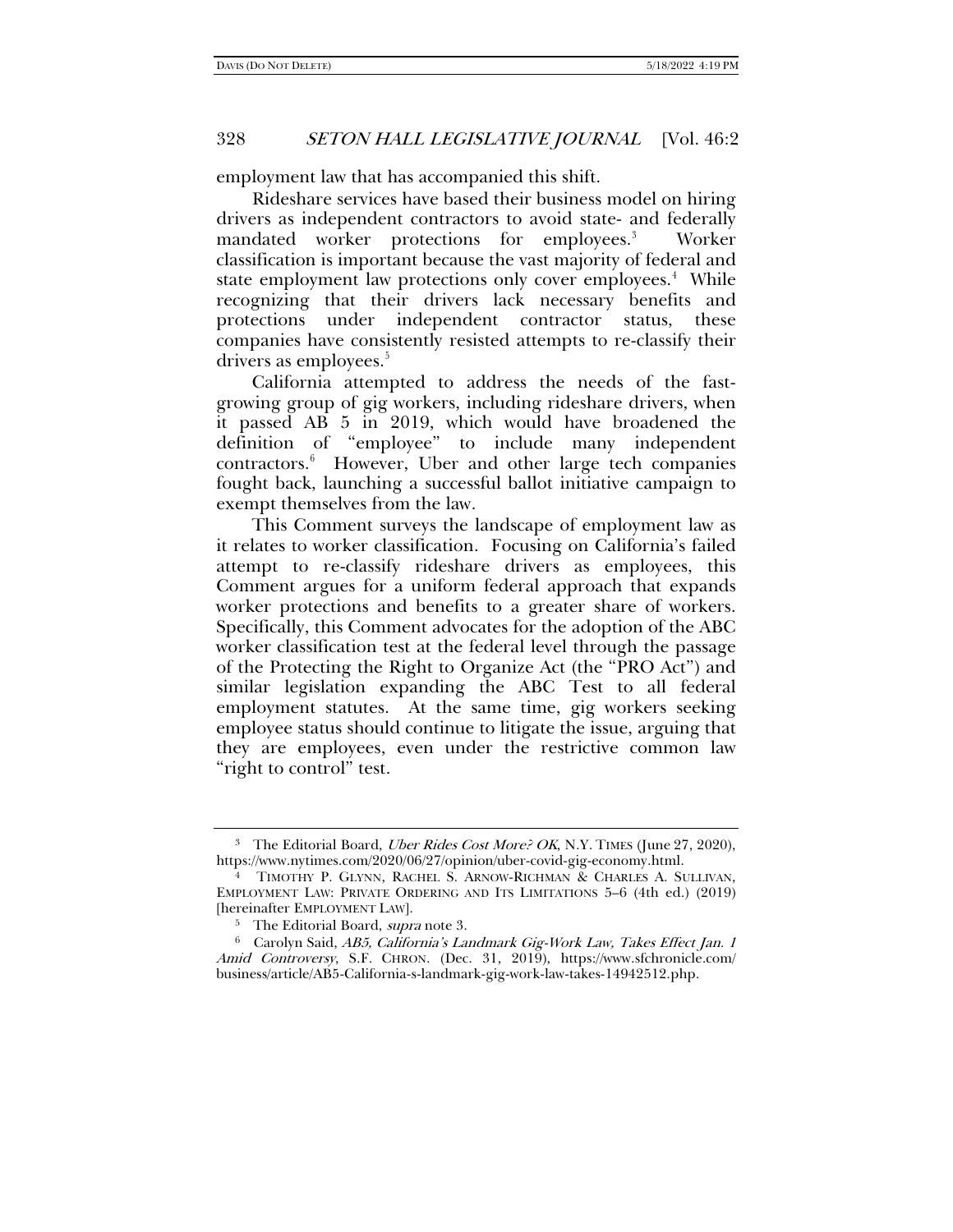Part II of this note examines federal labor law and explains the various tests employed to determine whether a worker is an employee or an independent contractor. It then focuses on California's attempt to re-classify workers following its supreme court's ruling in Dynamex Operations W. v. Superior Court, 416 P.3d 1, 10 (Cal. 2018).

Part III analyzes the protections afforded to rideshare workers under Prop 22 as compared to those under AB 5. Considering this analysis, Part III argues that congressional action is needed to provide adequate protection for rideshare drivers and other similarly situated workers. Specifically, Part III advocates for the passage of the PRO Act. Lastly, Part III argues that, even under the common law right to control test, rideshare drivers could be classified as employees.

# II. AN OVERVIEW OF EMPLOYMENT CLASSIFICATION IN THE UNITED STATES

## A. Common Law Right To Control Test

Classifying workers for the purposes of federal statutory interpretation is difficult because Congress failed to meaningfully define "employee" or "employer" in many employment law statutes.<sup>[7](#page-2-0)</sup> In the absence of a meaningful "employee" definition, the Supreme Court has held that "Congress intended to describe the conventional master-servant relationship as understood by common-law agency doctrine."[8](#page-2-1) Today, in the majority of circumstances, both federal and state courts apply some version of the common law right to control test.<sup>[9](#page-2-2)</sup>

<span id="page-2-0"></span><sup>7</sup> EMPLOYMENT LAW, supra note [4,](#page-1-5) at 6 ("An 'employee' is 'an individual employed by an employer.'").

<span id="page-2-2"></span><span id="page-2-1"></span><sup>8</sup> EMPLOYMENT LAW, supra note [4,](#page-1-5) at 6; Nationwide Mut. Ins. Co. v. Darden, 503 U.S. 318, 322–23 (1992); Cmty. for Creative Non-Violence v. Reid, 490 U.S. 730, 739–40 (1989).

<sup>&</sup>lt;sup>9</sup> EMPLOYMENT LAW, *supra* note [4,](#page-1-5) at 30.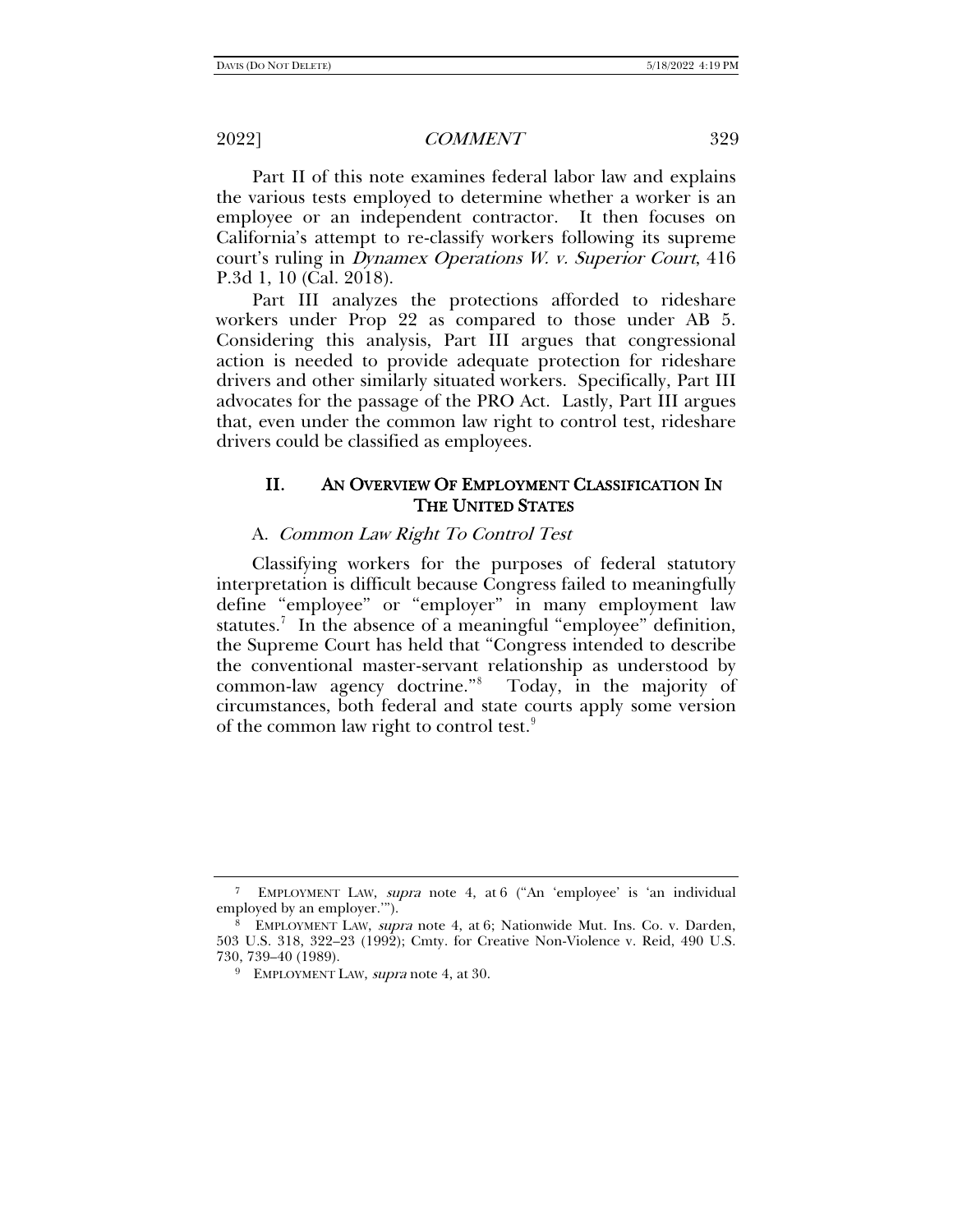### <span id="page-3-0"></span>1. Origins of Common Law Test

The distinction between employees and independent contractors initially arose in the tort liability context to determine whether "masters" were liable for the acts of their "servants."<sup>[10](#page-3-1)</sup> In the early 1700s, English courts "impos[ed] liability on masters for their servants' acts regardless of whether the master had given explicit authority to perform the tort-causing act."[11](#page-3-2) This became impractical, however, at the start of the nineteenth century, as an increase in industrial activity led to enormous growth in the number of individuals hired for a particular skill "with the expectation that the hiring party would not be responsible for their conduct."[12](#page-3-3) As a result, English and American courts began to distinguish between employees and independent contractors based on the right to control, holding that employers were only liable for the torts of their employees.<sup>[13](#page-3-4)</sup> The courts reasoned that this limitation on vicarious liability protected hiring parties who utilized someone's services but had no realistic means to supervise the work.<sup>[14](#page-3-5)</sup> Courts continued to classify workers for vicarious liability using the right to control test into the midtwentieth century.<sup>15</sup> Under the right to control test, a court was likely to find an employee-employer relationship when the hiring party exercised a high degree of control over the worker.<sup>16</sup>

In 1933, the Restatement of Agency adopted the right to control test for purposes of tort liability to third parties.<sup>[17](#page-3-8)</sup> Section 220 defined the term "servant" as "a person employed to perform service for another in his affairs and who, with respect to his physical conduct in the performance of the service, is subject to the other's control or right to control."[18](#page-3-9) Although this right to control test was initially used to impose negligence liability on employers, courts began to use it during the New Deal Era in the

<span id="page-3-9"></span>18 Id.

<span id="page-3-5"></span><span id="page-3-4"></span><span id="page-3-3"></span><span id="page-3-2"></span><span id="page-3-1"></span><sup>&</sup>lt;sup>10</sup> Ryan Vacca, *Uncertainty in Employee Status Across Federal Law*, 92 TEMP. L. REV. 121, 125 (2019).

<sup>11</sup> Id.

<sup>12</sup> Id.

 $13$  *Id.* 

 $14$  *Id.* 

<sup>15</sup> Id.

<span id="page-3-8"></span><span id="page-3-7"></span><span id="page-3-6"></span><sup>16</sup> Vacca, supra note [10,](#page-3-0) at 125.

<sup>17</sup> Restatement (First) of Agency § 220 (Am. L. Inst. 1933).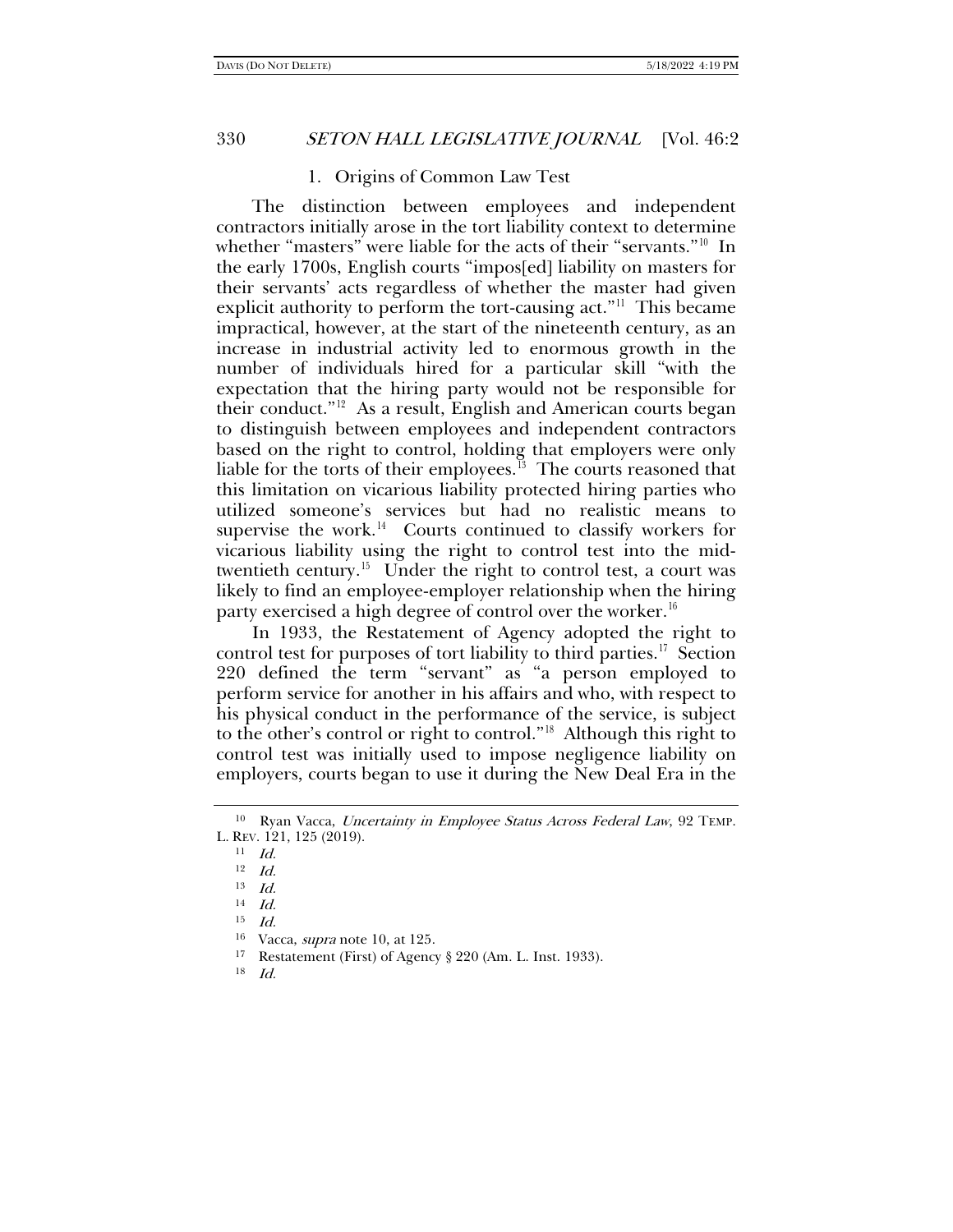areas of collective bargaining and worker protection.<sup>[19](#page-4-0)</sup>

The right to control test continued to be relied upon in the Restatement (Second) of Agency.<sup>[20](#page-4-1)</sup> Section 220 listed ten factors to be considered in determining whether a worker is an employee or independent contractor, including:

> (a) the extent of control which, by the agreement, the master may exercise over the details of the work;

> (b) whether or not the one employed is engaged in a distinct occupation or business;

> (c) the kind of occupation, with reference to whether, in the locality, the work is usually done under the direction of the employer or by a specialist without supervision;

(d) the skill required in the particular occupation;

(e) whether the employer or the workman supplies the instrumentalities, tools, and the place of work for the person doing the work;

(f) the length of time for which the person is employed;

(g) the method of payment, whether by the time or by the job;

(h) whether or not the work is a part of the regular business of the employer;

(i) whether or not the parties believe they are creating the relation of master and servant; and

(j) whether the principal is or is not in business.  $21$ 

<sup>19</sup> Vacca, supra not[e 10,](#page-3-0) at 127.

<span id="page-4-2"></span><span id="page-4-1"></span><span id="page-4-0"></span><sup>&</sup>lt;sup>20</sup> Restatement (Second) of Agency § 220 (Am. L. Inst. 1958) ("A servant is a person employed to perform services in the affairs of another and who with respect to the physical conduct in the performance of the services is subject to the other's control or right to control.").

<sup>21</sup> Id.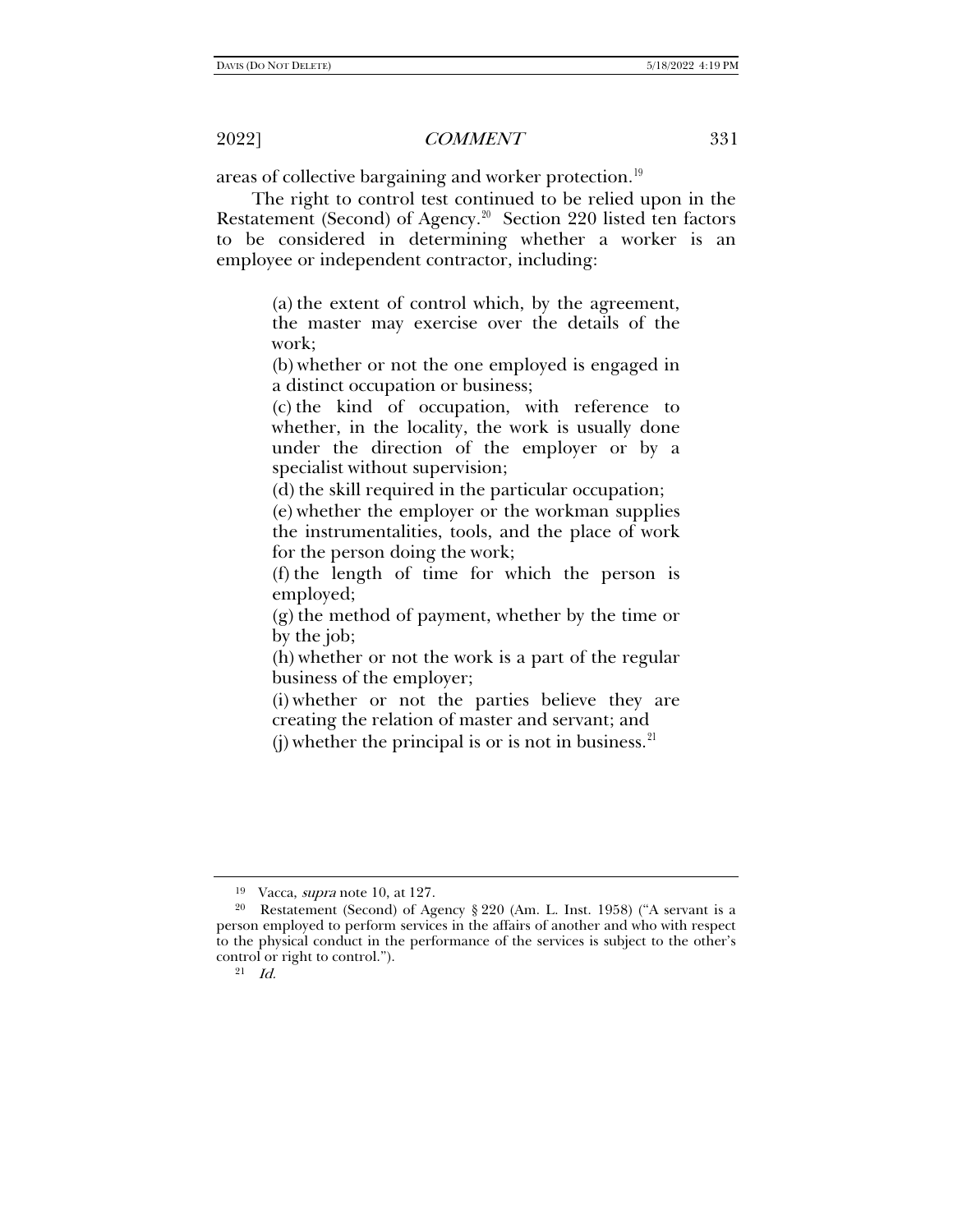### 2. Benefits and Criticisms of the Common Law Test

The chief criticism of the common law test is that its original purpose was to determine whether the principal was liable for the worker's torts "under the doctrine of respondeat superior[.]"<sup>[22](#page-5-0)</sup> The common law test focuses on control because "[t]ort and agency law seek to link legal accountability with control."<sup>23</sup> But federal and state employment statutes "serve different ends."[24](#page-5-2) Many federal labor laws were passed during the New Deal Era with the goal of compensating for the social inequality resulting from economic dependency in labor relations.<sup>[25](#page-5-3)</sup> The common law test fails to recognize this goal. With a focus on the right to control, "the test denies the benefits of protective social legislation to many workers who labor under subordinate economic circumstances."[26](#page-5-4)

The common law "test and its variations are highly factintensive[.] $"^{27}$  $"^{27}$  $"^{27}$  The ten-factor test creates uncertainty regarding the employer-worker relationship, resulting in "real costs" on workers and employers, including "ex ante planning and risk management costs and ex post costs," such as litigation.<sup>[28](#page-5-6)</sup> While a more bright-line rule provides "greater predictability,"<sup>[29](#page-5-7)</sup> the highly fact-sensitive inquiry insulates the common law test from being either over or underinclusive.

<sup>&</sup>lt;sup>22</sup> EMPLOYMENT LAW, *supra* note [4,](#page-1-5) at 31.

<sup>23</sup> EMPLOYMENT LAW, supra note [4,](#page-1-5) at 31.

<sup>&</sup>lt;sup>24</sup> EMPLOYMENT LAW, *supra* note [4,](#page-1-5) at 31.

<span id="page-5-5"></span><span id="page-5-4"></span><span id="page-5-3"></span><span id="page-5-2"></span><span id="page-5-1"></span><span id="page-5-0"></span><sup>&</sup>lt;sup>25</sup> Stephen F. Befort, *Revisiting the Black Hole of Workplace Regulation: A* Historical and Comparative Perspective of Contingent Work, 1 BERKELEY J. EMP. & LAB. L. 153, 168 n.121 (2003) (citing Taco van Peijpe, Independent Contractors and Protected Workers in Dutch Law, 21 COMP. LAB. L. & POL'Y J. 127, 155 (1999).

 $^{26}\;$   $\;$   $Id.$  at 168.

<sup>27</sup> EMPLOYMENT LAW, supra not[e 4,](#page-1-5) at 31.

<span id="page-5-6"></span><sup>28</sup> EMPLOYMENT LAW, supra note [4,](#page-1-5) at 31.

<span id="page-5-7"></span><sup>29</sup> EMPLOYMENT LAW, supra note [4,](#page-1-5) at 31.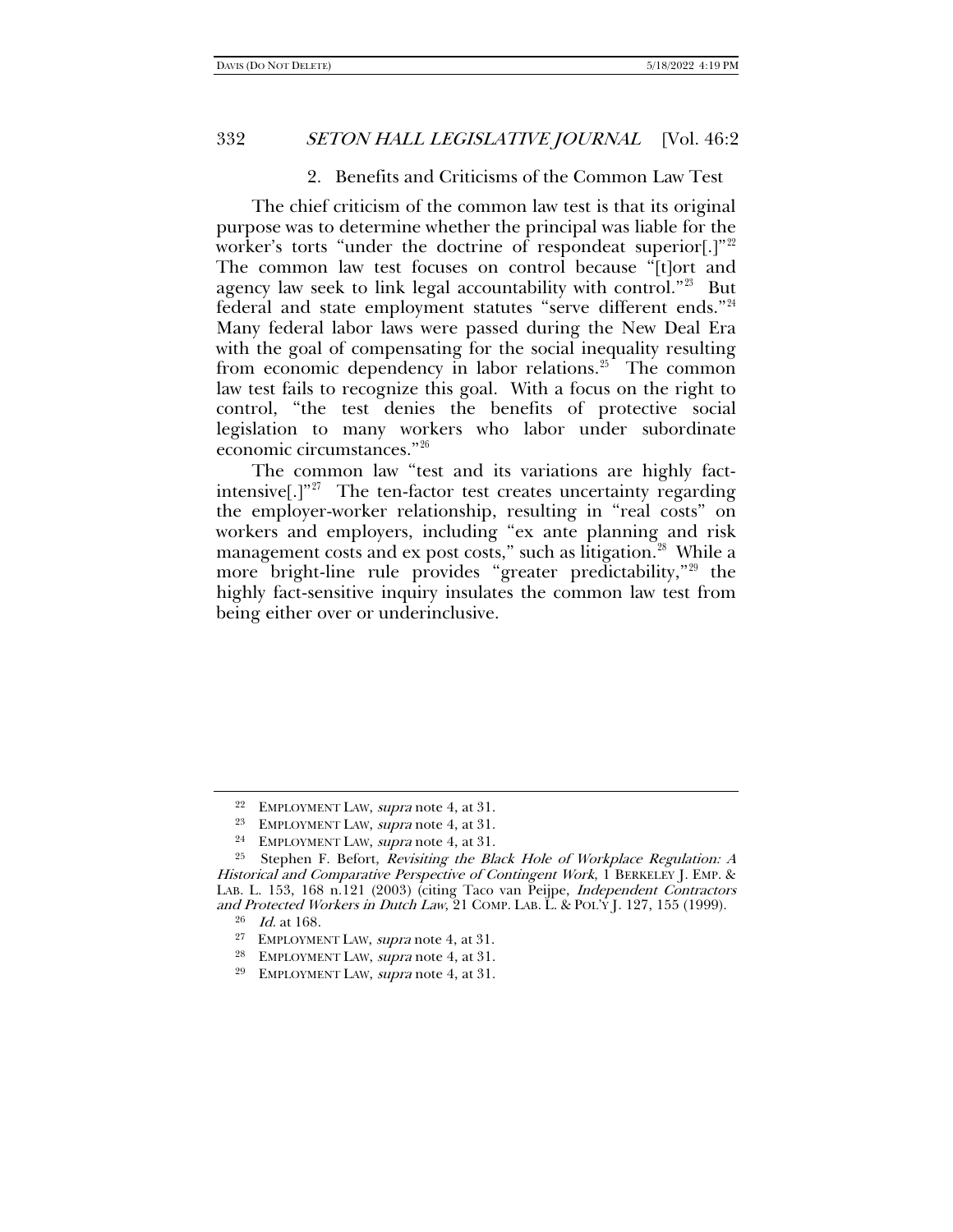### 3. The Common Law Test in Practice

i. The National Labor Relations Act ("NLRA")

Congress enacted the NLRA in  $1935.^{30}$  The NLRA protects the rights of employees to organize themselves into unions and "encourage[s] collective bargaining by protecting workers' full freedom of association."[31](#page-6-1) The Act, however, only protects "employees" which shall not "include . . . any individual having the status of an independent contractor<sup>[1]</sup><sup>[32](#page-6-2)</sup> Unfortunately, the NLRA did not include a helpful definition of "employee," and instead provides a circular definition stating that, "the term 'employee' shall include any employee<sup>[.]"33</sup> In NLRB v. United *Insurance Co.*,<sup>[34](#page-6-4)</sup> the Supreme Court stated that the common law agency test should determine whether a worker is an employee or independent contractor,<sup>[35](#page-6-5)</sup> emphasizing that "[w]hat is important is that the total factual context is assessed in light of the pertinent common-law agency principles."[36](#page-6-6) In 1998, the National Labor Relations Board ("NLRB") "high-lighted the importance of the multifactor analysis of the Restatement (Second) of Agency, Section 220[.]"<sup>[37](#page-6-7)</sup> There has been much debate, however, about the proper application of the common law factors to the independent contractor analysis.<sup>[38](#page-6-8)</sup>

<span id="page-6-5"></span><span id="page-6-4"></span><span id="page-6-3"></span><span id="page-6-2"></span><span id="page-6-1"></span><span id="page-6-0"></span><sup>35</sup> NLRB v. United Ins. Co., 390 U.S. 254, 256 (1968) (explaining "the obvious purpose of [the Taft Hartley Amendments] was to have the Board and the courts apply general agency principles in distinguishing between employees and independent contractors under the Act.").

<sup>30</sup> National Labor Relations Act of 1935, 29 U.S.C. §§ 151-169.

<sup>31</sup> Id.

 $32$  *Id.* § 152(3).

<sup>33</sup> Id.

<sup>34</sup> NLRB v. United Ins. Co., 390 U.S. 254 (1968).

 $\frac{36}{37}$  *Id.* at 258.

<sup>37</sup> Roadway Package Sys., Inc., 326 N.L.R.B. 842, 849 (1998).

<span id="page-6-8"></span><span id="page-6-7"></span><span id="page-6-6"></span><sup>38</sup> Compare FedEx Home Delivery v. NLRB, 563 F.3d 492, 497 (D.C. Cir. 2009) [hereinafter  $FedEx$   $I$ ] (explaining that "while all the considerations at common law remain in play ... an important animating principle by which to evaluate those factors in cases where some factors cut one way and some the other is whether the position presents the opportunities and risks inherent in entrepreneurialism"), with FedEx Home Delivery, 361 N.L.R.B. 610, 626 (2014) (rejecting FedEx 1's emphasis on entrepreneurial opportunity because such approach "would create a broader exclusion under Section 2(3) of the NLRA").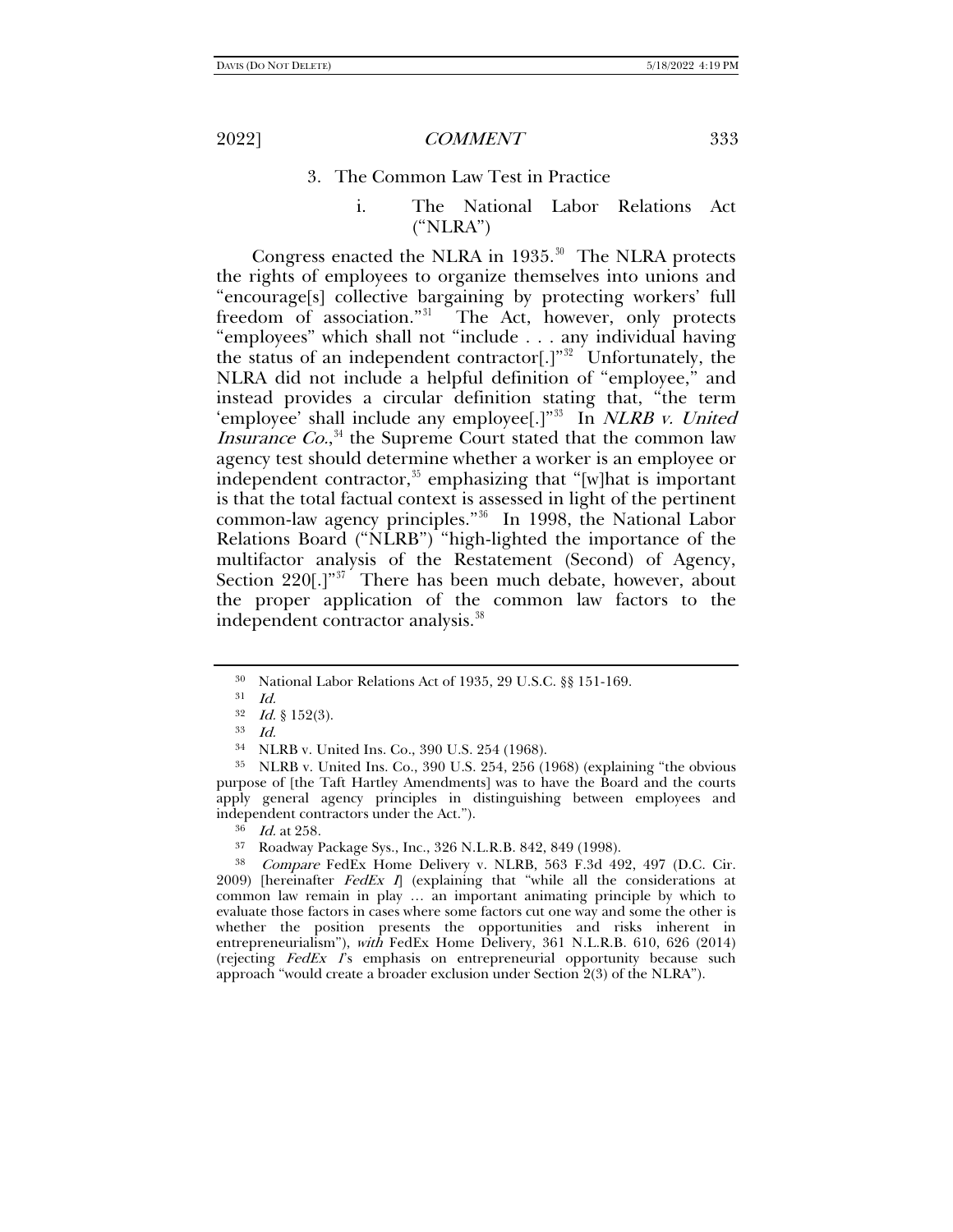In FedEx Home Delivery v. NLRB, FedEx sought review of the NLRB determination that the company "committed an unfair labor practice by refusing to bargain with the union<sup>"[39](#page-7-0)</sup> and argued that the drivers were not employees under § 2(3) of the NLRA.[40](#page-7-1) The D.C. Circuit first noted that whether the workers were independent contractors or employees had jurisdictional consequences because the NLRB does not have "authority" over matters concerning independent contractors.<sup>41</sup> The court then explained, "[t]o determine whether a worker should be classified as an employee or an independent contractor, the Board and this court apply the common-law agency test, a requirement that reflects clear congressional will." $42$  The court, relying on Corporate Express Delivery Systems, [43](#page-7-4) explained that the common law agency test was qualitative rather than quantitative and that the evaluation "focus[es] not upon the employer's control of the means and manner of the work but instead upon whether the putative independent contractors 'have a significant entrepreneurial opportunity for gain or loss."<sup>44</sup> Shifting the focus away from the right to control factors to the entrepreneurial opportunity factors of the Restatement (Second) of Agency § 220, the court held that the drivers were independent contractors.<sup>45</sup> Importantly, the court focused on the theoretical entrepreneurial opportunity rather than the actual entrepreneurial opportunity. The court was not concerned that many FedEx drivers chose not to organize their work in the form of independent business, nor did it take into account that both the opportunity for profit was minuscule and the company dictated the routes that the drivers were required to follow.<sup>46</sup> The

<sup>46</sup> Id. at 498 ("even one instance of a driver using such an opportunity can be

<sup>39</sup> FedEx I, 563 F.3d at 495.

 $^{40}\;$   $Id.$ 

<sup>41</sup> Id. at 496.

 $42$  *Id.* at 495–96 (emphasis added).

<span id="page-7-4"></span><span id="page-7-3"></span><span id="page-7-2"></span><span id="page-7-1"></span><span id="page-7-0"></span><sup>43</sup> Id. at 497 n. 3 (citing Corporate Express Delivery Sys. v. NLRB, 292 F.3d 777, 780 (D.C. Cir. 2002) (quoting Corp. Express, 332 N.L.R.B. at 6)).

<span id="page-7-5"></span><sup>&</sup>lt;sup>44</sup> Id. (stating "[w]e do not just count the factors that favor one camp, and those the other, and declare that whichever side scores the most points wins.") (cleaned up).<br><sup>45</sup> Id. at 504 (finding that the drivers had "[t]he ability to operate multiple

<span id="page-7-7"></span><span id="page-7-6"></span>routes, hire additional drivers . . . and helpers, and to sell routes without permission").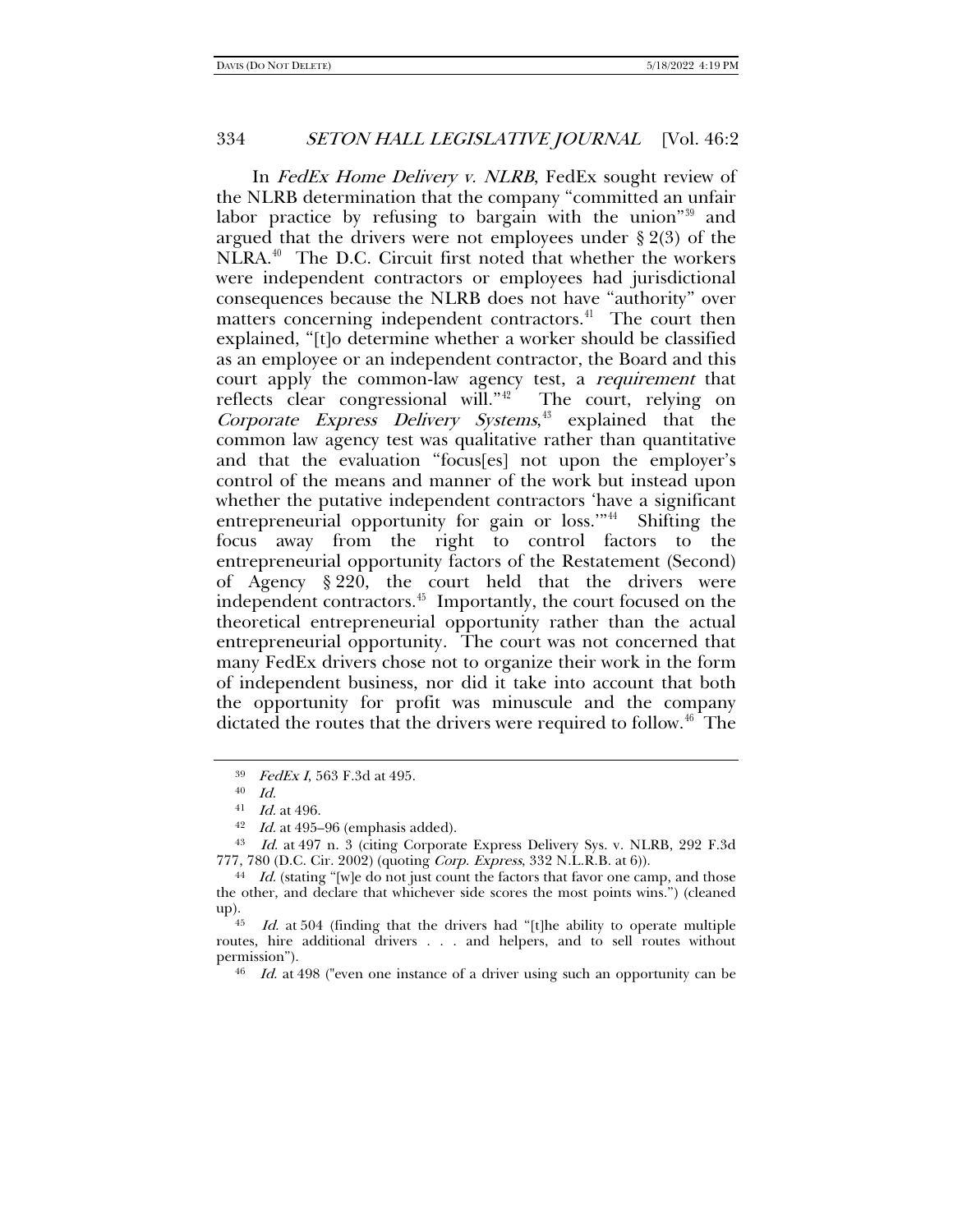common law test outlined in FedEx makes it especially difficult for a worker to be considered an employee, as mere "entrepreneurial potential" will support the conclusion that the worker is an independent contractor.<sup>[47](#page-8-0)</sup>

In 2014, the Labor Board again addressed the issue of whether FedEx drivers are employees.<sup>[48](#page-8-1)</sup> The NLRB discussed the relevance of "entrepreneurial opportunity" and made clear that "entrepreneurial opportunity represents one aspect of a relevant factor that asks whether the evidence tends to show that the putative contractor is, in fact, rendering services as part of an independent business."<sup>49</sup> The NLRB gave "little weight to the drivers' right to sell their routes," because drivers seldom took advantage of this opportunity.<sup>50</sup> By looking to actual entrepreneurial opportunity, rather than theoretical opportunity, the Board concluded that the FedEx drivers were employees rather than independent contractors.<sup>51</sup> On appeal, the D.C. Circuit reiterated its previous holding in FedEx I and overturned the decision of the Board.<sup>[52](#page-8-5)</sup>

In 2019, in Supershuttle DFW, Inc., the NLRB expressed agreement with the  $FedEx$  common law agency test.<sup>53</sup> The Board confirmed that the ten common law factors enumerated in the Restatement (Second) of Agency § 220 determine whether a worker is an employee.<sup>[54](#page-8-7)</sup> The Board criticized and overruled its previous ruling in FedEx II, explaining that it "fundamentally shifted the independent contractor analysis, for implicit policybased reasons, to one of economic realities," which "greatly diminishes the significance of entrepreneurial opportunity and selectively overemphasizes the significance of 'right to control' factors relevant to perceived economic dependency."[55](#page-8-8) The

<span id="page-8-3"></span><span id="page-8-2"></span><span id="page-8-1"></span><span id="page-8-0"></span>sufficient to show there is no unwritten rule or invisible barrier preventing other drivers from likewise exercising their contractual right").

<sup>&</sup>lt;sup>47</sup> See generally FedEx Home Delivery v. NLRB, 563 F.3d 492 (D.C. Cir. 2009).

<sup>48</sup> FedEx Home Delivery, 361 N.L.R.B. No. 55 (2014).

<sup>49</sup> Id. at 11.

 $50$  *Id.* at 20.

<span id="page-8-5"></span><span id="page-8-4"></span> $^{51}$  *Id.* at 15.<br> $^{52}$  FedEx H

<sup>52</sup> FedEx Home Delivery v. NLRB, 849 F.3d 1123 (D.C. Cir. 2017).

<span id="page-8-6"></span><sup>53</sup> SuperShuttle DFW, Inc., 367 N.L.R.B. No. 75 (2019).

<span id="page-8-7"></span> $^{54}$  *Id.* at 4–5.

<span id="page-8-8"></span><sup>55</sup> Id. at 33–34.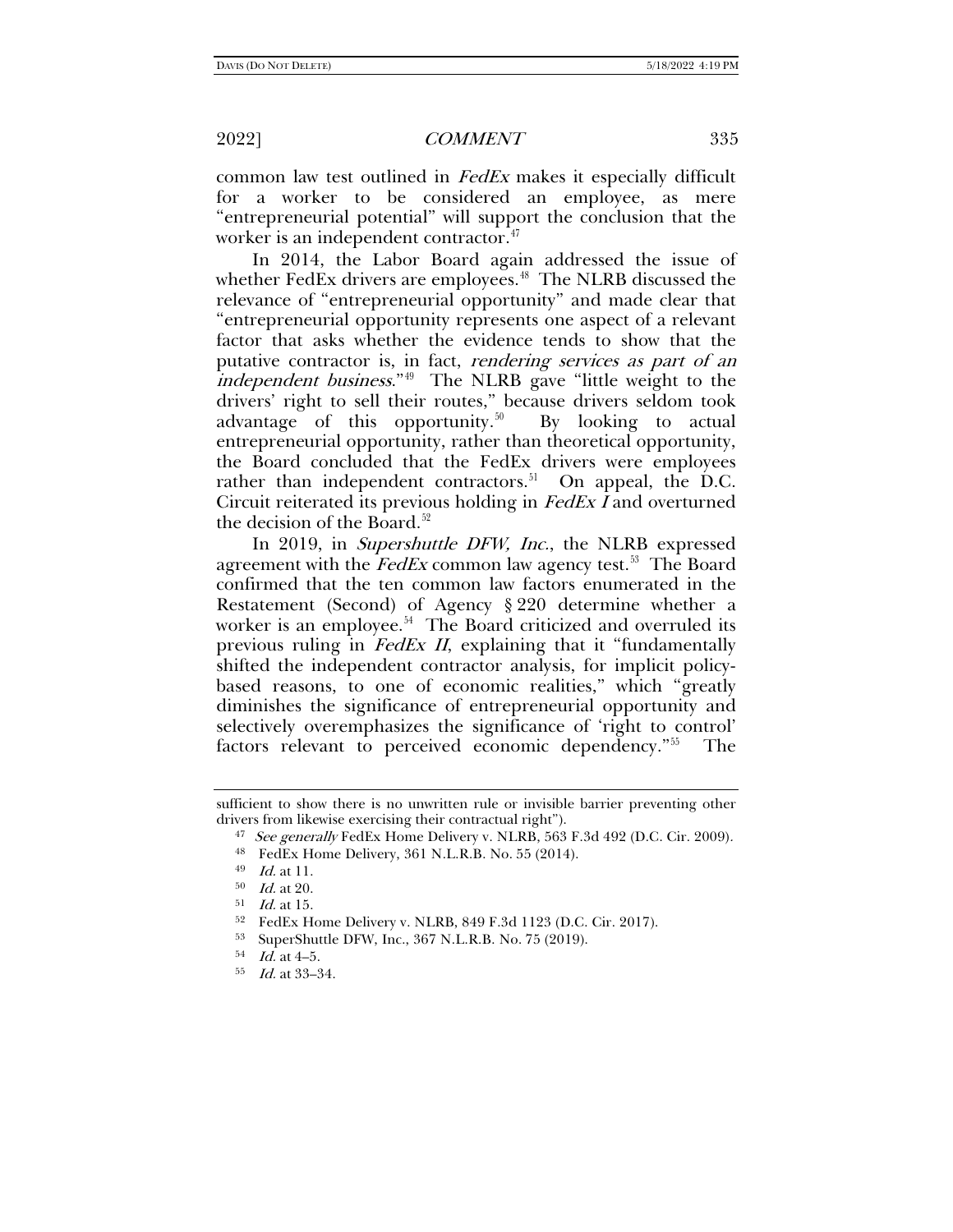Board explained that  $FedEx I$  did not make entrepreneurial opportunity the "overriding consideration," but rather "an important animating principle by which to evaluate those factors."[56](#page-9-0) "Indeed, employer control and entrepreneurial opportunity are opposite sides of the same coin: in general the more control, the less scope for entrepreneurial initiative."<sup>[57](#page-9-1)</sup>

<span id="page-9-9"></span>In April 2019, the NLRB explicitly addressed the issue of whether Uber drivers are employees or independent contractors.[58](#page-9-2) In an advisory opinion, the NLRB General Counsel applied the common law agency test to determine whether the Uber drivers are independent contractors or employees.<sup>59</sup> The opinion highlighted the "animating principle" by which to evaluate the common law factors: whether the position presents the opportunities and risks inherent in entrepreneurialism. $60$  The opinion stated that "where the common-law factors, considered together, demonstrate that the workers in question are afforded significant entrepreneurial opportunity, the Board will likely find independent-contractor status."[61](#page-9-5) Considering all of the relevant factors, the NLRB General Counsel concluded that Uber drivers are independent contractors and therefore not covered by the NLRA. $62$ 

# <span id="page-9-8"></span>ii. Internal Revenue Code ("IRC") and the Internal Revenue Service ("IRS")

The IRS employs the common law right to control test for worker classification.<sup>[63](#page-9-7)</sup> Worker classification is important to the IRS because the agency is charged with enforcement of wage withholding. The IRC mostly failed to provide a helpful definition of "employee," although some sections explicitly adopt the common law definition. For example, 26 U.S.C.

<sup>56</sup> Id. at 35.

<sup>57</sup> Id. at 42.

<span id="page-9-3"></span><span id="page-9-2"></span><span id="page-9-1"></span><span id="page-9-0"></span><sup>58</sup> 2019 NLRB Gen. Counsel Advice Memorandum, Uber Technologies Inc., 13-CA-163062 (April 16, 2019) [hereinafter Uber Advice Memo].

 $59$  *Id.* at  $5-7$ .

 $60$  *Id.* at  $6-7$ .

 $61$  Id. at 7 (Quoting SuperShuttle DFW, Inc., 367 NLRB No. 75 (2019) at 11).

<sup>62</sup> Id. at 22.

<span id="page-9-7"></span><span id="page-9-6"></span><span id="page-9-5"></span><span id="page-9-4"></span><sup>&</sup>lt;sup>63</sup> Andrew G. Malik, Worker Classification and the Gig-Economy, 69 RUTGERS U. L. REV. 1729, 1737 (2017).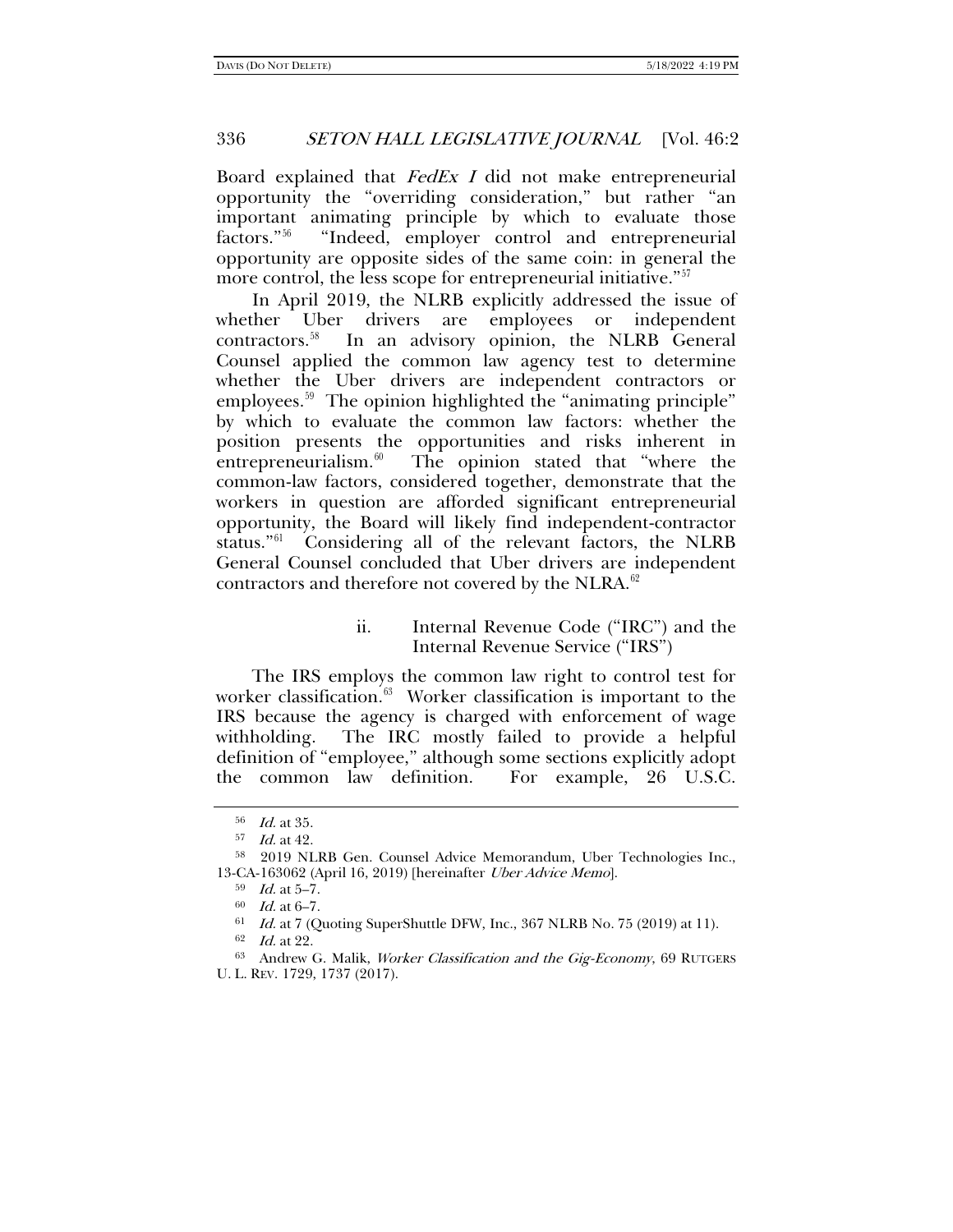§ 3121(d)(2), which defines terms for purposes of social security taxes that apply to wages paid to an employee, states that an employee is "any individual who, under the usual common law rules applicable in determining the employer-employee relationship, has the status of employee."[64](#page-10-0) But some sections of the IRC, such as 26 U.S.C. § 3401, which defines terms for the purposes of an employer's federal income tax withholding obligation, do not adequately define the term "employee."<sup>[65](#page-10-1)</sup> In the absence of a clear statutory definition, regulations issued under § 3401 incorporate the common law test. $66$ 

In 1987, the IRS provided guidance concerning the factors to be used in determining whether an employment relationship exists for federal employment tax purposes. $67$  The IRS identified twenty factors to aid the analysis. $68$  The agency developed these factors "based on an examination of cases and rulings" that considered whether an individual is an employee. $69$ 

Because of the difficulty in applying a twenty-factor test, the IRS adopted a new approach that groups the factors into categories.<sup>70</sup> The IRS looks at three relevant categories: behavioral control, financial control, and the relationship of the parties.<sup>[71](#page-10-7)</sup> The behavioral control category considers whether the business retains the right to direct and control how the worker performs the specific tasks it hired the worker to perform.<sup>72</sup> The financial control category considers whether a business retains the right to direct and control how the business aspects of the worker's activities are conducted.<sup>73</sup> The relationship of the

<sup>64</sup> 26 U.S.C. § 3121(d)(2).

<span id="page-10-3"></span><span id="page-10-2"></span><span id="page-10-1"></span><span id="page-10-0"></span><sup>65</sup> 26 U.S.C. § 3401(c)("the term 'employee' includes an officer, employee, or elected official of the United States, a State, or any political subdivision thereof").

<sup>66</sup> Rev. Rul. 87-41, 1987-1 C.B. 296.

<sup>67</sup> Id.

<sup>68</sup> Id.

<sup>69</sup> Id.

<span id="page-10-6"></span><span id="page-10-5"></span><span id="page-10-4"></span><sup>70</sup> INTERNAL REVENUE SERVICE, INDEPENDENT CONTRACTOR OR EMPLOYEE, Publication 1779 (Rev. 3-2012), http://www.irs.gov/pub/irs-pdf/p1779.pdf.

<span id="page-10-7"></span><sup>71</sup> INTERNAL REVENUE SERVICE, EMPLOYER'S SUPPLEMENTAL TAX GUIDE, Publication 15-A Cat. No. 21453T, http://www.irs.gov/pub/irs-pdf/p15a.pdf.

<span id="page-10-8"></span> $72$  *Id.* (showing behavioral control include the training and the type and degree of instructions the business gives to the worker).

<span id="page-10-9"></span> $73$  Id. (showing financial control include the method of paying the worker; the worker's opportunity for profit or loss; and whether the worker has a significant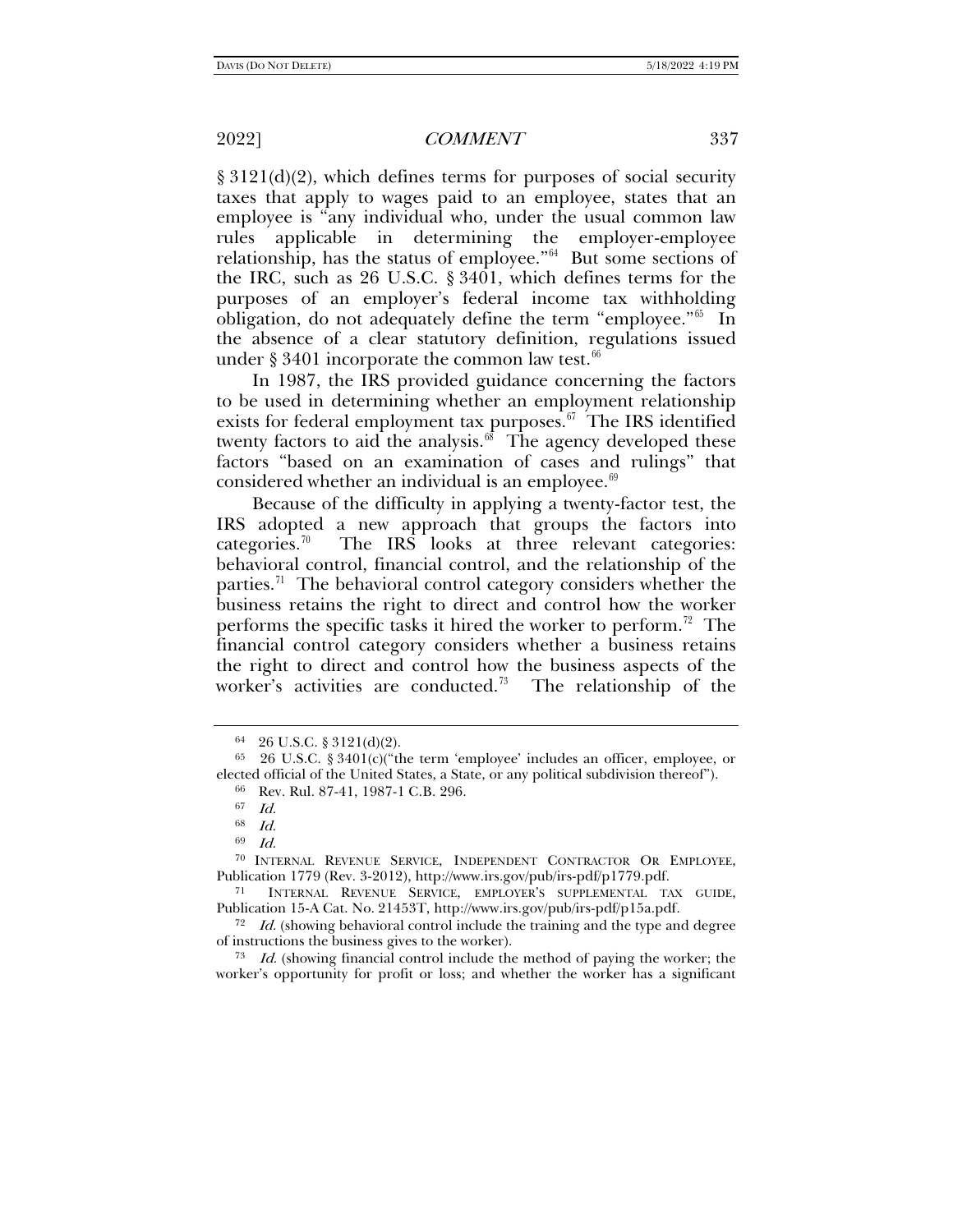parties category includes facts that illustrate how the parties perceive their relationship, such as facts that show the intent of the parties in establishing their relationship and whether the parties are free to terminate their relationship at will.<sup>74</sup> In addition to the aforementioned factors, "all information that provides evidence of the degree of control and independence" is relevant to the worker classification determination.<sup>[75](#page-11-1)</sup>

## <span id="page-11-7"></span>iii. Social Security Act of 1935 ("SSA")

The SSA "protect[s] workers from poverty by requiring employers to pay taxes earmarked for future compensation to workers during periods of unemployment," including retirement.<sup>76</sup> Initially, the SSA provided a very general definition of "employment" and "employee."[77](#page-11-3) In 1947, the Supreme Court, in *United States v. Silk*, concluded that "the very specificity of the exemptions" in the Act, coupled with "the generality of the employment definitions" indicated that the terms "employee" and "employment" were to be construed broadly to accomplish the purposes of the legislation.<sup>[78](#page-11-4)</sup>

In response to the apparent broadening of the "employee" definition in *Silk*, Congress quickly amended the SSA to exclude independent contractors.<sup>[79](#page-11-5)</sup> This amendment remains in place today, and the SSA defines an employee as "any individual who, under the usual common law rules applicable in determining the employer-employee relationship, has the status of employee."<sup>[80](#page-11-6)</sup>

<span id="page-11-0"></span>investment . . . or provides his services to the relevant market).

<sup>74</sup> Id.

<sup>75</sup> Malik, supra not[e 63,](#page-9-8) at 1739.

<span id="page-11-4"></span><span id="page-11-3"></span><span id="page-11-2"></span><span id="page-11-1"></span><sup>76</sup> Naomi Jiyoung Bang, Unmasking the Charade of the Global Supply Contract: A Novel Theory of Corporate Liability in Human Trafficking and Forced Labor Cases, 35 HOUS. J. INT'L L. 255, 291 (2013); see also U.S. v. Silk, 331 U.S. 704, 710 (1947).

<sup>77</sup> Silk, 331 U.S. at 711–12.

<span id="page-11-5"></span><sup>78</sup> Id. (adopting the economic realities test under the SSA).

<sup>79</sup> Vacca, supra not[e 10,](#page-3-0) at 132.

<span id="page-11-6"></span><sup>80</sup> 42 U.S.C. § 410(j).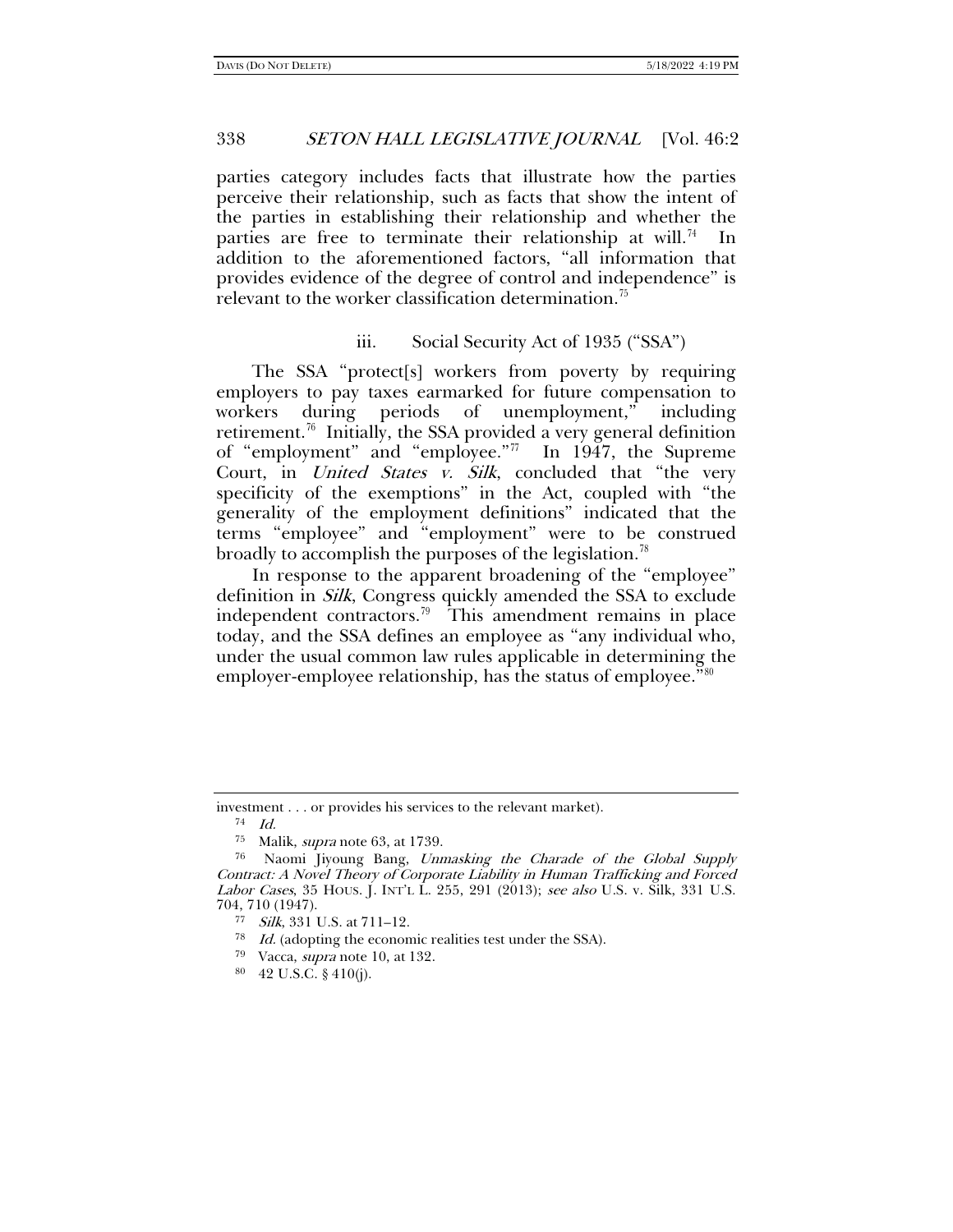iv. Antidiscrimination Statutes (Title VII, Americans with Disabilities Act, and the Age Discrimination in Employment Act)

Federal antidiscrimination statutes, including Title VII, the Americans with Disabilities Act ("ADA"), and the Age Discrimination in Employment Act ("ADEA"), prohibit discrimination against *employees* on the basis of race, color, religion, sex, national origin, disability, and  $age.^{81}$  $age.^{81}$  $age.^{81}$  Under Title VII, it is unlawful for an employer "to limit, segregate, or classify his employees . . . in any way which would deprive or tend to deprive any individual of employment opportunities or otherwise adversely affect his status as an employee, because of such individual's race, color, religion, sex, or national origin."[82](#page-12-1) Under the ADEA, it is illegal for an employer "to limit, segregate, or classify his employees in any way which would deprive . . . any individual of employment opportunities or otherwise adversely affect his status as an employee, because of such individual's age."[83](#page-12-2) The ADA makes it unlawful for an employer to limit, segregate, or classify an "employee in a way that adversely affects the opportunities or status of such . . . employee because of the disability of such . . . employee."[84](#page-12-3)

Title VII, the ADA, and the ADEA all define the term "employee" in the same way: "An individual employed by an employer."[85](#page-12-4) Because all three statutes define "employee" in the same manner, courts generally analyze worker classification the same way under each statute. $86$  Due to the vague "employee" definition, however, courts initially "used a variety of approaches for determining who counted as an employee under the

<span id="page-12-1"></span><span id="page-12-0"></span><sup>81</sup> 29 U.S.C. § 623(a)(2)–(3) (ADEA); 42 U.S.C. § 2000e-2(a)(2) (Title VII); 42 U.S.C. § 12112(a)–(b) (ADA).

<sup>82</sup> 42 U.S.C. § 2000e-2(a)(2).

<sup>83</sup> 29 U.S.C. § 623(a)(2).

<sup>84</sup> 42 U.S.C. § 12112(b)(1).

<sup>85</sup> 29 U.S.C. § 630(f); 42 U.S.C. § 2000e(f); 42 U.S.C. § 12111(4).

<span id="page-12-5"></span><span id="page-12-4"></span><span id="page-12-3"></span><span id="page-12-2"></span><sup>86</sup> U.S. EEOC v. Glob. Horizons, Inc., 915 F.3d 631 (9th Cir. 2019) (utilizing common law agency test to define "employee" under Title VII); see Clackamas Gastroenterology Assocs. v. Wells, 538 U.S. 440 (2003) (utilizing common law agency test to define "employee" under the ADA); see also Frankel v. Bally, Inc., 987 F.2d 86 (2d Cir. 1993) (utilizing common law agency test to define "employee" under the ADEA).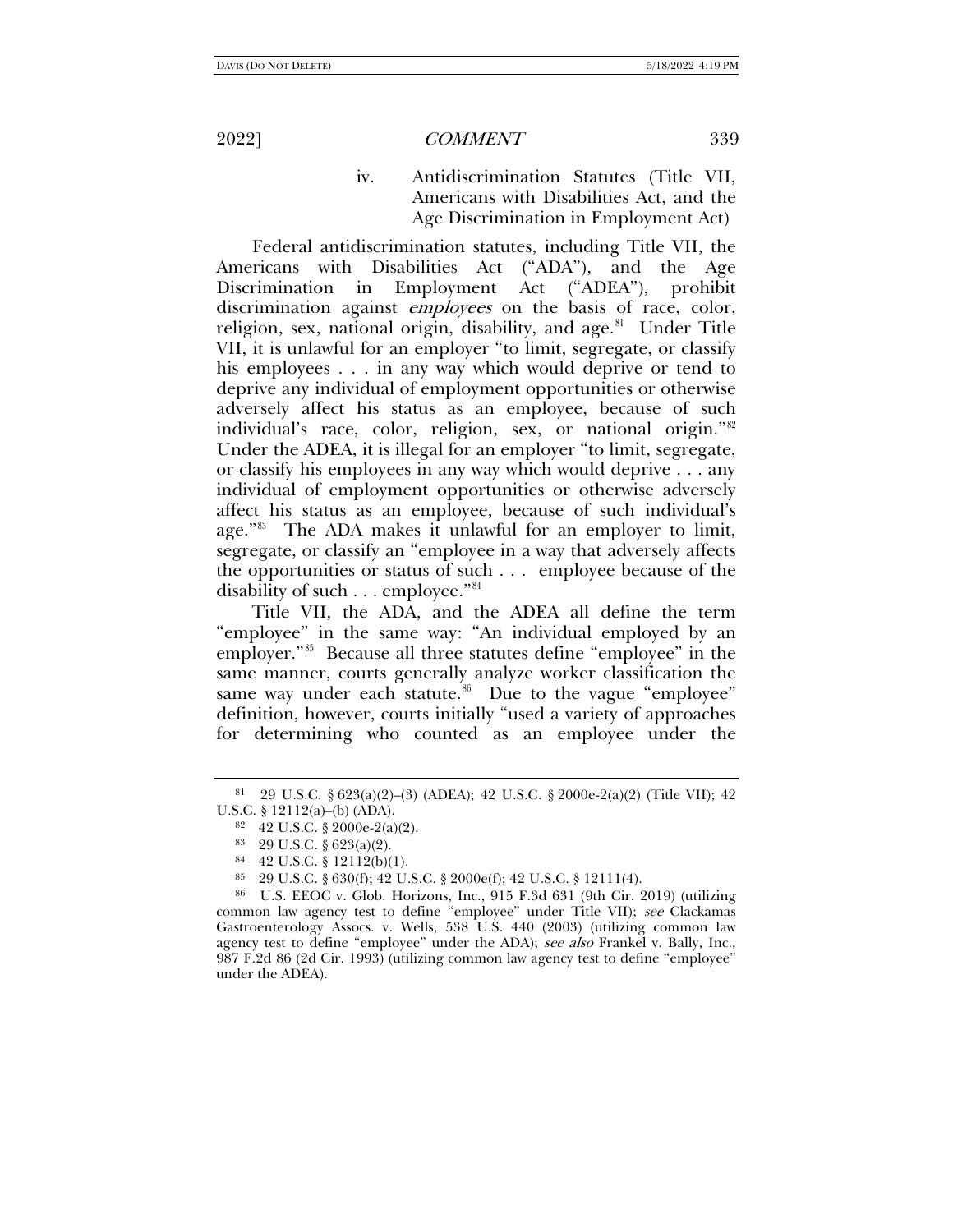antidiscrimination statutes."[87](#page-13-0)

The Supreme Court finally provided guidance in 2003, in Clackamas Gastroenterology Associates v. Wells. The Court first discussed its prior holding in Nationwide Mut. Ins. Co. v. Darden, that "when Congress has used the term 'employee' without defining it, we have concluded that Congress intended to describe the conventional master-servant relationship as understood by common-law agency doctrine."[88](#page-13-1) Noting that the ADA used the term "employee" without a true definition, the Court concluded that "the common law element of control is the principal guidepost" that should be followed in ADA cases. $89$ Although *Clackamas* was an ADA case, the Court "clearly intended" it to apply to all three antidiscrimination acts, given the similar definition of "employee" in these acts. $90$  In accordance with Clackamas, the Equal Employment Opportunity Commission, which is charged with enforcing Title VII, the ADEA, and the ADA, relies on the common law test for determining who qualifies as an employee. $91$ 

### B. The Economic Realities Test

### 1. Origins of the Economic Realities Test

The economic realities test initially arose in the context of interpreting several federal labor statutes, including the NLRA and the Fair Labor Standards Act ("FLSA").<sup>92</sup> In *NLRB v. Hearst Publications*,<sup>[93](#page-13-6)</sup> the Supreme Court rejected the common law test and applied the economic realities test to determine whether newsboys were employees of a newspaper publisher.<sup>[94](#page-13-7)</sup> In finding that the newsboys were employees, the Court explained that the newsboys worked continuously and regularly, relied upon their

<sup>87</sup> Vacca, supra not[e 10,](#page-3-0) at 141.

<span id="page-13-2"></span><span id="page-13-1"></span><span id="page-13-0"></span><sup>88</sup> Clackamas, 538 U.S. at 445 (quoting Nationwide Mut. Ins. Co. v. Darden, 503 U.S. 318, 322-23 (1992)).

<sup>89</sup> Id. at 448.

<sup>90</sup> Vacca, supra not[e 10,](#page-3-0) at 141.

<span id="page-13-7"></span><span id="page-13-6"></span><span id="page-13-5"></span><span id="page-13-4"></span><span id="page-13-3"></span><sup>&</sup>lt;sup>91</sup> 2 EQUAL EMPLOYMENT OPPORTUNITY COMMISSION, COMPLIANCE MANUAL §§ 605:0008-00010 (2000).

<sup>&</sup>lt;sup>92</sup> Jiyoung Bang, *supra* note [76,](#page-11-7) at 284.

<sup>93</sup> NLRB v. Hearst Publ'ns, 332 U.S. 111 (1944).

<sup>94</sup> NLRB v. Hearst Publ'ns, 322 U.S. 111, 128–29 (1944).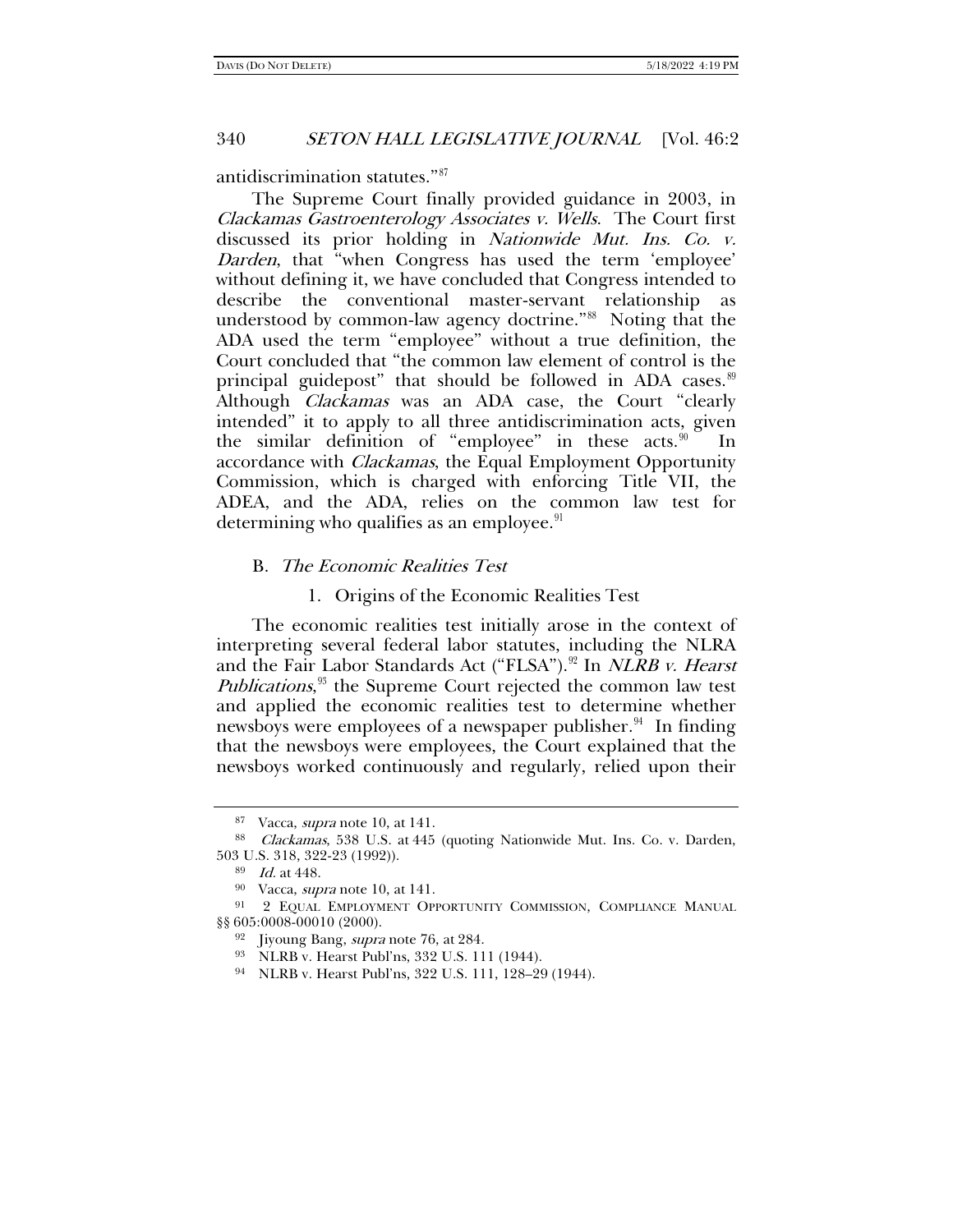earnings to support themselves, and had their wages largely influenced by the publishers. $95$  Moreover, the publishers supervised their work hours and provided a substantial portion of the newsboys' sales equipment and advertising materials.<sup>[96](#page-14-1)</sup> The Supreme Court's adoption of the economic realities test provided "a greater safety net for workers because the definition of 'employee' was expanded to embrace those who were not subject to direct physical domination," while "the definition of 'employer' was broadened to include those who had no direct contractual employment relationship with a group of workers."[97](#page-14-2)

In response to *Hearst*, however, Congress amended the NLRA to "specifically exclud[e] 'any individual having the status of an independent contractor' from the definition of 'employee."<sup>[98](#page-14-3)</sup> This had both the purpose and effect of overturning *Hearst*, and it required courts to apply the common law agency test in determining worker classification under the NLRA.<sup>99</sup> Although no longer used to determine worker classification under the NLRA, the economic realities test is still used today to determine worker classification under the  $FLSA$ .<sup>[100](#page-14-5)</sup>

Following Hearst, the Supreme Court expanded the economic realities test to other labor-related statutes.<sup>101</sup> In United States v. Silk,  $\frac{102}{2}$  $\frac{102}{2}$  $\frac{102}{2}$  the Supreme Court sought to determine whether men who unloaded railway cars were employees of a railway company under the SSA for the purposes of unemployment taxes. $103$  The Court, under the economic realities test, concluded that the workers were employees by considering

<span id="page-14-9"></span>

<sup>95</sup> Id. at 131.

<sup>96</sup> Id.

<span id="page-14-3"></span><span id="page-14-2"></span><span id="page-14-1"></span><span id="page-14-0"></span><sup>97</sup> Shirley Lung, Exploiting the Joint Employer Doctrine: Providing a Break for Sweatshop Garment Workers, 34 LOY. U. CHI. L.J. 291, 327 (2003).

<sup>98</sup> NLRB v. United Ins. Co., 390 U.S. 254, 256 (1968).

<sup>99</sup> Id.

<sup>&</sup>lt;sup>100</sup> Jiyoung Bang, *supra* note [76,](#page-11-7) at 284–85.<br><sup>101</sup> See Butherford Food Corp. y. McCor

<span id="page-14-6"></span><span id="page-14-5"></span><span id="page-14-4"></span>See Rutherford Food Corp. v. McComb, 331 U.S. 722 (1947) (defining "employee" under provisions of the Fair Labor Standards Act); U.S. v. Silk, 331 U.S. 704 (1947) (defining "employee" under the Social Security Act).

<sup>102</sup> U.S. v. Silk, 331 U.S. 704 (1947).

<span id="page-14-8"></span><span id="page-14-7"></span><sup>103</sup> Silk, 331 U.S. at 705, superseded by statute, 62 Stat. 438 (1948) (codified as amended at 26 U.S.C. § 3121(d) (amending SSA to exclude "any individual who, under the usual common-law rules applicable in determining the employeremployee relationship, has the status of an independent contractor")).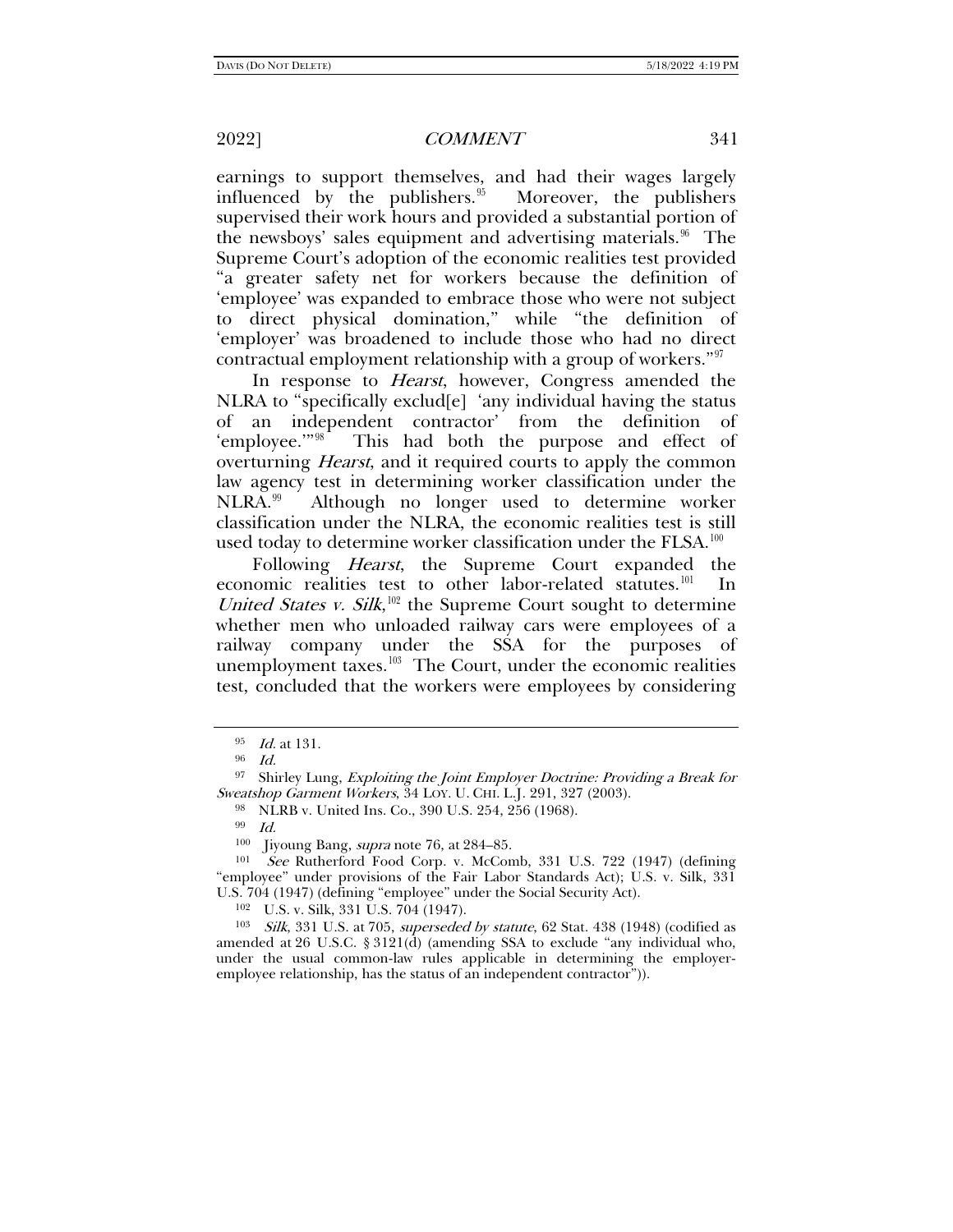the following five factors: the "degrees of control, opportunities for profit or loss, investment in facilities, permanency of relation, and skill required in the claimed independent operation."<sup>[104](#page-15-0)</sup> Although the first factor, the degree of control, reflects the common law agency analysis, the remaining four factors seek to analyze the "broader aspects of a worker's economic subordination."[105](#page-15-1)

### 2. Criticisms of the Economic Realities Test

Courts do not consistently apply the economic realities test outlined in Silk.<sup>[106](#page-15-2)</sup> Some courts abandoned the five factors in favor of a "totality of the circumstances" test. $107$  Other courts created their own economic realities tests, $108$  adding additional factors.[109](#page-15-5) While these additional factors continue to reflect the spirit of the original five-factor test of *Silk*, and many courts have adopted the Silk test, "the uncertainty of which test to use, or the ability to invent a new test, adds to an already unpredictable playing field."[110](#page-15-6) Instead, "[c]ourts decide rather arbitrarily which factors to employ and, without articulated interpretative frameworks to guide their decisions, courts oscillate between

<span id="page-15-4"></span><span id="page-15-3"></span><sup>108</sup> Velez, 574 F. Supp. 2d at 499 (citing Herman v. RSR Sec. Servs., 172 F.3d 132, 139 (2d Cir. 1999) (relevant factors include "whether the allege employer (1) had the power to hire and fire the employees, (2) supervised and controlled employee work schedules or conditions of employment, (3) determined the rate and method of payment, and (4) maintained employment records").

<span id="page-15-5"></span><sup>109</sup> Jiyoung Bang, *supra* note [76,](#page-11-7) at 295 (The following factors have been considered under the economic realities test:

> (1) the degree of the alleged employer's right to control the manner in which the work is to be performed; (2) the alleged employee's opportunity for profit or loss depending upon his managerial skill; (3) the alleged employee's investment in equipment or materials required for his task, or his employment of helpers; (4) whether the service rendered requires a special skill; (5) the degree of permanence of the working relationship; (6) and whether the service rendered is an integral part of the alleged employer's business.

<span id="page-15-6"></span>110 Jiyoung Bang, *supra* note [76,](#page-11-7) at 295.

<sup>104</sup> Id. at 716.

<sup>105</sup> Lung, supra note [97,](#page-14-9) at 327.

<span id="page-15-2"></span><span id="page-15-1"></span><span id="page-15-0"></span><sup>&</sup>lt;sup>106</sup> Rutherford, 331 U.S. at 730 (expanding economic realities test to a totality of the circumstances); Velez v. Sanchez, 754 F. Supp. 2d 488, 499 (E.D.N.Y. 2010) (using a different test to determine economic reality).

<sup>107</sup> Rutherford, 331 U.S. at 730.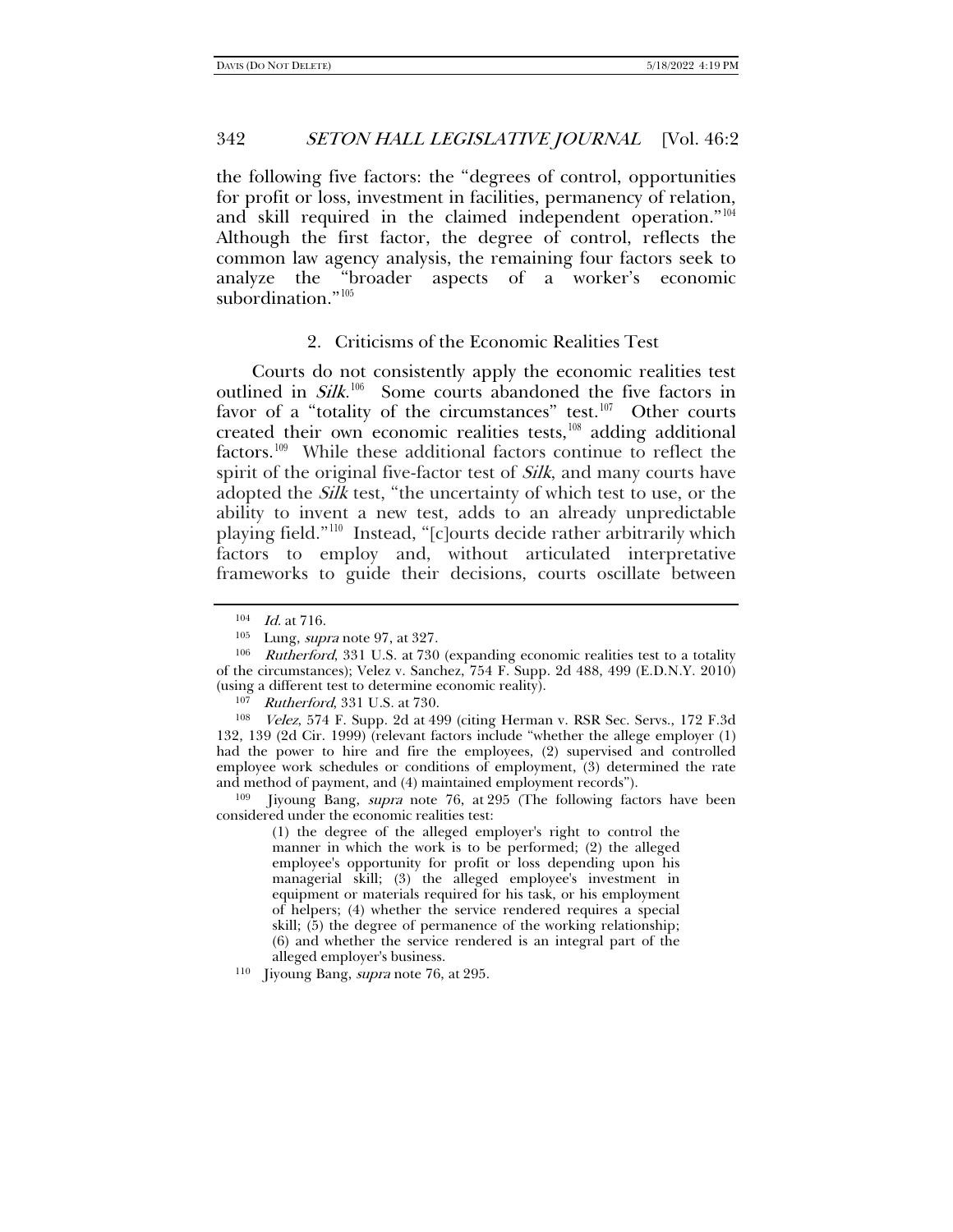different versions of the factors, resulting in inconsistencies within circuits."<sup>[111](#page-16-0)</sup>

At the end of the day, "the economic realities test is similar to the common-law test both in structure (a multifactored inquiry) and substance (a focus on control)."[112](#page-16-1) Although the economic realities test should expand the definition of "employee," courts have found that the two tests ultimately lead to the same results.<sup>[113](#page-16-2)</sup>

### 3. Economic Realities Test in Practice

The Department of Labor ("DOL") oversees the enforcement of the FLSA.<sup>[114](#page-16-3)</sup> Congress enacted the FLSA in 1938 to ensure safe working conditions and to promote the general well-being of workers.<sup>115</sup> The FLSA prohibits employers from failing to pay an employee the federal minimum wage; discriminating against an employee on the basis of sex by paying different wages for equal work; and using oppressive child labor.[116](#page-16-5) Similar to other New Deal legislation, the FLSA provides an unhelpful, circular definition of employee: "the term 'employee' means any individual employed by an employer."[117](#page-16-6) The FLSA, however, also states that "employ includes to suffer or permit to work."<sup>118</sup>

The same day that the Supreme Court decided Silk, it also handed down its decision in Rutherford Food Corp v. *McComb*.<sup>119</sup> In *Rutherford Food Corp.*, the Court considered

<span id="page-16-8"></span><span id="page-16-7"></span><span id="page-16-6"></span><span id="page-16-5"></span><sup>116</sup> 29 U.S.C. §§ 206 (minimum wage, (d) (prohibition of sex discrimination)), 212 (child labor provisions).

<sup>&</sup>lt;sup>111</sup> Lung, *supra* note [97,](#page-14-9) at 325.

<sup>112</sup> EMPLOYMENT LAW, supra note [4,](#page-1-5) at 62.

<span id="page-16-2"></span><span id="page-16-1"></span><span id="page-16-0"></span><sup>113</sup> Murray v. Principal Fin. Grp., Inc., 613 F.3d 943, 945 (9th Cir. 2010) ("there is no functional difference" between the common law and economic realities test).

<sup>114</sup> Malik, supra note [63,](#page-9-8) at 1740.

<span id="page-16-4"></span><span id="page-16-3"></span><sup>115</sup> See Fair Labor Standards Act, 29 U.S.C. § 202; U.S. v. Darby, 312 U.S. 100, 109–10 (1941) (explaining that purpose of Fair Labor Standards Act is to "exclude from interstate commerce goods produced … under conditions detrimental to the maintenance of the minimum standards of living necessary for health and general well-being").

<sup>117</sup> 29 U.S.C. § 203(e)(1).

<sup>118</sup> 29 U.S.C. § 203(g).

<sup>119</sup> Rutherford Food Corp. v. McComb, 331 U.S. 722, 723 (1947).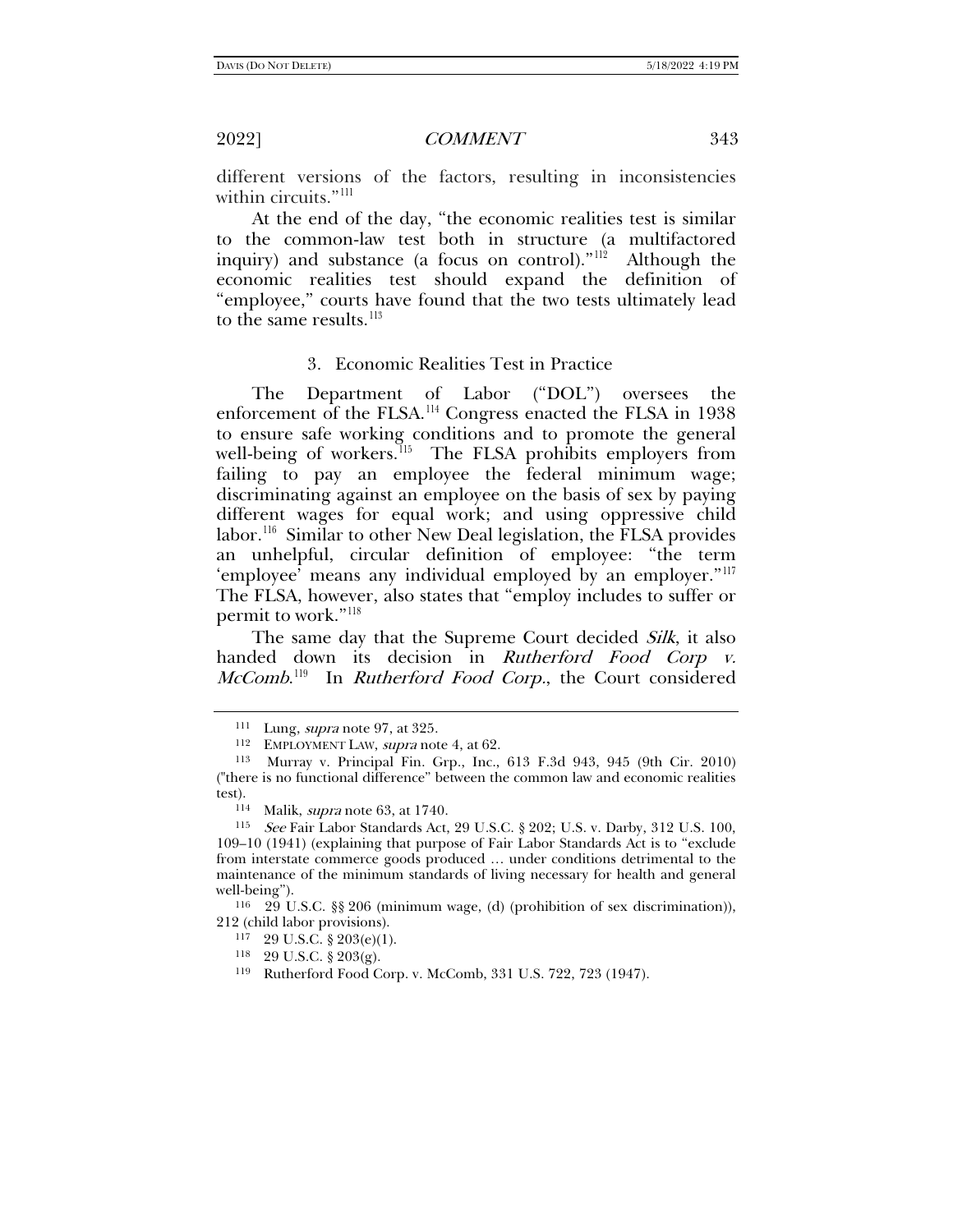whether meat boners were employees of a slaughterhouse company under the FLSA.<sup>120</sup> The Court noted that while the FLSA's definition of "employee" is unhelpful, its definition of "employ" is broad and "comprehensive enough to require its application to many persons . . . which, prior to this Act, were not deemed to fall within an employer-employee category."[121](#page-17-1) The Court reasoned that the determination of the relationship should not depend on "such isolated factors" under the common law approach, "but rather upon the circumstances of the whole activity."[122](#page-17-2) Under this definition of "employ," the Court concluded that the meat boners were employees under the FLSA.[123](#page-17-3)

Although Congress quickly amended the NLRA and SSA after *Hearst* and *Silk* to define "employee" under the common law test, they failed to introduce any similar amendment to change the FLSA after *Rutherford*.<sup>[124](#page-17-4)</sup> In the absence of an amendment, the Supreme Court, in Goldberg v. Whitaker House Cooperative, concluded that the "economic reality" test is the appropriate standard to determine worker classification under the FLSA.[125](#page-17-5)

Today, the DOL continues to rely on the economic realities test and understands that economic dependence is the "ultimate inquiry," and "an employer suffers or permits an individual to work as an employee if, as a matter of economic reality, the individual is economically dependent on that employer for work."[126](#page-17-6) The DOL provides two "core factors" that are most probative as to whether an individual is an economically dependent employee.<sup>127</sup> The first core factor is "the nature and degree of control over the work."[128](#page-17-8) This factor mimics the common law test and weighs toward the individual being an independent contractor if the individual "exercises substantial

<span id="page-17-0"></span> $120$  *Id.* at 727.

<sup>&</sup>lt;sup>121</sup> *Id.* at 728-29.

<span id="page-17-3"></span><span id="page-17-2"></span><span id="page-17-1"></span><sup>122</sup> Id. at 730.

<sup>123</sup> Id.

<sup>124</sup> Vacca, supra note [10,](#page-3-0) at 132.

<span id="page-17-6"></span><span id="page-17-5"></span><span id="page-17-4"></span><sup>125</sup> Goldberg v. Whitaker House Coop., 366 U.S. 28, 33 (1961).

<sup>126</sup> 29 C.F.R. § 795.105(b) (2019).

<span id="page-17-7"></span><sup>127</sup> 29 C.F.R. § 795.105(c-d) (2019).

<span id="page-17-8"></span><sup>128</sup> 29 C.F.R. § 795.105(d) (2019).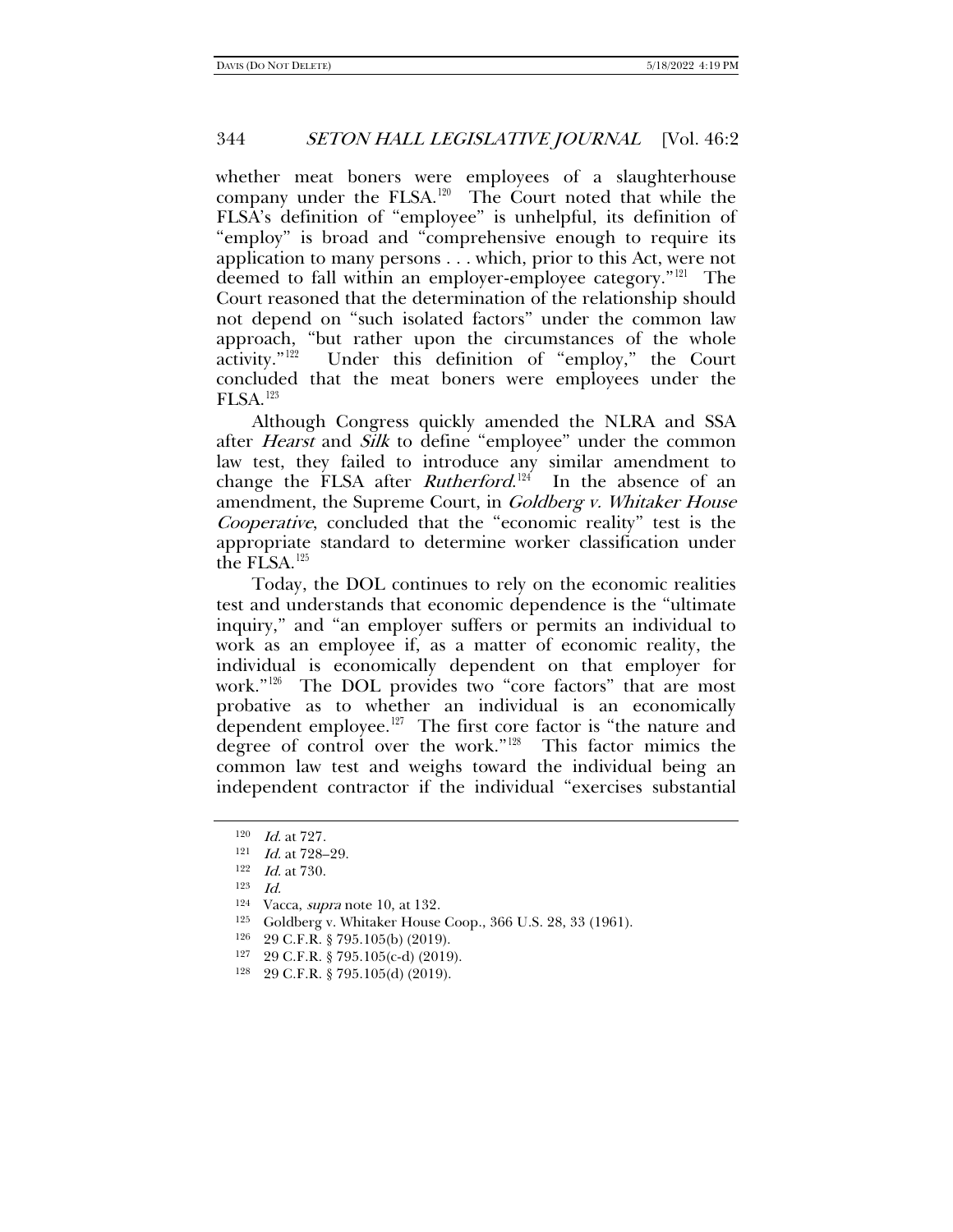control over key aspects of the performance of the work, such as by setting his or her own schedule, by selecting his or her projects, and/or through the ability to work for others, which might include the potential employer's competitors."<sup>[129](#page-18-0)</sup>

The second core factor is "the individual's opportunity for profit or loss."[130](#page-18-1) Where an individual has the "opportunity to earn profits or incur losses based on his or her exercise of initiative . . . or management of his or her investment in or capital expenditure on, for example, helpers or equipment," this factor weighs in favor of finding the individual to be an independent contractor.<sup>131</sup> On the other hand, this factor weighs in favor of finding that an employment relationship exists when "the individual is unable to affect his or her earnings or is only able to do so by working more hours or faster."[132](#page-18-3)

If the core factors support different conclusions, the four remaining factors can provide guidance. Aside from the core factors, the DOL looks to (1) the amount of skill required; (2) the degree of permanence of the working relationship between the individual and the hiring party; (3) "whether the work is part of an integrated unit of production" and; (4) any additional factors "relevant in determining whether an individual is an employee or independent contractor."[133](#page-18-4)

C. The ABC Test

<span id="page-18-6"></span>1. Origins of the ABC Test

The ABC Test originated in Maine in 1935 but gained popularity as the dominant reform for state independent contractor definitions after Massachusetts adopted it in 2004.<sup>[134](#page-18-5)</sup> Although the federal government has not adopted the ABC Test, it has become increasingly popular among state legislatures and

<sup>129</sup> Id.

<sup>130</sup> Id.

<sup>131</sup> Id.

<sup>132</sup> Id.

<sup>133</sup>  $Id$ 

<span id="page-18-5"></span><span id="page-18-4"></span><span id="page-18-3"></span><span id="page-18-2"></span><span id="page-18-1"></span><span id="page-18-0"></span><sup>&</sup>lt;sup>134</sup> John A. Pearce II & Jonathan P. Silva, *The Future of Independent* Contractors and Their Status as Non-Employees: Moving on from a Common Law Standard, 14 HASTINGS BUS. L. J. 1, 27 (2018).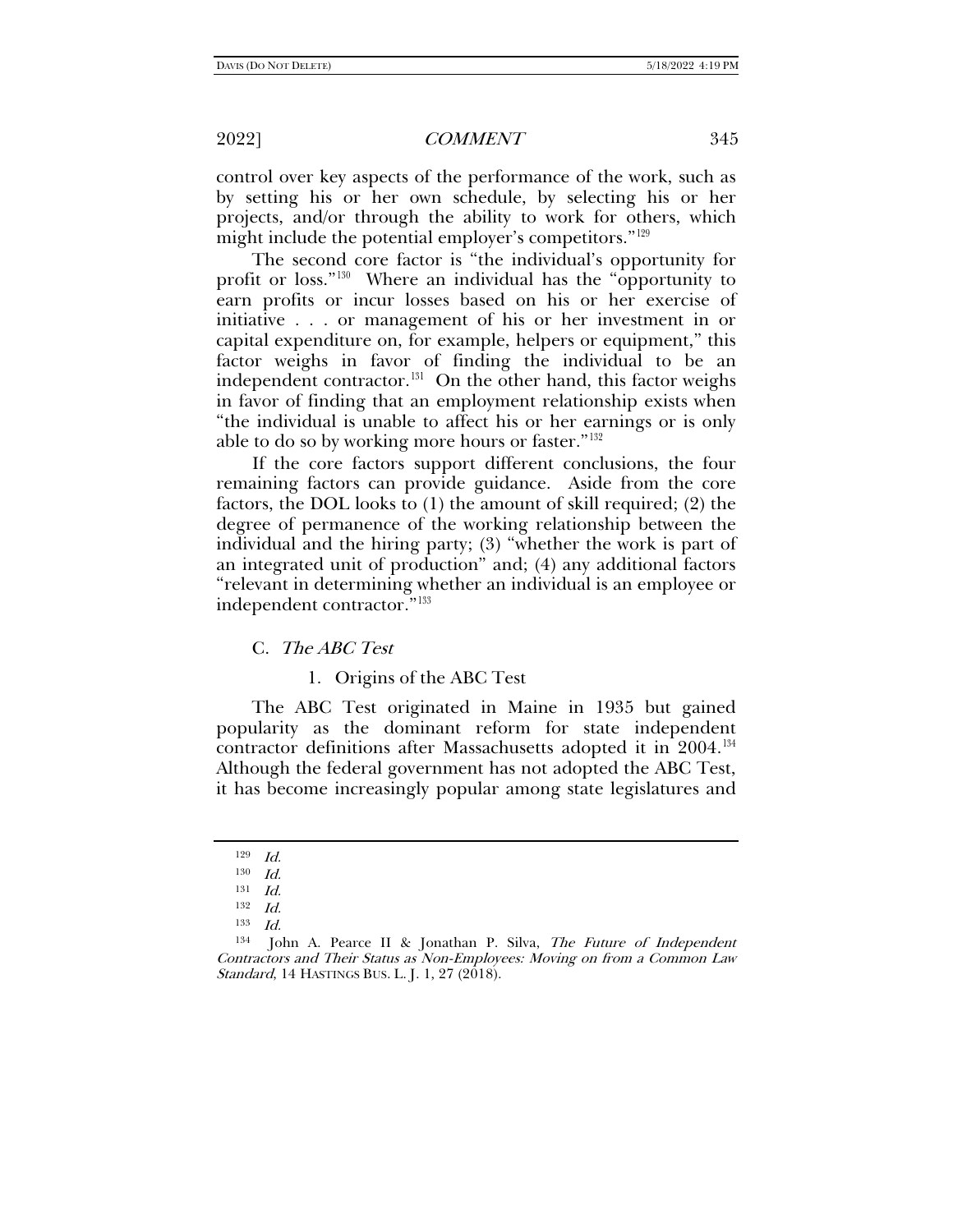courts.[135](#page-19-0)

While the exact language varies from state to state, the ABC Test is a simplified version of the common law test that "creates a rebuttable presumption in favor of employment."[136](#page-19-1) The ABC Test, as codified in California for the purposes of the Unemployment Insurance Code and wage orders of the Industrial Welfare Commission, states that:

a person providing labor or services for remuneration shall be considered an employee rather than an independent contractor unless the hiring entity demonstrates that all of the following conditions are satisfied: (A) The person is free from the control and direction of the hiring entity in connection with the performance of the work, both under the contract for the performance of the work and in fact.

(B) The person performs work that is outside the usual course of the hiring entity's business.

(C) The person is customarily engaged in an independently established trade, occupation, or business of the same nature as that involved in the work performed.<sup>[137](#page-19-2)</sup>

The first prong, whether the person is free from control, determines whether the worker is subject "to the type and degree of control a business typically exercises over employees."[138](#page-19-3) A business does not need to control the exact manner or details of the work in order to maintain the requisite control that an employer ordinarily possesses over its employees (but not independent contractors) to find an employer-employee relationship.[139](#page-19-4)

<span id="page-19-4"></span><span id="page-19-3"></span><span id="page-19-2"></span><span id="page-19-1"></span><span id="page-19-0"></span><sup>135</sup> Id. ("in total, [thirty-eight] states have adopted some form of the ABC Test").

<sup>136</sup> Id.

<sup>137</sup> CAL. LAB. CODE § 2775(b) (West 2021) (emphasis added).

<sup>138</sup> Dynamex Operations W. v. Superior Court, 4 Cal. 5th 903, 958 (2018).

<sup>139</sup> Id.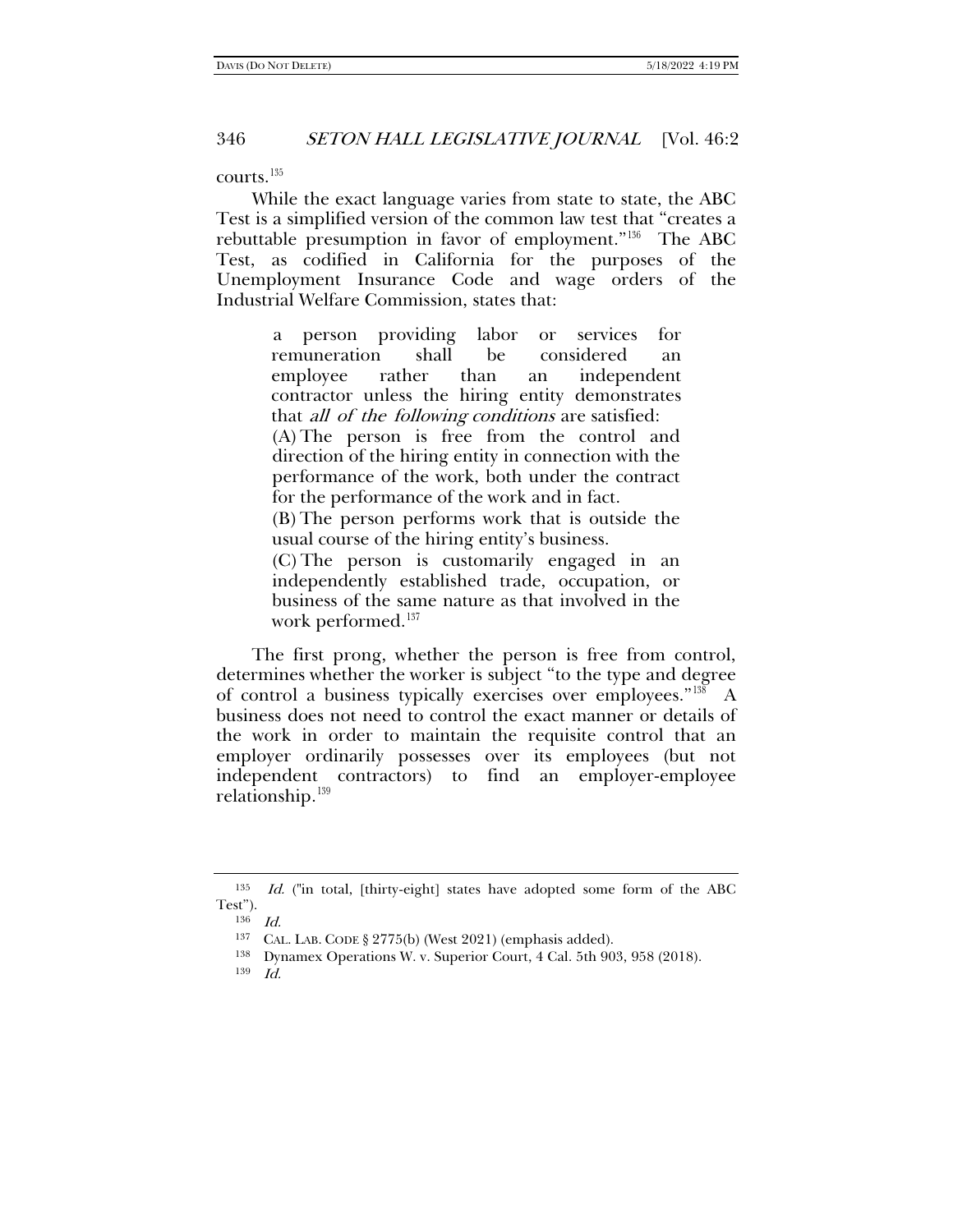The second prong, whether the worker performs work that is outside the usual course of the business, "bring[s] within the 'employee' category all individuals who can reasonably be viewed as working 'in the hiring entity's business,' . . . [including] all individuals who are reasonably viewed as providing services to the business in a role comparable to that of an employee."[140](#page-20-0) Whether the business labels the worker as an independent contractor is not controlling. Instead, the focus is on "whether the work done, in its essence, follows the usual path of an employee."<sup>141</sup> A worker is most likely classified as an employee when their services align with "the usual course of the business of the entity for which the work is performed and thus who would ordinarily be viewed by others as working in the hiring entity's business."<sup>[142](#page-20-2)</sup>

The third prong, whether the worker is engaged in an independently established business, ensures that a business is not attempting to evade its obligations under relevant employment laws.<sup>[143](#page-20-3)</sup> Evidence that would satisfy this prong includes proof that the worker has taken steps to incorporate his business, obtain licenses, or advertise the business.<sup>[144](#page-20-4)</sup> To satisfy the C prong, the "hiring entity must prove that the worker is customarily engaged in an independently established trade, occupation, or business."[145](#page-20-5)

Several factors contribute to the ABC Test's increasing popularity. First, the ABC Test "creates a presumption of employment, making it more difficult for unscrupulous employers to misclassify employees as independent contractors to avoid legal obligations." $146$  The presumption of employment places the burden on the employers, who have "the most control over the facets of the relationship, to prove that" the workers are

<span id="page-20-1"></span><span id="page-20-0"></span><sup>140</sup> *Id.* at 959.

<sup>141</sup> Id.

<sup>142</sup> Id.

<sup>143</sup> Id. at 962−63.

<sup>144</sup> Dynamex, 4 Cal. 5th at 963.

<sup>145</sup> Id.

<span id="page-20-6"></span><span id="page-20-5"></span><span id="page-20-4"></span><span id="page-20-3"></span><span id="page-20-2"></span><sup>146</sup> Karen R. Harned, Georgine M. Kryda, & Elizabeth A. Milito., Creating a Workable Legal Standard for Defining an Independent Contractor, 4 J. BUS. ENTREPRENEURSHIP & L. 93, 102 (2010).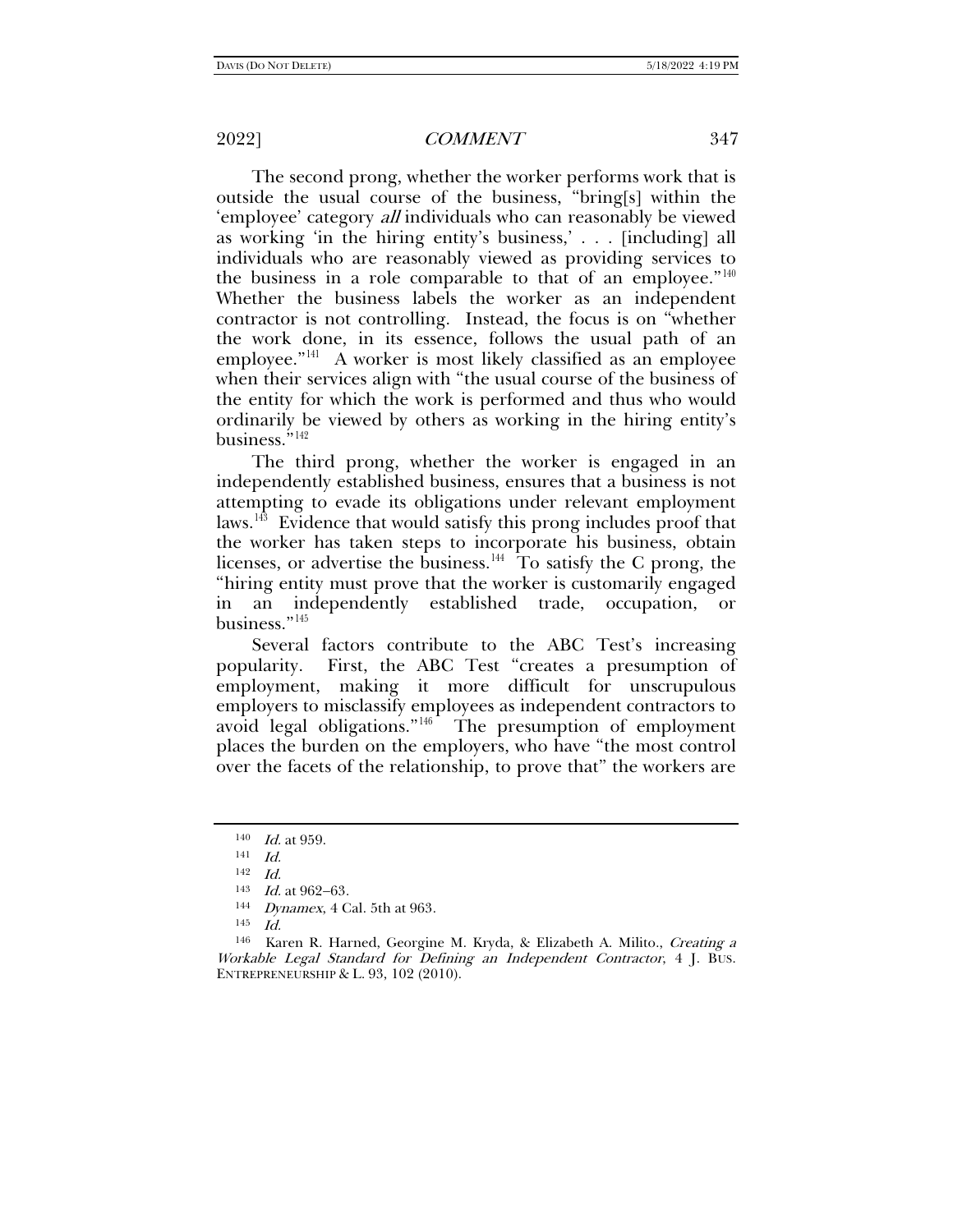not employees under the test.<sup>[147](#page-21-0)</sup>

A second benefit of the ABC Test is that the three-prong test eliminates easily manipulated common law factors, such as intent and location.<sup>148</sup> Instead, the ABC "prongs act as a simple Instead, the ABC "prongs act as a simple checklist of objective factors."[149](#page-21-2) Moreover, because failure to satisfy any single prong results in classifying the worker as an employee, the ABC Test is "more user-friendly to judges, workers, and businesses compared to the complexity of current common law tests."[150](#page-21-3)

# 2. Criticisms of the ABC Test

The ABC Test is not perfect. Despite the seemingly simple three-prong approach, "the B and C prongs . . . have been subject to great variation in different jurisdictions' interpretations of the test."[151](#page-21-4) Critics have argued that the three prongs "only hide the other right-to-control factors."<sup>152</sup> In *Carpet Remnant* Warehouse v. New Jersey Dept. of Labor, for example, the New Jersey Supreme Court looked to several common law right to control factors to evaluate prong  $A$ <sup>153</sup> Lastly, the ABC Test is inflexible: there may be situations where the "overwhelming evidence suggests that a person should" be classified as an independent contractor, but the failure to satisfy a single prong requires a finding that the worker is an employee.<sup>[154](#page-21-7)</sup>

### D. The Adoption of the ABC Test in California

While the federal government determines worker classification for the purpose of enforcing various federal employment and labor law statutes, states similarly determine worker classification to carry out their own laws. In California,

<sup>&</sup>lt;sup>147</sup> Pearce & Silva, *supra* note [134,](#page-18-6) at 27.

 $148$  *Id.* at 28.

<sup>149</sup> Id.

 $150$  *Id.* 

<span id="page-21-4"></span><span id="page-21-3"></span><span id="page-21-2"></span><span id="page-21-1"></span><span id="page-21-0"></span><sup>151</sup> Alaina Billingham, Driving the Industry Crazy: Classifying Ride-Share Drivers Following Dynamex, 72 RUTGERS U. L. REV. 189, 198 (2019).

<sup>&</sup>lt;sup>152</sup> Pearce & Silva, *supra* note [134,](#page-18-6) at 29.

<span id="page-21-7"></span><span id="page-21-6"></span><span id="page-21-5"></span><sup>153</sup> Carpet Remnant Warehouse, Inc. v. N.J. Dep't of Lab., 125 N.J. 567, 582 (1991).

<sup>154</sup> Pearce & Silva, supra note [134,](#page-18-6) at 29.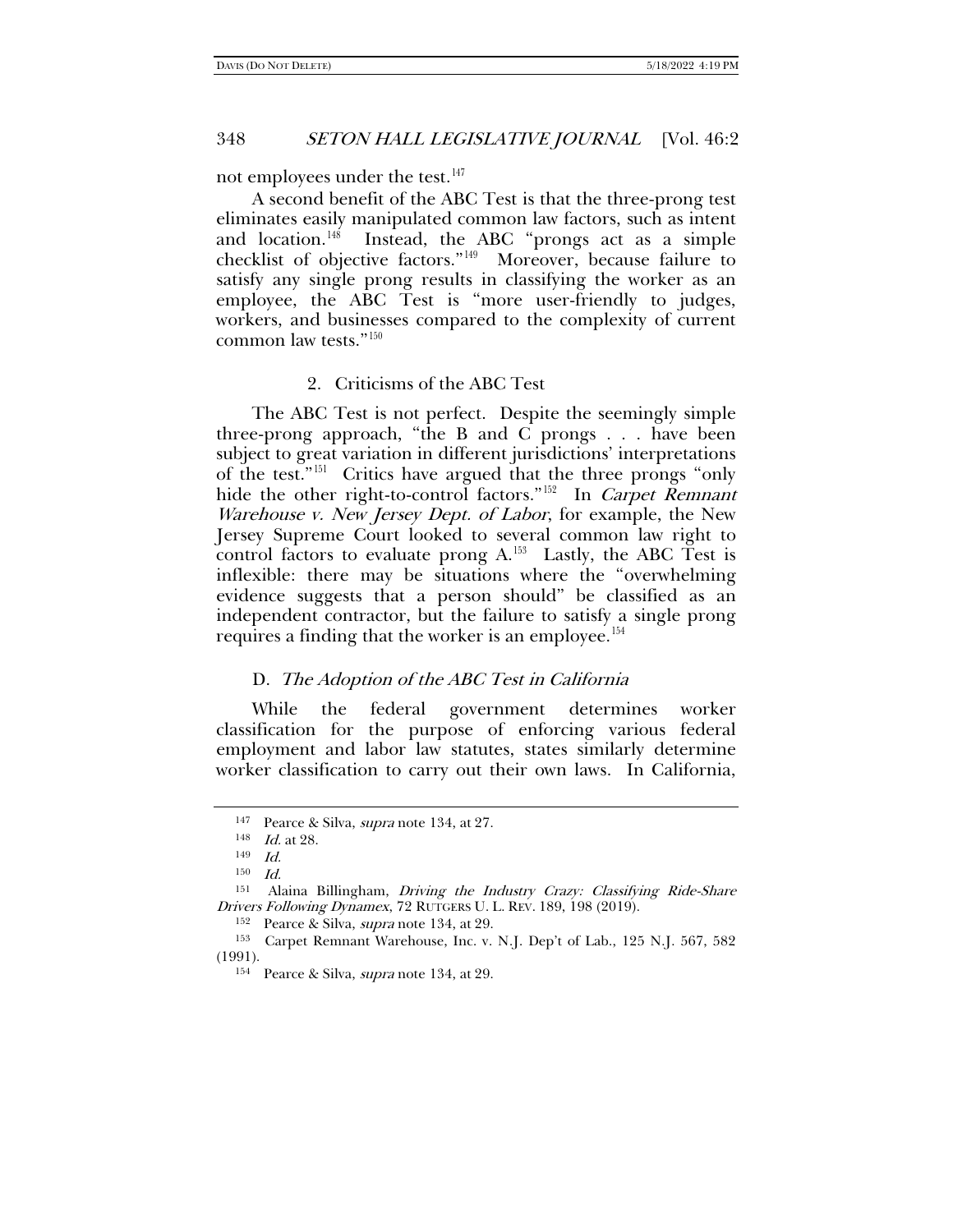the worker classification determination has far-reaching consequences. Employees, but not independent contractors, are entitled to state protections including "[state] minimum wage, workers' compensation if they are injured on the job, unemployment insurance, paid sick leave, and paid family leave.<sup>"[155](#page-22-0)</sup> Given that "California employment law is generally more worker-friendly than the law of other jurisdictions," employers have good reason to prefer independent contractors over traditional employees.<sup>[156](#page-22-1)</sup>

### 1. Dynamex and its Predecessors

Although worker classification determinations initially arose in the tort context, "California decisions generally invoked this common law 'control of details' standard beyond the [vicarious liability] context."<sup>157</sup> For example, in an unemployment For example, in an unemployment insurance case, the Supreme Court of California stated that "[t]he principal test of an employment relationship is whether the person to whom service is rendered has *the right to control* the manner and means of accomplishing the result desired."[158](#page-22-3) Many decisions also pointed to the Restatement Second of Agency § 220 factors to help determine worker classification.<sup>[159](#page-22-4)</sup>

In S.G. Borello & Sons, Inc. v. Department of Industrial Relations, the California Supreme Court addressed "whether agricultural laborers engaged to harvest cucumbers under a written 'sharefarmer' agreement are 'independent contractors' [under California] workers' compensation [statutes]."<sup>[160](#page-22-5)</sup> The

<sup>157</sup> Dynamex, 4 Cal. 5th at 927.

<span id="page-22-0"></span><sup>155</sup> See Olson v. California, No. 19-10956-DMG, 2020 U.S. Dist. LEXIS 34710, at \*14−15 (C.D. Cal. Feb. 20, 2020).

<span id="page-22-1"></span><sup>156</sup> Matthew Fritz-Mauer, Lofty Laws, Broken Promises: Wage Theft and the Degradation of Low-Wage Workers, 20 EMP. RTS. & EMP. POL'Y J. 71, 82 (2016) (California has a high minimum wage, guaranteed paid family leave and paid sick days, and prevents employers from asking applicants about their salary history); see Alexia F. Campbell, *Here are the States That Treat Workers the Best—and the* Worst, VOX (Aug. 30, 2019) https://www.vox.com/2019/8/30/20838389/best-andworst-states-to-work; see also CAL. LAB. CODE § 432.3 (West 2020).

<span id="page-22-3"></span><span id="page-22-2"></span><sup>158</sup> Tieberg v. Unemployment Ins. App. Bd., 2 Cal. 3d 943, 944 (1970) (emphasis added).

<sup>159</sup> Dynamex, 4 Cal. 5th at 928.

<span id="page-22-5"></span><span id="page-22-4"></span><sup>160</sup> S.G. Borello & Sons, Inc. v. Dep't of Indus. Rels., 48 Cal. 3d 341, 345 (1989).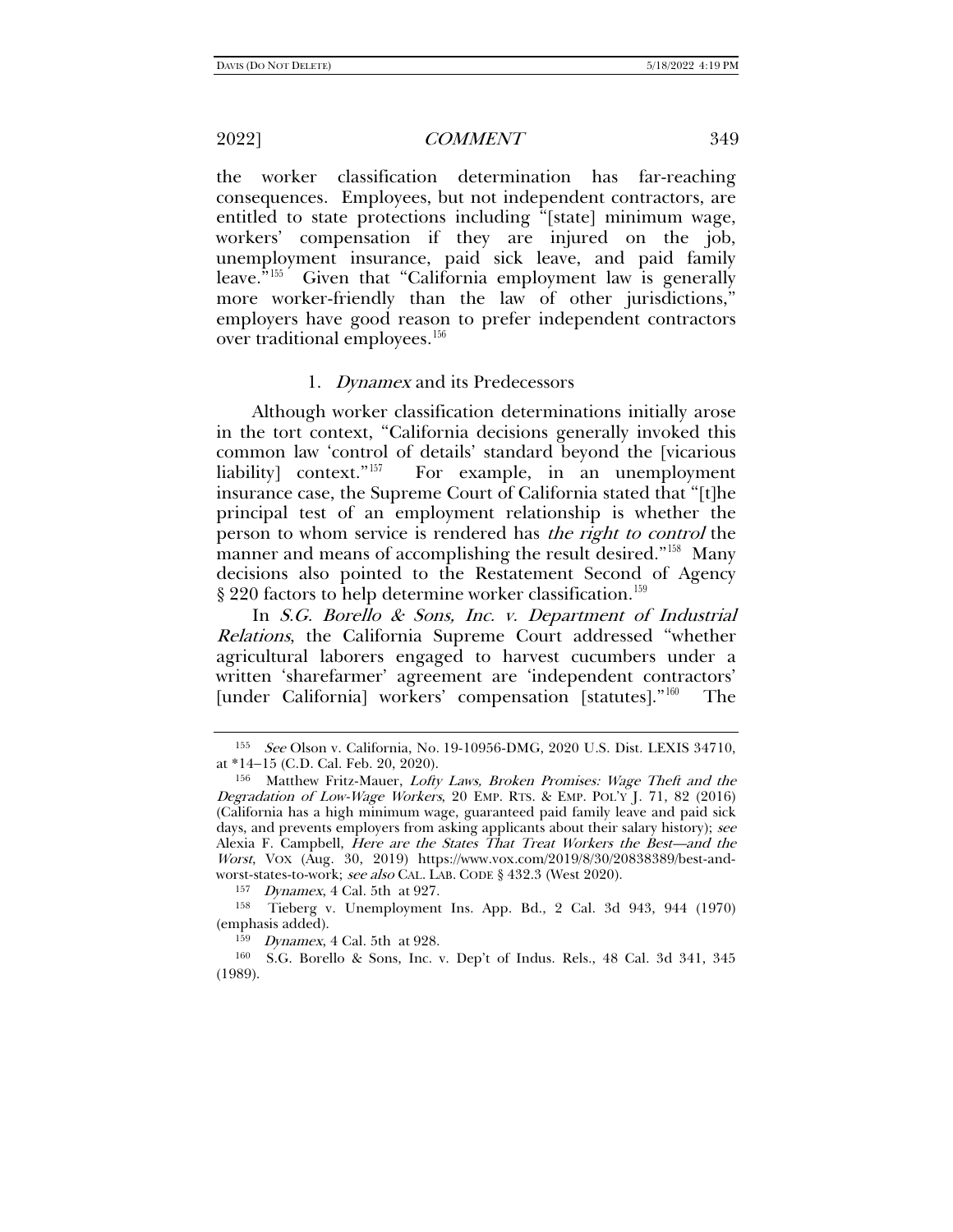court concluded that "[i]n no practical sense are the 'sharefarmers' entrepreneurs operating independent businesses for their own accounts; they and their families are obvious members of the broad class to which workers' compensation protection is intended to apply."[161](#page-23-0) The court explained that "the concept of 'employment' embodied in the [Workers' Compensation] Act is not inherently limited by common law principles," and "the Act's definition of the employment relationship must be construed with particular reference to the 'history and fundamental purposes' of the statute." $162$  S.G. Borello essentially altered the common law test to give "deference to the purposes of the . . . legislation."[163](#page-23-2)

In Martinez v. Combs, the California Supreme Court addressed the meaning of "employ" and "employer" under the California wage orders.<sup>164</sup> In *Martinez*, the strawberry grower, Munoz & Sons, employed seasonal agricultural workers but failed to pay them appropriate minimum or overtime wages as required by the Industrial Welfare Commission ("IWC") Wage Order No. 14.<sup>[165](#page-23-4)</sup> The court observed that the IWC's "suffer or permit to work" language had been historically used "to impose liability upon an entity 'even when no common law employment relationship existed.'"[166](#page-23-5) The Martinez court emphasized the importance of not limiting the meaning and scope of "employment" to only the common law definition for the purposes of wage orders.<sup>[167](#page-23-6)</sup>

In Dynamex, delivery drivers filed a complaint against Dynamex Operations, a nationwide package and document delivery company, alleging that Dynamex misclassified them as independent contractors.<sup>168</sup> This misclassification, the drivers argued, led to Dynamex's violation of provisions of the state wage

165 Id.

<sup>161</sup> Id.

 $162$  *Id.* at 351.

 $\frac{163}{164}$  *Id.* at 353.

Martinez v. Combs, 49 Cal. 4th 35, 42 (2010).

<span id="page-23-7"></span><span id="page-23-6"></span><span id="page-23-5"></span><span id="page-23-4"></span><span id="page-23-3"></span><span id="page-23-2"></span><span id="page-23-1"></span><span id="page-23-0"></span><sup>166</sup> Id. at 58; Dynamex Operations W. v. Superior Ct., 4 Cal. 5th 903, 937 (2018).

<sup>167</sup> Martinez, 49 Cal. 4th at 65.

<sup>168</sup> Dynamex, 4 Cal. 5th at 914.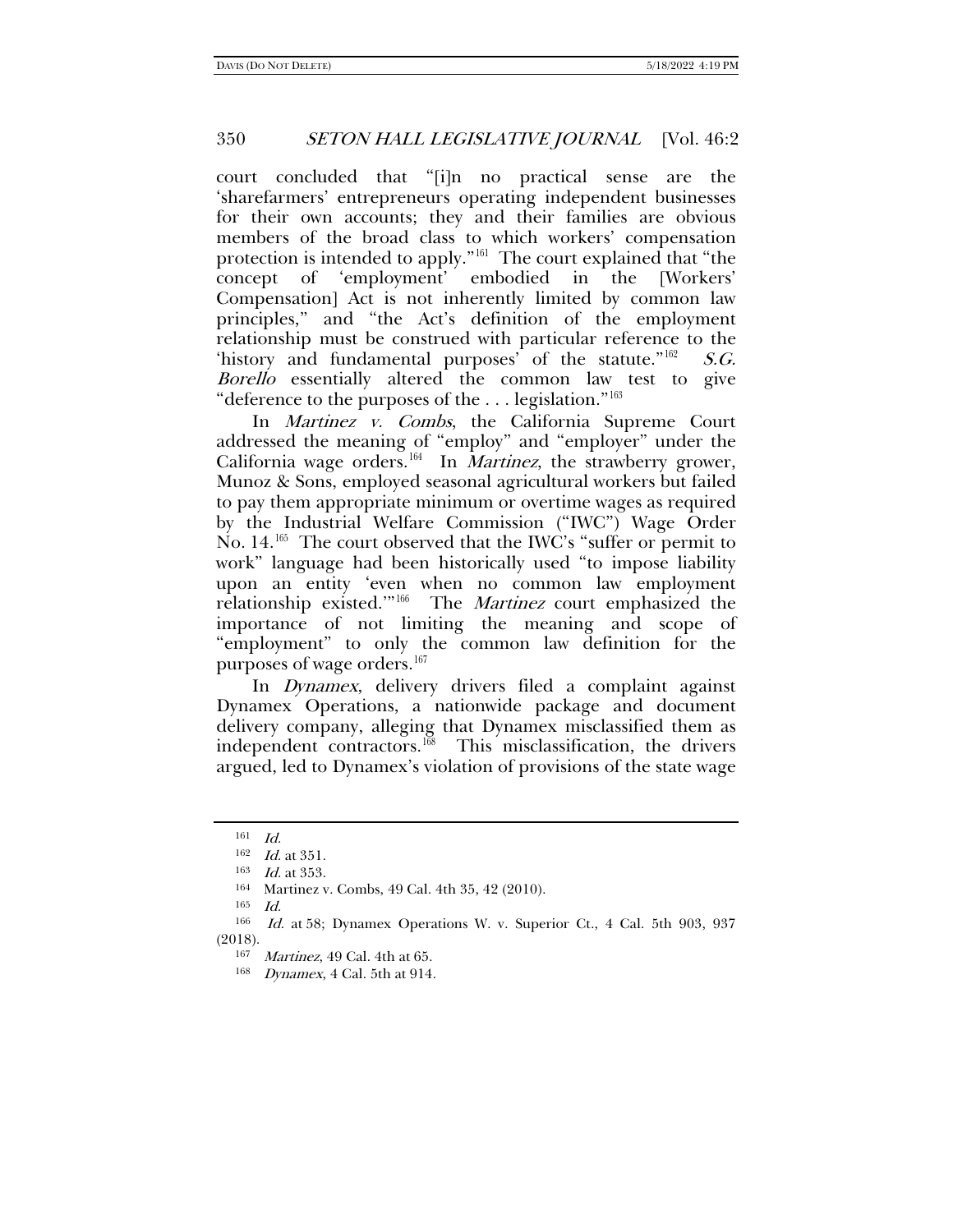order governing the transportation industry.[169](#page-24-0) The wage order at issue applied to "all persons employed in the transportation industry whether paid on a time, piece rate, commission, or other basis."<sup>170</sup> The wage order defined "employ" as to "engage, suffer, or permit to work," and "employee" as "any person employed by an employer."<sup>[171](#page-24-2)</sup> Accordingly, the *Dynamex* court "confine[d] the discussion . . . to an analysis of the scope and meaning of the suffer or permit to work standard in California wage orders."<sup>[172](#page-24-3)</sup>

The court explained that the suffer or permit to work standard was first adopted in the FLSA and was "'the broadest definition' that has been devised for extending the coverage of a statute or regulation to the widest class of workers."[173](#page-24-4) The suffer or permit to work standard in California wage orders, the court explained, "finds its justification in the fundamental purposes and necessity of the minimum wage and maximum hour legislation."<sup>174</sup> Given the historically broad suffer or permit to work standard, coupled with the remedial goals of the wage orders, the court concluded that "the suffer or permit to work standard must be interpreted and applied broadly to include within the covered 'employee' category all individual workers who can reasonably be viewed as 'working in the hiring entity's business."<sup>175</sup>

Acknowledging that federal courts use the economic realities test to determine whether workers are employees under the "suffer or permit to work" standard of the FLSA, the court weighed the relative advantages and disadvantages of the test.<sup>[176](#page-24-7)</sup> The court ultimately rejected the economic realities approach for two reasons. First, the multifactor economic realities test is unpredictable and "makes it difficult for both hiring businesses

<sup>169</sup> Id.

<sup>170</sup> CAL. CODE REGS. tit. 8, § 11090(1) (2021).

<sup>171</sup> CAL. CODE REGS. tit. 8, § 11090(2) (2021).

<sup>172</sup> Dynamex, 4 Cal. 5th at 944.

 $173$  *Id.* at  $951$ .

<span id="page-24-7"></span><span id="page-24-6"></span><span id="page-24-5"></span><span id="page-24-4"></span><span id="page-24-3"></span><span id="page-24-2"></span><span id="page-24-1"></span><span id="page-24-0"></span> $174$  *Id.* at 952 ("The basic objective of wage and hour legislation and wage orders is to ensure that such workers are provided at least the minimal wages and working conditions that are necessary to enable them to obtain a subsistence standard of living and to protect the workers' health and welfare.").

<sup>175</sup> *Id.* at 953.

 $176$  *Id.* at 953-54.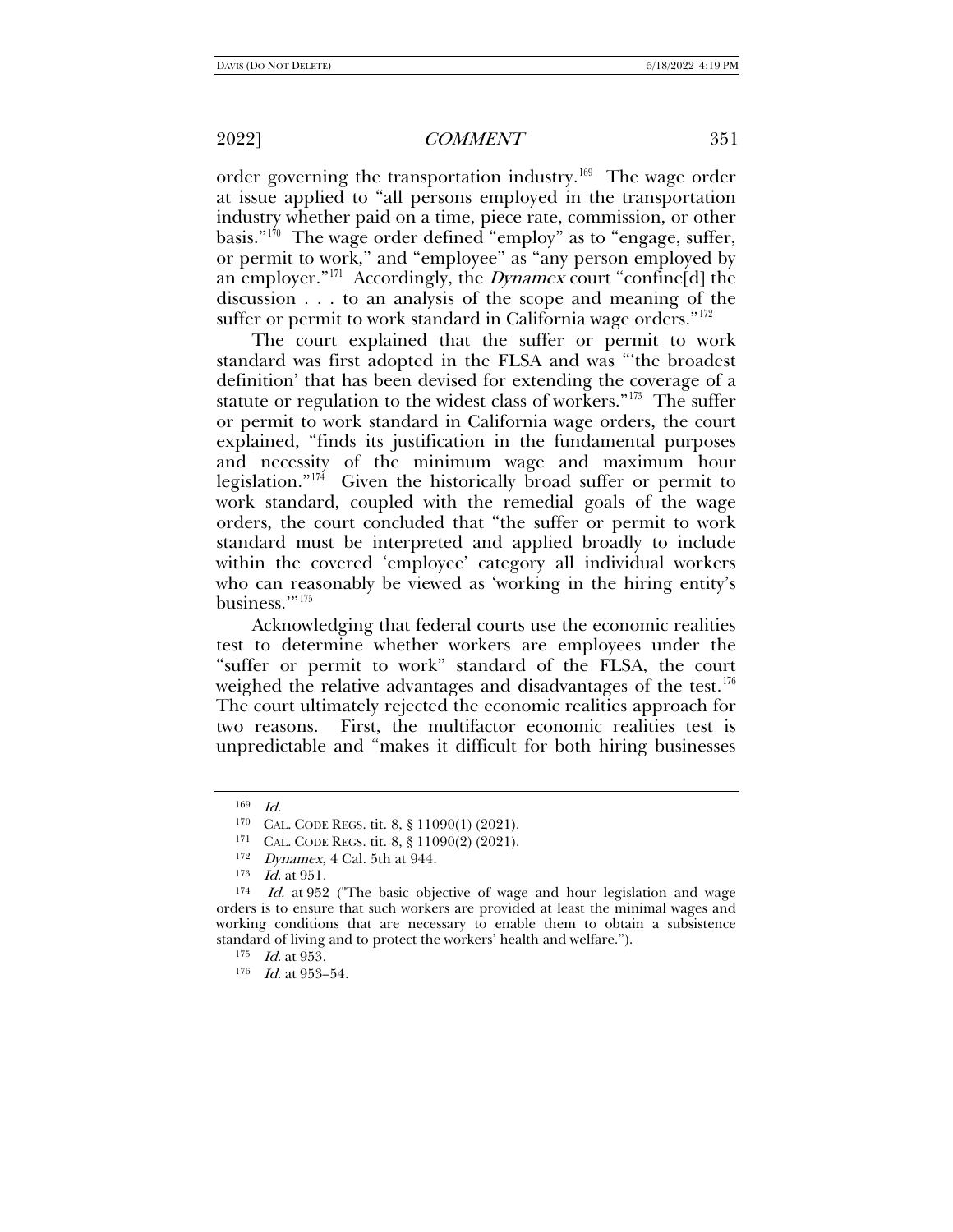and workers to determine in advance how a particular category of workers will be classified."[177](#page-25-0) Second, the court was concerned that a multifactor test encourages businesses to manipulate their workforce into "disparate categories and varying working [ ] conditions . . . with an eye to the many circumstances that may be relevant under the" economic realities test.<sup>[178](#page-25-1)</sup>

Given the court's reluctance to adopt the economic realities test, the court looked to "a simpler, more structured test for distinguishing between employees and independent contractors:" the ABC Test, adopted by a number of other jurisdictions.<sup>179</sup> The court reasoned that the ABC Test minimizes the disadvantages of the economic realities test because it "presumptively considers all workers to be employees, and permits workers to be classified as independent contractors only if the hiring business demonstrates" each of the three prongs:

> (a) that the worker is free from the control and direction of the hirer in connection with the performance of the work, both under the contract for the performance of the work and in fact; and (b) that the worker performs work that is outside the usual course of the hiring entity's business;  $and$ (c) that the worker is customarily engaged in an independently established trade, occupation, or business of the same nature as that involved in the work performed.<sup>[180](#page-25-3)</sup>

The court explained that because the IWC was enacted before the FLSA and, therefore, was not intended to embrace the federal economic realities test of the FLSA, the court was not required to follow it.<sup>[181](#page-25-4)</sup> The court, in adopting the ABC Test, concluded that its interpretation of the suffer or permit to work standard "is faithful to its history and to the fundamental purpose of the wage

<sup>177</sup> *Id.* at 954.

<sup>178</sup> Dynamex, 4 Cal. 5th at 955.

<sup>179</sup> Id.

<sup>180</sup> *Id.* at 955–56.

<span id="page-25-4"></span><span id="page-25-3"></span><span id="page-25-2"></span><span id="page-25-1"></span><span id="page-25-0"></span>Id. at 956 ("California wage orders are intended to provide broader protection than that accorded workers under the federal standard").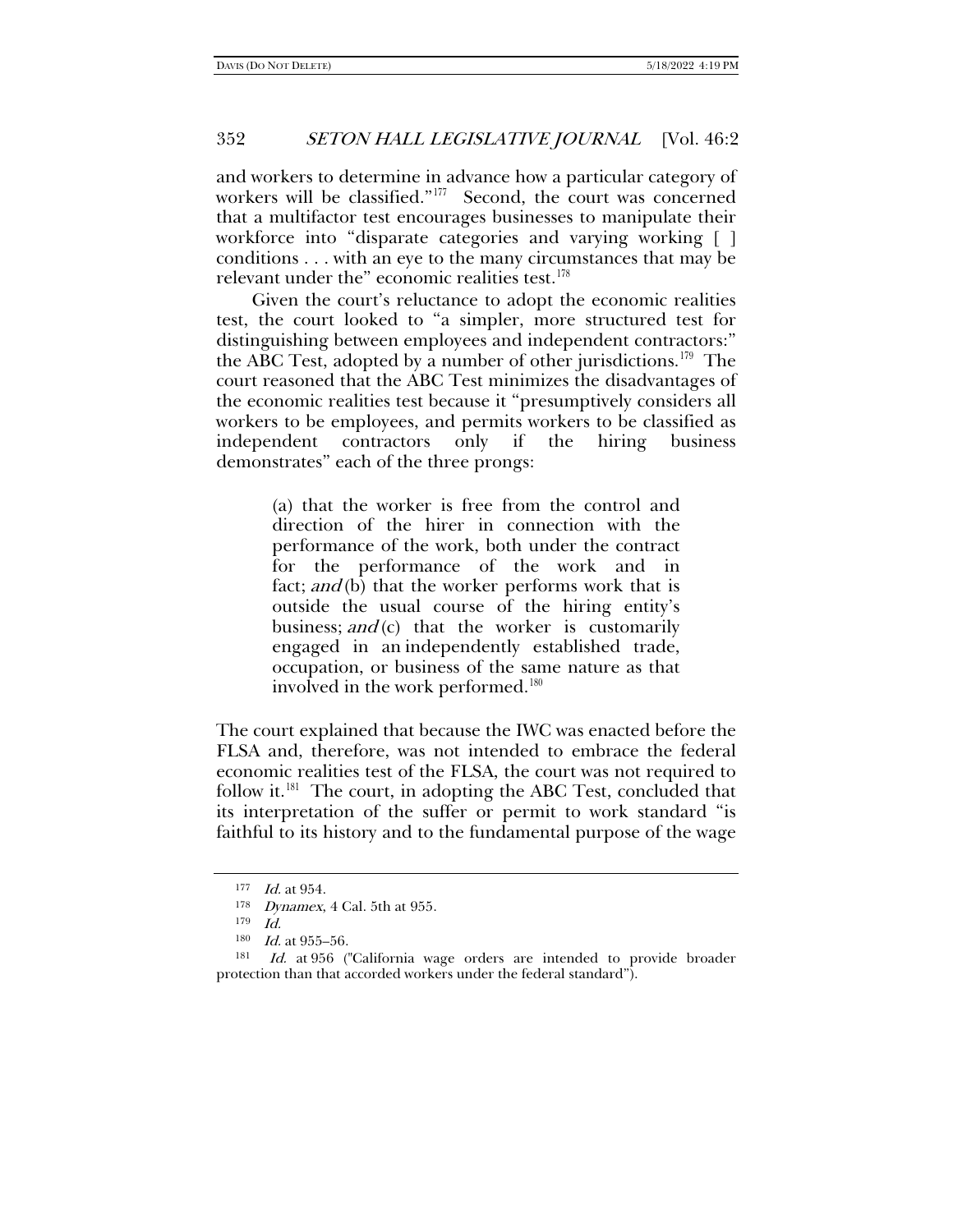orders and will provide greater clarity and consistency, and less opportunity for manipulation" than the economic reality or common law test.[182](#page-26-0)

# 2. Codifying *Dynamex*: AB 5 and Subsequent Amendments

After the *Dynamex* decision, California Assemblywoman Lorena Gonzalez drafted Assembly Bill No. 5 ("AB 5") to codify the ABC Test and offer workers "more stability and security and the opportunity to organize."<sup>[183](#page-26-1)</sup> In response to this proposed legislation, representatives from Uber, Lyft, Teamsters Service Employees International Union, and the governor's office met to discuss a deal that "could leave drivers for ride-hailing services with many of the employment protections under [AB 5] while allowing them to join a labor organization," but still exempting the rideshare drivers from employee classification under AB 5.[184](#page-26-2) After negotiations failed, the ridesharing apps attempted to lobby for the enactment of a separate bill that would have left the drivers "short of full employee status, but give them a union that would bargain industrywide with the companies over wages and benefits."<sup>[185](#page-26-3)</sup> This attempt also failed.<sup>[186](#page-26-4)</sup>

While *Dynamex* concerned claims asserted by delivery drivers against a package and document delivery company,<sup>[187](#page-26-5)</sup> AB 5 focused its attention on the gig economy, including rideshare services.<sup>[188](#page-26-6)</sup> Moreover, although *Dynamex* only applied to wagehour claims, AB 5 expanded the ABC Test to all California wage

<sup>182</sup> Id. at 964.

<span id="page-26-1"></span><span id="page-26-0"></span><sup>183</sup> ECT, Governor Signs AB 5 to Stop Misclassification and Protect Millions of Workers, E. CNTY. TODAY (Sept. 18, 2019), https://eastcountytoday.net/governorsigns-ab-5-to-stop-misclassification-and-protect-millions-of-workers/.

<span id="page-26-2"></span><sup>&</sup>lt;sup>184</sup> Kate Conger & Noam Scheiber, *California Labor Bill, Near Passage, Is Blow* to Uber and Lyft, N.Y. TIMES (Sept. 9, 2019), [https://www.nytimes.com/](https://www.nytimes.com/2019/09/09/business/economy/uber-lyft-california.html)  $2019/09/09/b$ usiness/economy/uber-lyft-california.html.<br><sup>185</sup> Id. It is unclear, however, if this structure would survive judicial scrutiny

<span id="page-26-4"></span><span id="page-26-3"></span>under federal antitrust laws.

<sup>186</sup> Id.

<sup>187</sup> Dynamex Operations W. v. Superior Court, 4 Cal. 5th 903, 903 (2018).

<span id="page-26-6"></span><span id="page-26-5"></span><sup>188</sup> Carolyn Said & Dustin Gardiner, Gig-work Bill Passes Senate Committee as Crowded Rally For and Against it, S.F. CHRON. (July 10, 2019), [https://www.sfchronicle.com/business/article/Gig-work-bill-passes-Senate-committee](https://www.sfchronicle.com/business/article/Gig-work-bill-passes-Senate-committee-as-crowds-14085950.php)[as-crowds-14085950.php.](https://www.sfchronicle.com/business/article/Gig-work-bill-passes-Senate-committee-as-crowds-14085950.php)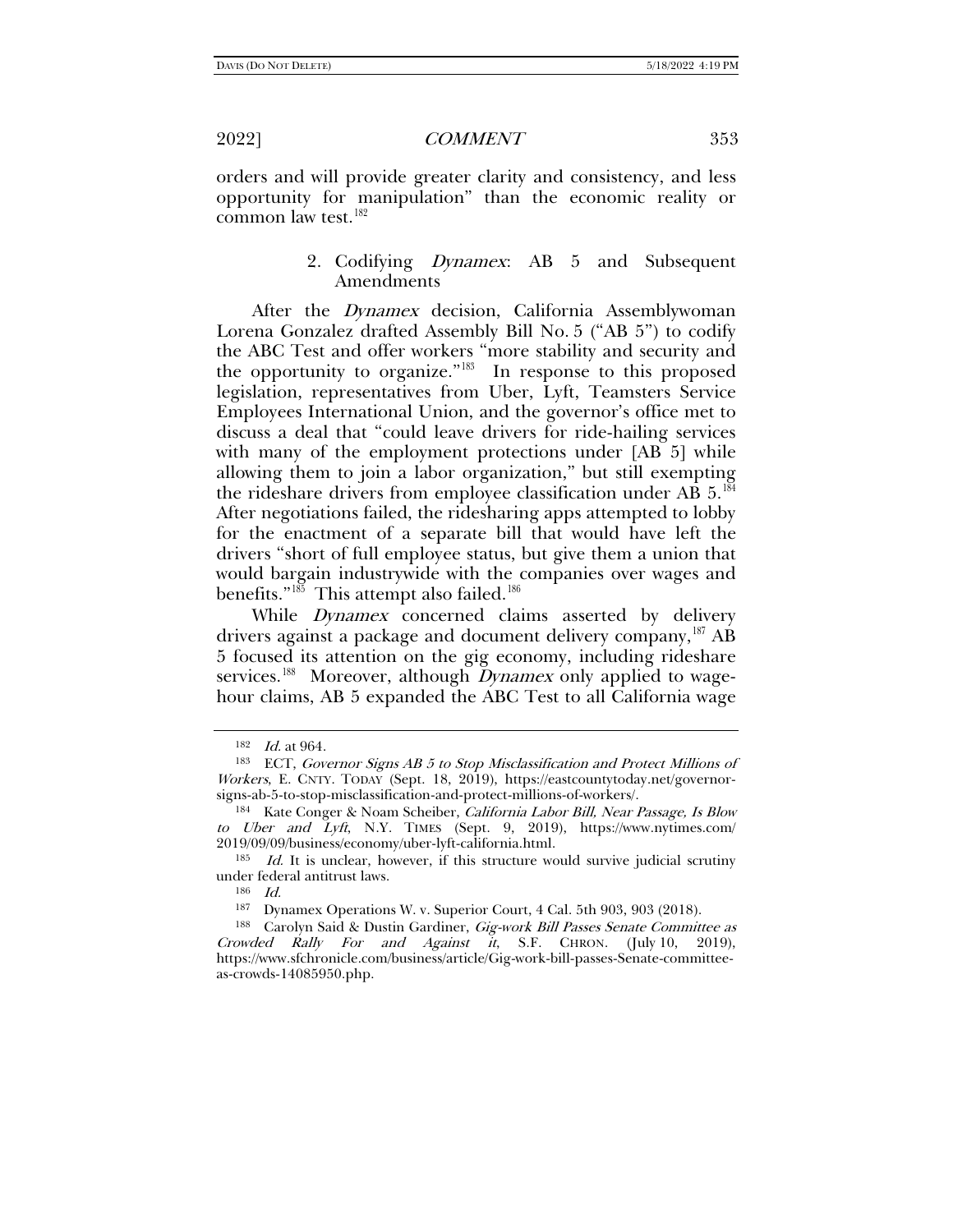orders, the Labor Code, and the Unemployment Insurance Code.<sup>[189](#page-27-0)</sup> AB 5 was signed into law in late  $2019$  and took effect January 1, 2020.<sup>[190](#page-27-1)</sup>

AB 5, as codified, states "for purposes of [the Labor Code] and the Unemployment Insurance Code, and for the purposes of wage orders in the [IWC]," a worker "providing labor or services shall be considered an employee" unless the employer demonstrates each of these conditions is satisfied:

> (A) The person is free from the control and direction of the hiring entity in connection with the performance of the work, both under the contract for the performance of the work and in fact.

> (B) The person performs work that is outside the usual course of the hiring entity's business.

> (C) The person is customarily engaged in an independently established trade, occupation, or business of the same nature as that involved in the work performed.<sup>[191](#page-27-2)</sup>

This language closely mirrors the *Dynamex* ABC Test, with no material difference.<sup>192</sup> The significance of the new statute, therefore, is that it extends the ABC Test to serve as the worker classification test for the purposes of the Labor Code, Unemployment Insurance Code, and wage orders in the IWC.<sup>[193](#page-27-4)</sup> Given the broad scope of the "employee" definition under the ABC Test, AB 5 has the effect of providing more workers with access to state labor protections such as paid sick leave, unemployment insurance, and paid family leave.<sup> $194$ </sup>

<span id="page-27-0"></span><sup>&</sup>lt;sup>189</sup> Janet Grumer, New California AB 5 Law Expands Independent Contractor ABC Test, DAVIS WRIGHT TREMAINE LLP (Sept. 19, 2019), [https://www.dwt.com/](https://www.dwt.com/blogs/employment-labor-and-benefits/2019/09/california-ab5-employment-law) [blogs/employment-labor-and-benefits/2019/09/california-ab5-employment-law.](https://www.dwt.com/blogs/employment-labor-and-benefits/2019/09/california-ab5-employment-law) 190 Dustin Gardiner, Gov. Newsom Signs AB5, Making Gig-Work Reform Bill

<span id="page-27-2"></span><span id="page-27-1"></span>Law, S.F. CHRON. (Sept. 18, 2019), [https://www.sfchronicle.com/business/article/Gov-](https://www.sfchronicle.com/business/article/Gov-Newsom-signs-AB5-making-gig-work-reform-14449952.php)[Newsom-signs-AB5-making-gig-work-reform-14449952.php.](https://www.sfchronicle.com/business/article/Gov-Newsom-signs-AB5-making-gig-work-reform-14449952.php)

<sup>191</sup> CAL. LAB. CODE. § 2775(b)(1) (West 2021).

<sup>&</sup>lt;sup>192</sup> See Dynamex, 4 Cal. 5th at 957 (enumerating the three ABC factors).

<sup>193</sup> CAL. LAB. CODE. § 2775(b)(1) (West 2021).

<span id="page-27-5"></span><span id="page-27-4"></span><span id="page-27-3"></span><sup>194</sup> CAL. LAB. CODE. § 246 (West 2021) (paid sick leave); CAL. UNEMP. INS. CODE § 621 (West 2021) (unemployment insurance); CAL. UNEMP. INS. CODE § 3302 (West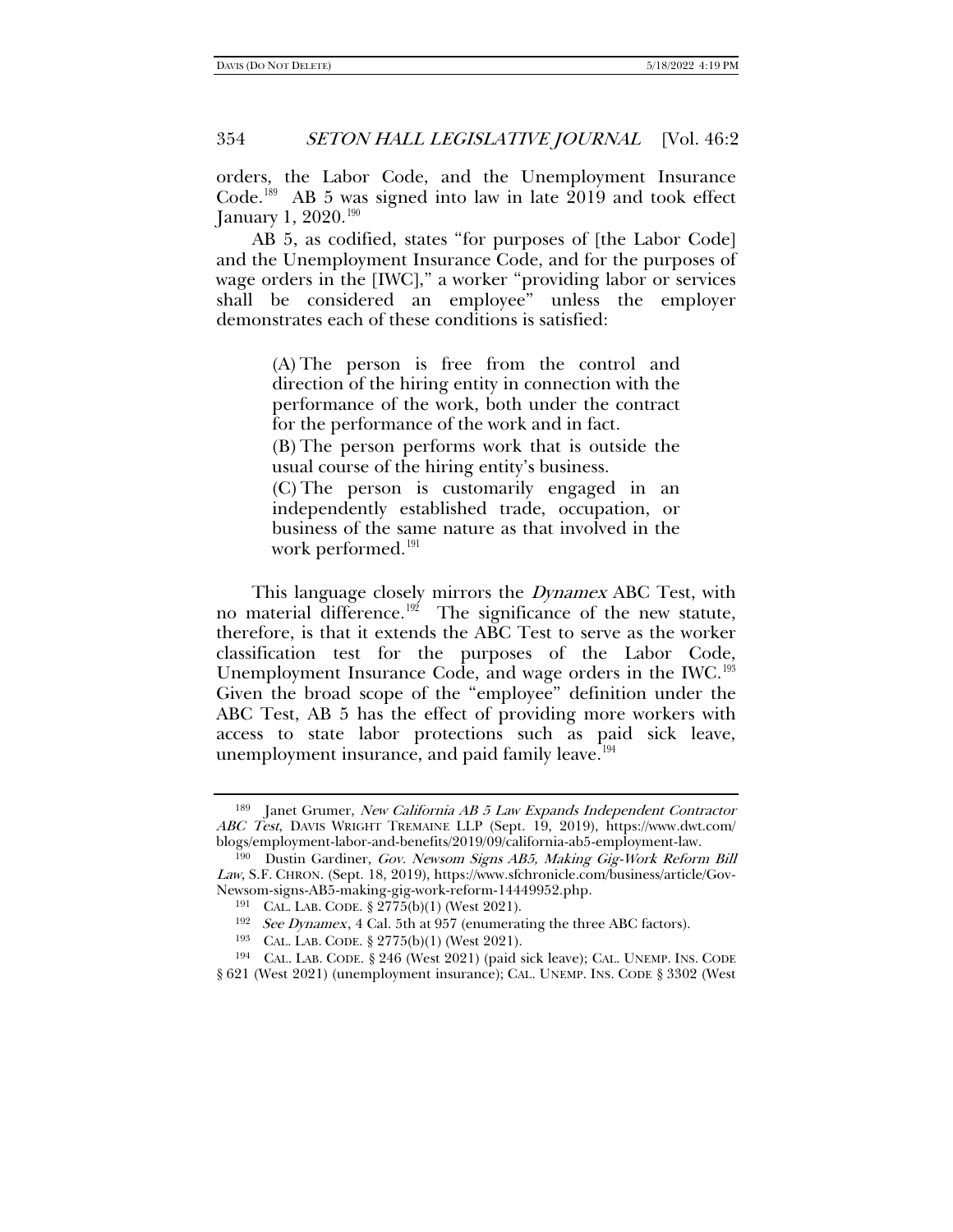Implementation of the new statute, however, did not go off without a hitch. A number of amendments have since been added to carve out exceptions for workers in various industries.<sup>[195](#page-28-0)</sup> According to the amendments, workers that are subject to the economic realities test rather than the ABC Test include business-to-business contracting relationships, contracts between a referral agency and a service provider, contracts for professional services, occupations in connection with the creation, marketing, promotion, or distribution of sound recordings or musical compositions, some medical professionals, and commercial fishermen.<sup>196</sup> Rideshare services, however, did not receive an exemption from the state legislature.<sup>[197](#page-28-2)</sup>

### 3. Proposition 22

After the California Legislature enacted AB 5, Uber and Lyft successfully launched a 2020 state ballot initiative to exempt their drivers from the new law.<sup>[198](#page-28-3)</sup> The ballot initiative, Proposition 22 ("Prop 22"), exempts "app-based transportation and delivery companies from providing employee benefits to certain drivers."[199](#page-28-4) It assumes that the drivers are independent contractors unless:

> <span id="page-28-5"></span>(a) the network company does not unilaterally prescribe specific dates, times of day, or minimum hours during which the app-based driver must be logged into the network company's [app]. (b) The network company does not require the app-based driver to accept any specific rideshare service or delivery service request as a condition of

<sup>2021) (</sup>paid family leave).

<span id="page-28-0"></span><sup>&</sup>lt;sup>195</sup> Dorothy Atkins, *California Legislation and Regulation to Watch in 2021*, LAW360 (January 3, 2021).

<sup>196</sup> Cal. Lab. Code § 2783 (West 2021).

<sup>197</sup> Id.

<span id="page-28-3"></span><span id="page-28-2"></span><span id="page-28-1"></span><sup>198</sup> Kate Conger & Noam Scheiber, California Labor Bill, Near Passage, Is Blow to Uber and Lyft, N.Y. TIMES, (Sept. 9, 2019), https://www.nytimes.com/ 2019/09/09/business/economy/uber-lyft-california.html.

<span id="page-28-4"></span><sup>199</sup> OFFICIAL VOTER INFORMATION GUIDE, https://web.archive.org/web/ 20210429214531/https://voterguide.sos.ca.gov/propositions/22/title-summary.htm (last visited Jan. 29, 2021) [hereinafter OFFICIAL VOTER INFORMATION GUIDE].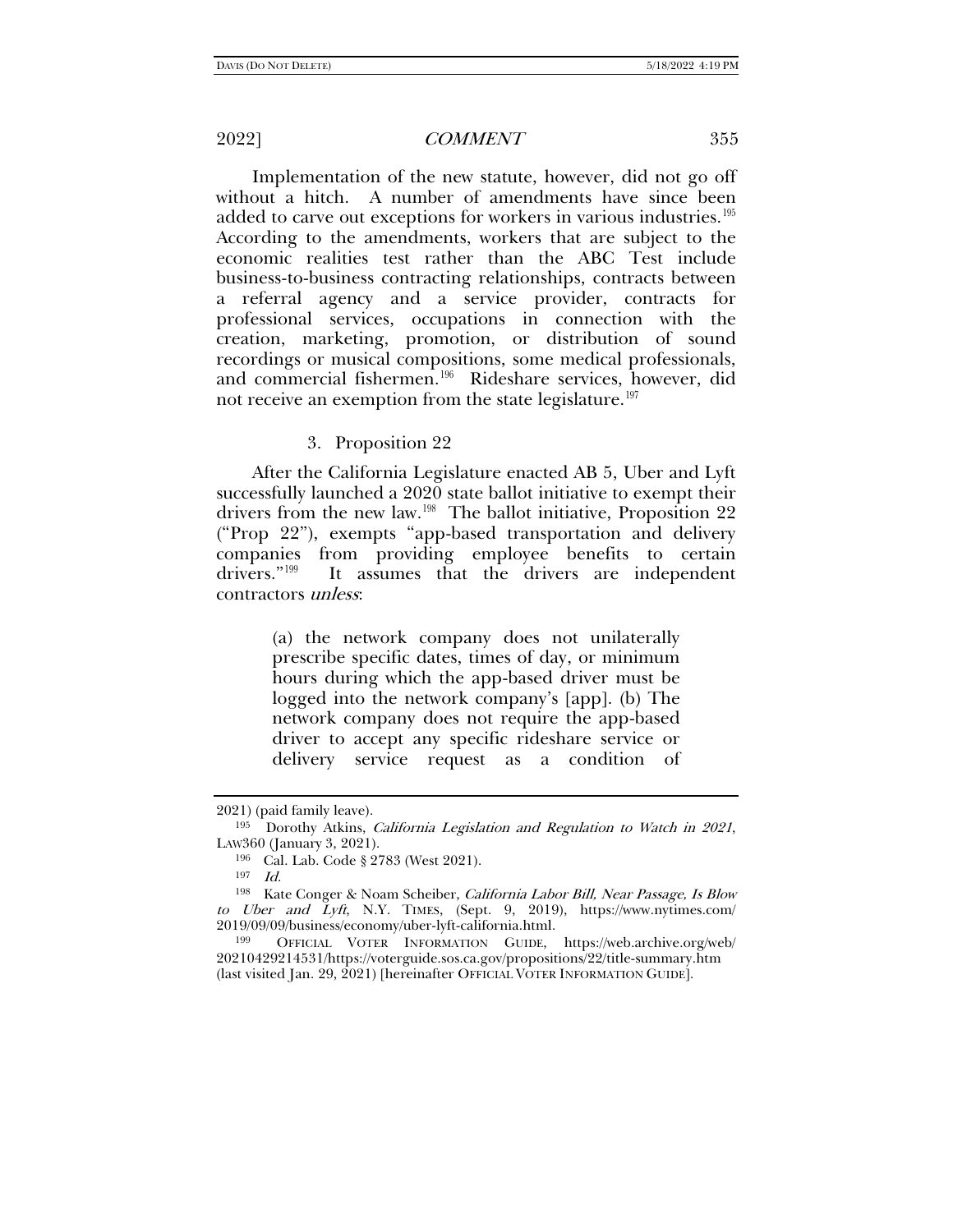maintaining access to the network company's [app]. (c) The network company does not restrict the app-based driver from performing rideshare services or delivery services through other network companies except during engaged time. [and] (d) The network company does not restrict the appbased driver from working in any other lawful occupation or business.<sup>[200](#page-29-2)</sup>

Although effectively precluding drivers from being considered as "employees" under California law, Prop 22 provides some benefits to the drivers, including minimum wage guarantees, healthcare subsidies, and occupational accident insurance.<sup>[201](#page-29-3)</sup> Prop 22 guarantees drivers earn at least one hundred and twenty percent of local minimum wage plus thirty cents per mile, calculated by "engaged time," or time spent en route to, or during, a ride.<sup>202</sup> Drivers earning more than the guaranteed minimum can also keep all of their earnings, as well as one hundred percent of their tips. $203$ 

<span id="page-29-1"></span><span id="page-29-0"></span>In addition to a guaranteed minimum wage, drivers receive a healthcare contribution "equal to [one hundred] percent of the average employer payment under the Affordable Care Act if they work [twenty-five] hours per week," $204$  and equal to fifty percent if they work at least fifteen hours per week.<sup>205</sup> But both the healthcare subsidy and the guaranteed minimum wage are only based on "engaged time."<sup>[206](#page-29-8)</sup> The time between trips does not count, which means that it is likely that most drivers make less than local minimum wages for their total time using the app, and

<sup>205</sup> Lyons, supra note [203.](#page-29-1)

<sup>200</sup> CAL. BUS. & PROF. CODE § 7451 (West 2021).

<sup>201</sup> OFFICIAL VOTER INFORMATION GUIDE, supra note [199.](#page-28-5)

<span id="page-29-4"></span><span id="page-29-3"></span><span id="page-29-2"></span><sup>&</sup>lt;sup>202</sup> Faiz Siddiqui, Uber, Other Gig Companies Spend Nearly \$200 Million to Knock Down an Employment Law They Don't Like—and It Might Work, WASH. POST, (Oct. 26, 2020), https://www.washingtonpost.com/technology/2020/10/09/ prop22-uber-doordash/.

<span id="page-29-8"></span><span id="page-29-7"></span><span id="page-29-6"></span><span id="page-29-5"></span><sup>&</sup>lt;sup>203</sup> Kim Lyons, *Uber and Lyft Roll Out New Benefits For California Drivers* Under Prop 22, THE VERGE (Dec. 14, 2020), https://www.theverge.com/2020/ 12/14/22174600/uber-lyft-new-benefits-california-drivers-prop-22-gig-economy.

<sup>204</sup> Siddiqui, supra note [202.](#page-29-0)

<sup>206</sup> Siddiqui, supra note [202.](#page-29-0)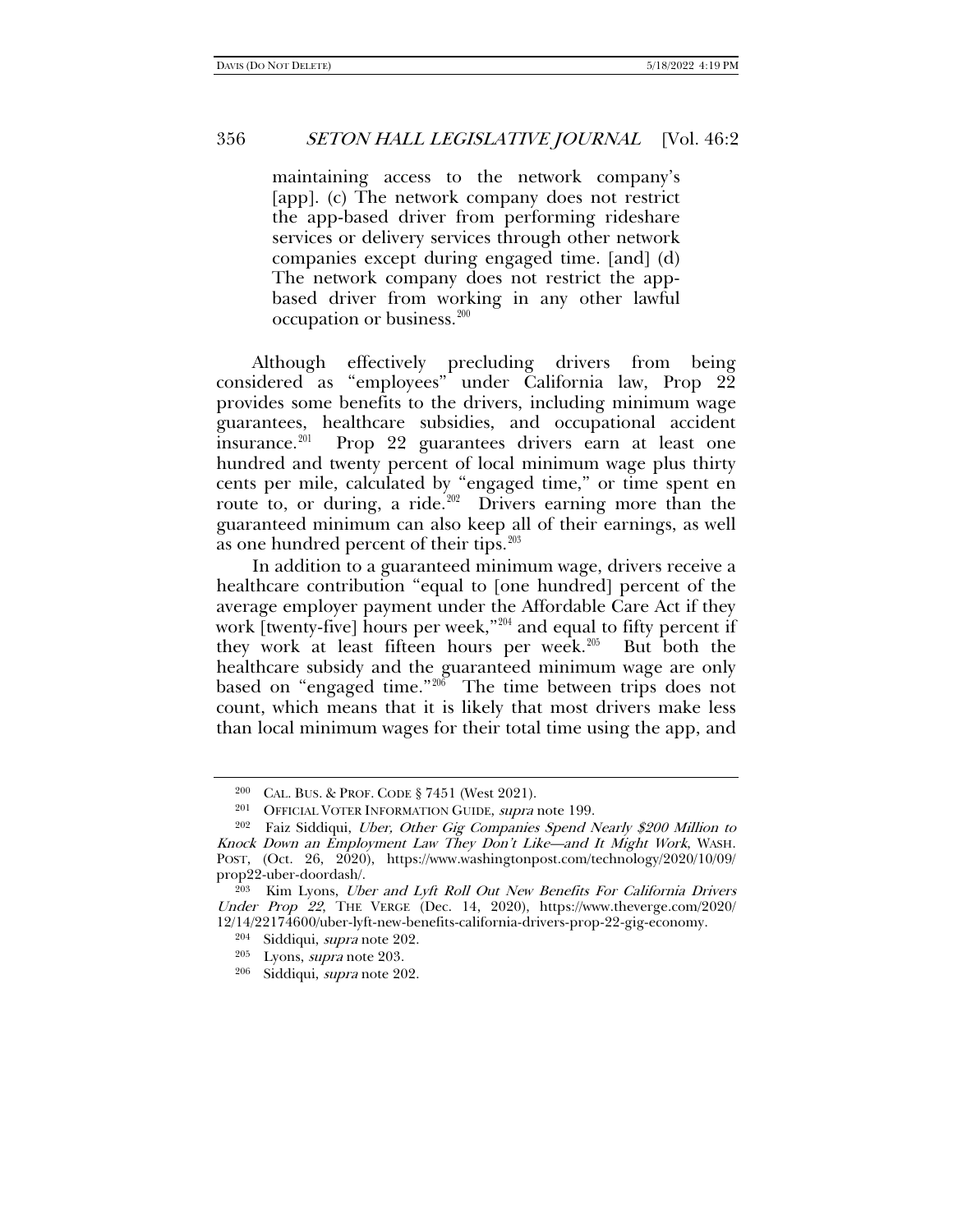<span id="page-30-10"></span>they do not receive a guaranteed rate of pay.<sup>207</sup> Drivers spend an estimated thirty to forty percent of their time clocked into the app waiting for passengers, $208$  which means that it takes approximately thirty-eight hours to reach twenty-five hours of "active" time for full healthcare benefits.<sup>209</sup> Similarly, even if the driver works thirty-eight hours, he or she is only guaranteed the minimum wage for the roughly twenty-five hours of active time, receiving nothing for the other thirteen hours of inactive time.<sup>[210](#page-30-4)</sup>

<span id="page-30-9"></span>Rideshare services invested over \$224 million into the Prop 22 campaign.<sup>[211](#page-30-5)</sup> In comparison, opponents only raised about  $\$20$ million. $212$  Uber and Lyft paid for advertisements on cable, "social media[,] and their own apps with messaging promising a minimum wage, health care[,] and protections typically consistent with" full-time employees. $213$  For example, one click-through prompt on Uber explained that "Prop 22 will provide guaranteed earnings and a health care stipend," and gave drivers the option to tap "Yes on Prop 22" or "okay."[214](#page-30-8) The advertisements showed drivers embracing the independence and earnings opportunities gig work provided, and asked California

<span id="page-30-3"></span><sup>209</sup> If one-third (thirty-three percent) of the total time is spent waiting for passengers, forty minutes of each hour is "active." Forty minutes (of active time) multiplied by thirty-eight (total hours) is 1,520 minutes, or twenty-five hours and twenty minutes (of active time).

<span id="page-30-4"></span><sup>210</sup> See Batey, supra not[e 207](#page-30-0) (explaining that requirement to pay drivers 120) percent of local or statewide minimum wage only applies to active time); Emily Brill, 3 [Open Benefits Questions Under CA](https://www.law360.com/articles/1328718/3-open-benefits-questions-under-california-s-prop-22)'[s Prop 22](https://www.law360.com/articles/1328718/3-open-benefits-questions-under-california-s-prop-22), LAW360 (November 13, 2020), [https://www](https://www.law360.com/articles/1328718/3-open-benefits-questions-under-california-s-prop-22).law360.com/articles/1328718/3-open-benefits-questions-undercalifornia-s-prop-22 (explaining that drivers spend 30 to 40 percent of their time clocked into the app wait[ing fo](#page-30-0)r passengers).  $\frac{211}{211}$  Batey, supra note 207.

- 
- 

<span id="page-30-8"></span><span id="page-30-7"></span><span id="page-30-6"></span><span id="page-30-5"></span><sup>212</sup> Batey, *supra* note [207.](#page-30-0)<br><sup>213</sup> Faiz Siddiqui & Nitasha Tiku, *Uber and Lyft Used Sneaky Tactics To Avoid* Making Drivers Employees in California, Voters Say. Now, They're Going National., WASH. POST (Nov. 17, 2020), https://www.washingtonpost.com/ technology/2020/11/17/uber-lyft-prop22-misinformation/.

 $2^{14}$  *Id.* 

<span id="page-30-0"></span>

<span id="page-30-1"></span><sup>&</sup>lt;sup>207</sup> Eve Batey, *California Voters Approve Tech-Bankrolled Campaign to Deny* Benefits to Food Delivery Drivers, EATER S.F. (Nov. 4, 2020), https://sf.eater.com/ 2020/11/4/21549219/prop-22-food-delivery-uber-postmates-lyft-DoorDash-2020 election.

<span id="page-30-2"></span><sup>&</sup>lt;sup>208</sup> Emily Brill, 3 Open Benefits Questions Under CA's Prop 22, LAW360 (November 13, 2020), https://www.law360.com/articles/1328718/3-open-benefitsquestions-under-california-s-prop-22.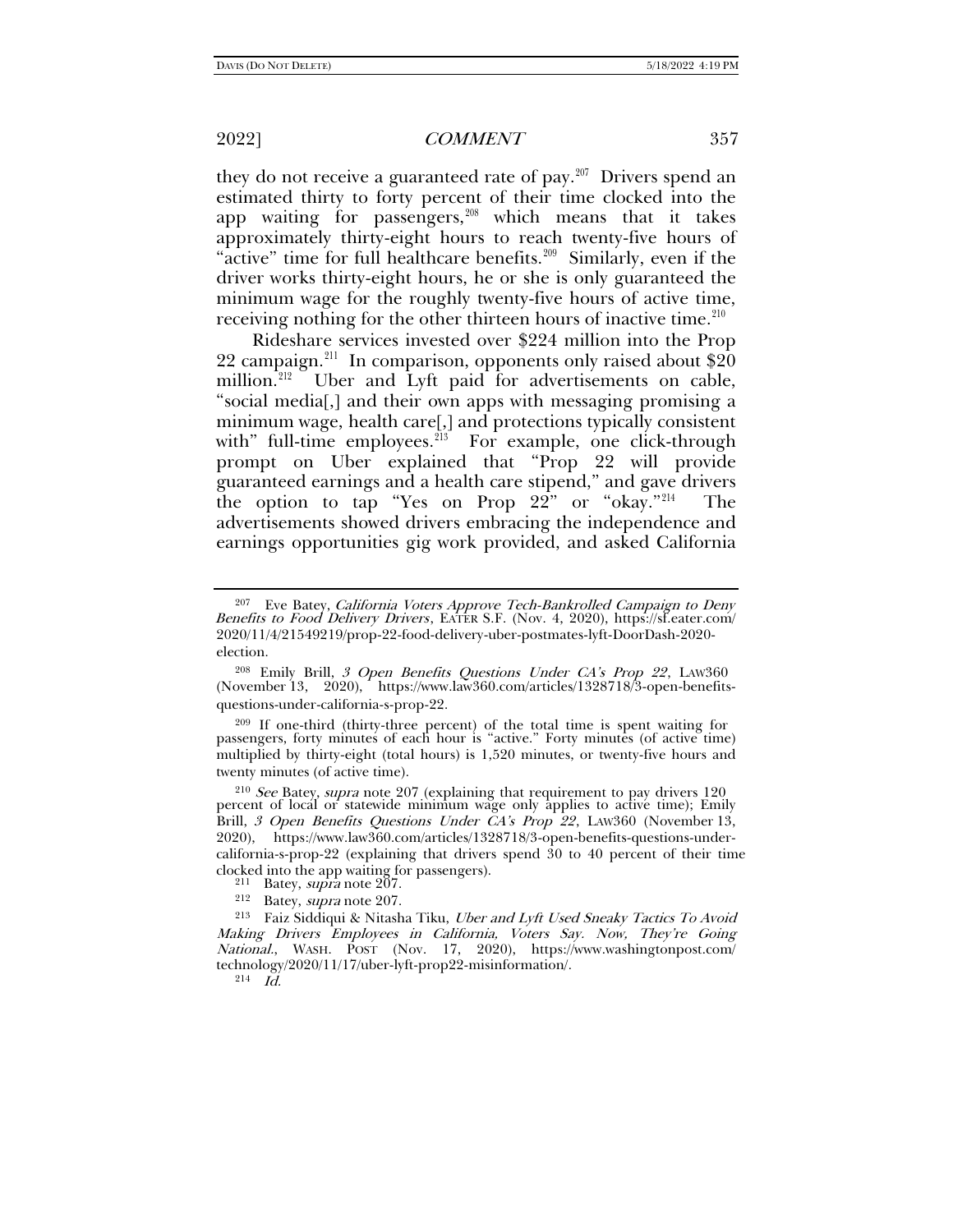voters to not take away driver flexibility. $215$ 

As part of the Yes Campaign, Uber and Lyft warned that they would either hike up prices or leave California if they were forced to re-classify their drivers as employees instead of independent contractors.<sup>[216](#page-31-1)</sup> "Voters were told that they could grant drivers guaranteed earnings and health-care benefits by voting 'yes,' but if they voted 'no,' up to [ninety] percent of gig[]work driving jobs could disappear."[217](#page-31-2)

Since its passage, some voters have expressed remorse over their Prop 22 vote, explaining that they were deceived by the Yes Campaign.[218](#page-31-3) The rideshare services cautioned that a "no" vote would subject drivers to greater control by the company, including set hours and schedules.<sup>219</sup> Some voters believed that "Prop 22 was going to help the drivers, and Uber and Lyft were going to be paying them more."[220](#page-31-5) A survey of California voters revealed that at least "[forty] percent of 'yes' voters thought they were supporting gig workers' ability to earn a living wage." $221$ Some voters did not make the connection between AB 5 and Prop 22 and thought that they were simply granting minimum wage to the drivers.<sup>[222](#page-31-7)</sup> Moreover, some voters did not realize that "they were making a choice between benefits guaranteed through employment and an arbitrary set of supplemental benefits including a health-care stipend—designed by the gig companies."[223](#page-31-8) Although some advertisements cited a survey that "claimed that at least 70 percent of drivers supported Prop 22[,]

<sup>215</sup> Id.

<span id="page-31-1"></span><span id="page-31-0"></span><sup>&</sup>lt;sup>216</sup> Eve Batey, That Price Hike Delivery Apps Threatened If Prop 22 Failed? It's Happening Anyway, EATER S.F. (Dec. 15, 2020, 10:47 AM PST), https://sf.eater.com/2020/12/15/22176413/uber-eats-DoorDash-price-hike-feedecember-prop-22.

<sup>217</sup> Siddiqui & Tiku, supra note [213.](#page-30-9)

<sup>&</sup>lt;sup>218</sup> Siddiqui & Tiku, *supra* note [213.](#page-30-9)<br><sup>219</sup> *Uber. Lyft-Backed State Ballot* 

<span id="page-31-5"></span><span id="page-31-4"></span><span id="page-31-3"></span><span id="page-31-2"></span>Uber, Lyft-Backed State Ballot Measure Passes; Gig Economy Business Model Remains Intact; Drivers Independent Contractors, CBS NEWS BAY AREA (Nov. 4, 2020, 5:01 PM), https://sanfrancisco.cbslocal.com/2020/11/04/cuber-lyftbacked-state-ballot-measure-passes-gig-economy-business-model-remains-intactdrivers-remain-independent-contractors/.

<sup>220</sup> Siddiqui & Tiku, supra note [213.](#page-30-9)

<span id="page-31-6"></span><sup>221</sup> Siddiqui & Tiku, supra note [213.](#page-30-9)

<span id="page-31-7"></span><sup>&</sup>lt;sup>222</sup> Siddiqui & Tiku, *supra* note [213.](#page-30-9)

<span id="page-31-8"></span><sup>223</sup> Siddiqui & Tiku, supra note [213.](#page-30-9)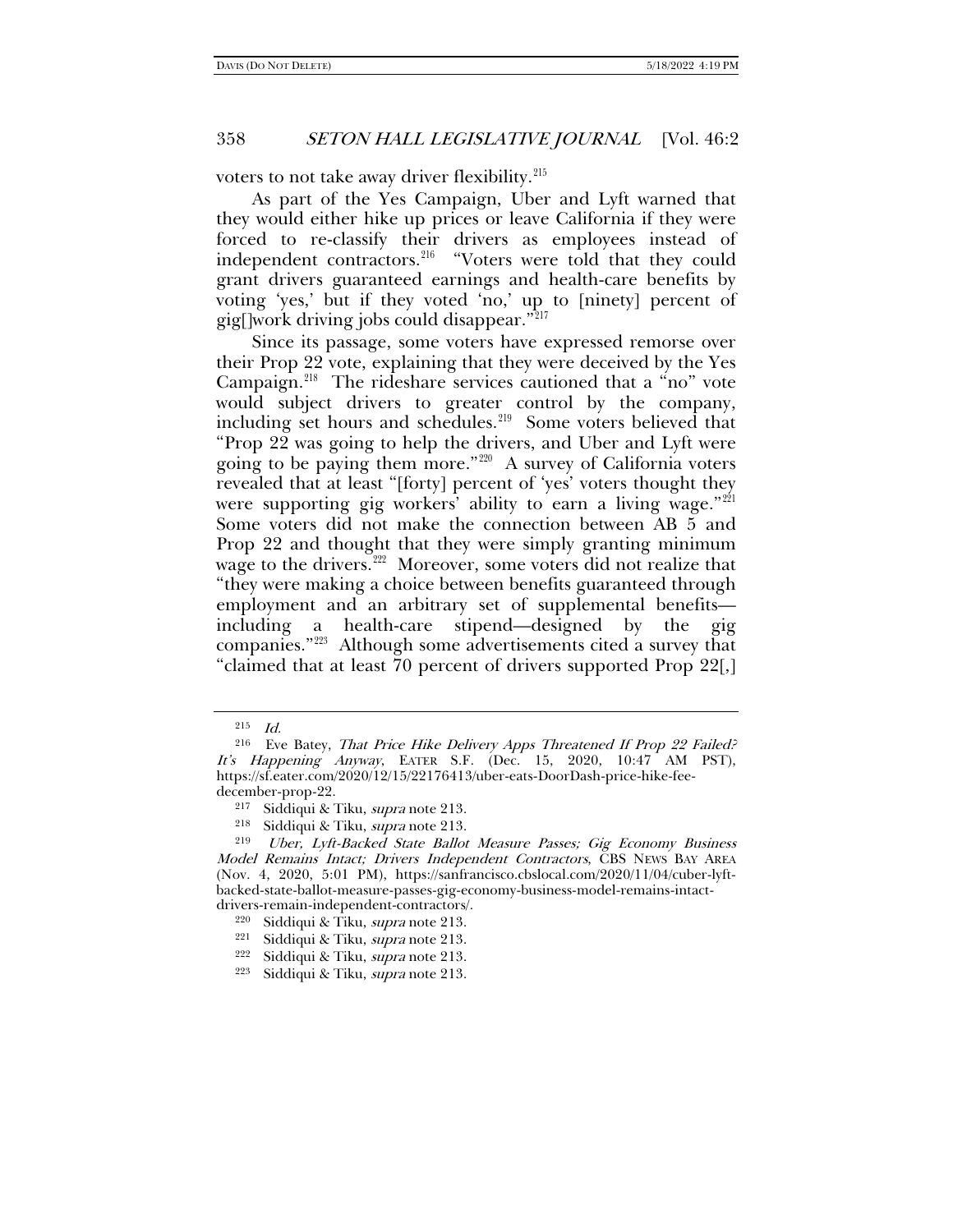[t]he data cited included unscientific surveys and a poll ordered by Uber."[224](#page-32-0)

# III. PROP 22 AND THE WAY FORWARD FOR RIDESHARE DRIVERS

# A. Prop 22 Provides Drivers with Fewer Protections than Traditional Employees Despite Rideshare Services Exercising Typical Employer Control Over Them

1. Prop 22 Fails to Provide Drivers With Sufficient Worker Protections

Prop 22 is a potential "third way" to classify workers that fall somewhere between independent contractor and employee.<sup>[225](#page-32-1)</sup> "Prop 22 offers workers more benefits" and protections than independent contractors typically receive but falls short of "offering the benefits typically provided to employees."[226](#page-32-2) Although Prop 22 provides drivers with a guaranteed minimum wage, a healthcare subsidy, and occupational accident insurance,<sup>[227](#page-32-3)</sup> it does not provide full, traditional employee protections and benefits. For example, under AB 5, employees are protected by the IWC, which sets "meal and rest break requirements, minimum wage, and overtime pay for employees."<sup>228</sup> Moreover, California employees are protected by the Labor Code, which provides remedies to workers for injuries suffered in connection with their employment, including access to workers' compensation insurance.<sup>[229](#page-32-5)</sup>

At first glance, the guaranteed minimum wage equal to 120 percent of the local minimum wage seems to provide drivers with a comfortable hourly rate. Lyft CEO John Zimmer explained

<sup>229</sup> Id. at 153.

<span id="page-32-6"></span>

<span id="page-32-1"></span><span id="page-32-0"></span><sup>&</sup>lt;sup>224</sup> Siddiqui & Tiku, *supra* note [213.](#page-30-9)<br><sup>225</sup> Axios Re:Cap, *Lyft co-founder John Zimmer on what comes next for the gig* economy, Axios, 05:50 (Nov. 10, 2020), https://www.axios.com/lyft-john-zimmerprop-22-worker-0db82847-b7e2-4963-938c-60e47927d7f5.html.

<span id="page-32-3"></span><span id="page-32-2"></span><sup>&</sup>lt;sup>226</sup> Brill, *supra* note 208.<br><sup>227</sup> *Text of Proposed Laws*, CAL. SEC'Y OF STATE, at 30, https://vig.cdn.sos.ca.gov/2020/general/pdf/topl.pdf (California General Election, Tuesday, November 3, 2020).<br><sup>228</sup> Leticia Chavez, *The Dynamex Dichotomy and the Path Forward*, 50

<span id="page-32-5"></span><span id="page-32-4"></span>GOLDEN GATE U. L. REV. 147, 152 (2020).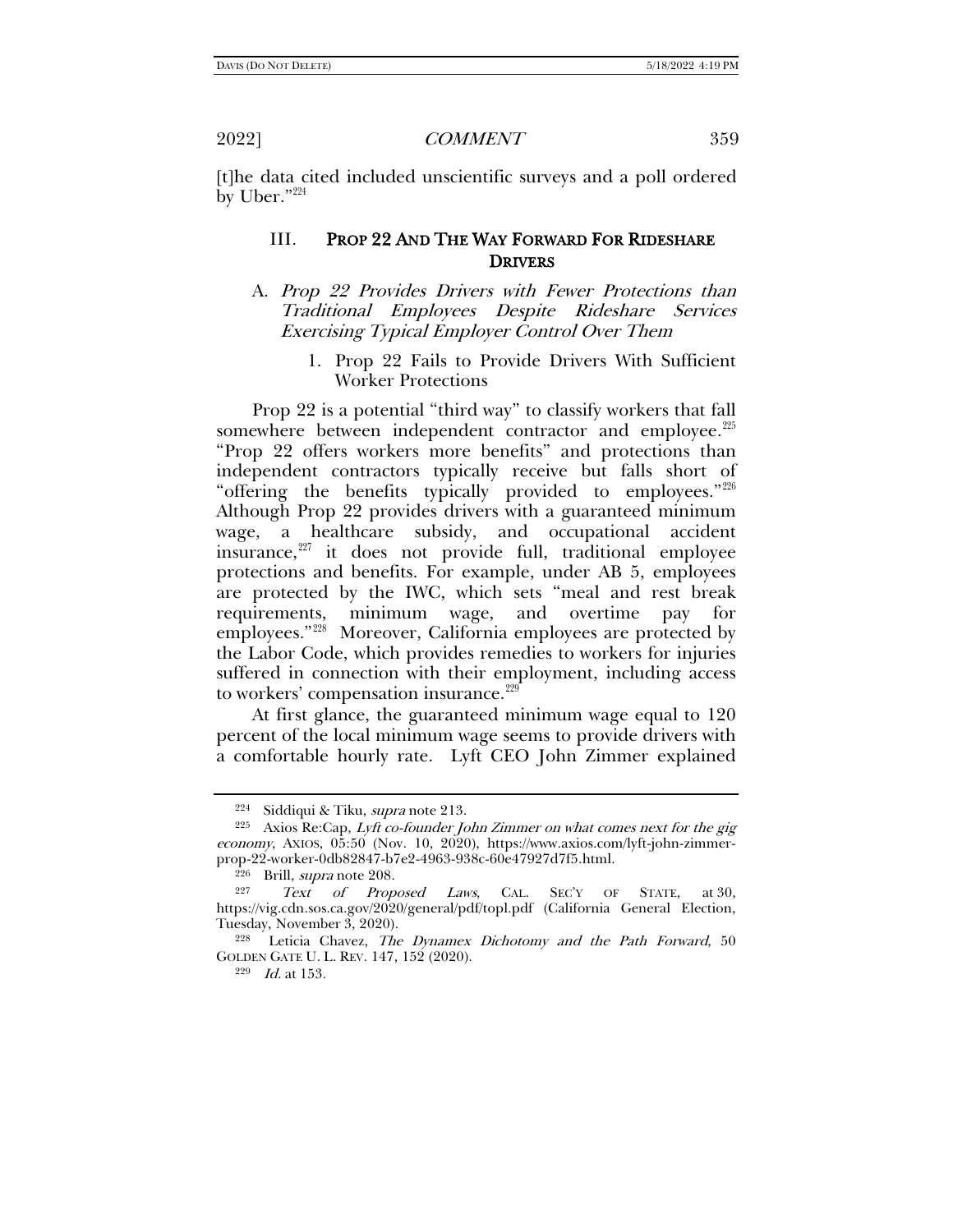that the rate is set above the local minimum wage to account for the unengaged time spent on the app.<sup>[230](#page-33-1)</sup> In 2021, the guaranteed minimum wage for Uber was \$15.60, "when the California minimum wage [was] \$13.00."<sup>[231](#page-33-2)</sup>

<span id="page-33-10"></span><span id="page-33-0"></span>While a \$15.60 minimum wage sounds promising, a University of California, Berkeley Labor Center study found that "[a]fter considering multiple loopholes in the initiative . . . the pay guarantee for Uber and Lyft drivers is actually the equivalent of a wage of \$5.64 per hour.<sup>"232</sup> The study found that engaged time amounted to only sixty-seven percent of the drivers' working time, and companies did not pay for approximately thirty-three percent of the time that drivers were waiting, although such time was a necessary part of the drivers' work.<sup>[233](#page-33-4)</sup> For comparison, not paying for unengaged time is like paying a grocery cashier only when a customer is at the counter.<sup>[234](#page-33-5)</sup>

Drivers are also not reimbursed for the costs of driving while waiting for a ride.<sup>235</sup> While waiting for a ride, drivers will spend time driving, heading back from a drop-off area to an area where they are more likely to have a pick-up, or circling in downtown areas where there is no place to park. $236$  None of the costs associated with driving while waiting, including gas and wear and tear on the vehicle, can be covered as reimbursed employee expenses.<sup>[237](#page-33-8)</sup>

Prop 22 guarantees drivers a health care stipend if they average at least fifteen active weekly hours per quarter.<sup>[238](#page-33-9)</sup> Drivers averaging between fifteen and twenty-five hours during a quarterly period "receive a stipend equivalent to [forty-one]

234 Id.

236 Id.

<sup>230</sup> Axios Re:Cap, supra note [225.](#page-32-6)

<span id="page-33-4"></span><span id="page-33-3"></span><span id="page-33-2"></span><span id="page-33-1"></span> $231$  Ken Jacobs & Michael Reich, The Uber/Lyft Ballot Initiative Guarantees only \$5.64 an Hour, U.C. BERKELEY LAB. CTR. (Oct. 31, 2019), https://laborcenter.berkeley.edu/the-uber-lyft-ballot-initiative-guarantees-only-5-64 an-hour-2/.

<sup>232</sup> Id.

<sup>233</sup> Id.

<sup>235</sup> Id.

<sup>237</sup> Jacobs & Reich, supra not[e 231.](#page-33-0)

<span id="page-33-9"></span><span id="page-33-8"></span><span id="page-33-7"></span><span id="page-33-6"></span><span id="page-33-5"></span><sup>&</sup>lt;sup>238</sup> Carolyn Said, *Instacart Is Raising Prices To Help Pay For Prop. 22*, S.F. CHRON. (February 19, 2021), https://www.sfchronicle.com/business/article/Instacartis-raising-prices-for-its-California-15961886.php.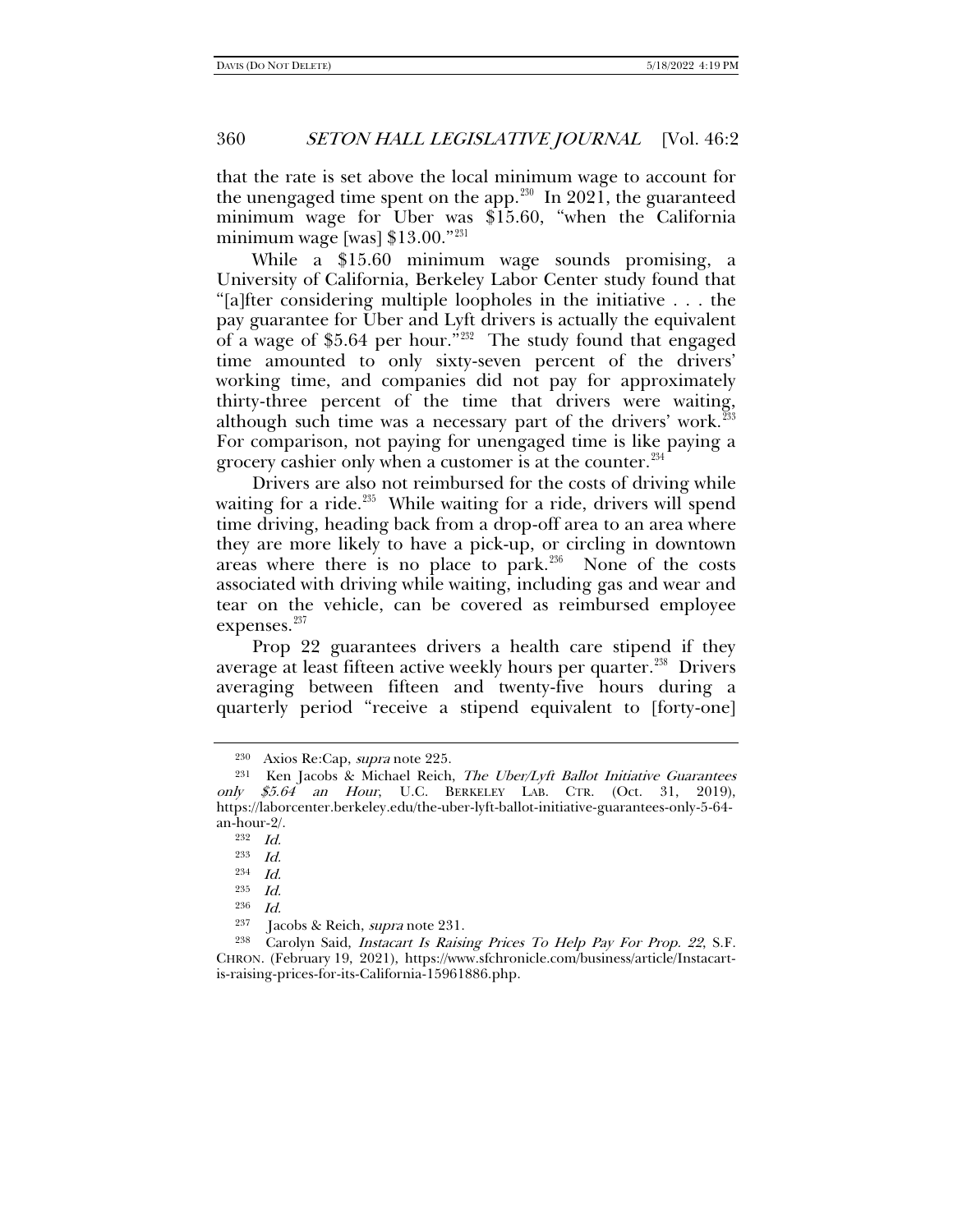percent of the average premium for a covered California Bronze plan."[239](#page-34-1) Drivers who average at least twenty-five engaged hours receive a stipend "equal to [eighty-two] percent of the average premium for a covered California Bronze plan."[240](#page-34-2) App-based companies calculate the stipend by looking at "the statewide average monthly premium of bronze-level plans sold on the Covered California exchange."[241](#page-34-3) Although the healthcare stipend is a new benefit for rideshare drivers, it bears very little resemblance to a typical employer-based healthcare benefit,  $242$ and the vast majority of drivers do not qualify because drivers must work fifteen hours of engaged time for a single company to receive any stipend.<sup>[243](#page-34-5)</sup> For example, a driver that worked an average of twenty-two hours per week for Uber and fourteen hours per week for Lyft would only qualify for a forty-one percent stipend from Uber, despite averaging thirty-four engaged hours per week for the rideshare services. Importantly, the healthcare stipend would require drivers to "periodically reassess what kind of coverage they would qualify for and could afford" because the stipends are calculated and distributed quarterly.<sup>[244](#page-34-6)</sup>

Although Prop 22 requires companies to provide some occupational accident insurance, the requirement is at levels "well below the protections required by California's laws for employees." $245$  The insurance payment is based on "the driver's earnings from all app-based companies the driver works for."[246](#page-34-8) The occupational accident insurance, however, is not available to

<span id="page-34-0"></span>

<sup>&</sup>lt;sup>239</sup> Jacobs & Reich, *supra* note [231.](#page-33-10)<br><sup>240</sup> Jacobs & Reich, *supra* note [231](#page-33-10).<br><sup>241</sup> Rachel Bluth. *Ann-hased Comn* 

<span id="page-34-3"></span><span id="page-34-2"></span><span id="page-34-1"></span>Rachel Bluth, App-based Companies Pushing Prop. 22 Say Divers Will Get Health Benefits. Will They?, POLITIFACT (Oct. 28, 2020), https://www.politifact.com/ factchecks/2020/oct/28/lyft-lyft/app-based-companies-pushing-prop-22-say-drivers-

<span id="page-34-4"></span>wi/.<br><sup>242</sup> California Healthline, *Fact Check: App-Based Companies Pushing Prop. 22* Say Drivers Will Get Health Benefits. Will They? LAIST (Oct. 29, 2020), https://laist.com/2020/10/29/app-based\_companies\_pushing\_prop\_22\_say\_drivers

<span id="page-34-8"></span><span id="page-34-7"></span><span id="page-34-6"></span><span id="page-34-5"></span>\_will\_get\_health\_benefits\_will\_they.php. 243 Jacobs & Reich, supra note [231.](#page-33-10) 244 California Healthline, supra note [242.](#page-34-0) 245 Jacobs & Reich, supra note [231.](#page-33-10) 246 Rebekah Didlake, The Gig Economy's Battleground—California Proposition 22, GOLDEN GATE U. L. REV. BLOG (Sept. 22, 2020), [https://ggulawreview.com/2020/09/22/the-gig-economys-battleground-california](https://ggulawreview.com/2020/09/22/the-gig-economys-battleground-california-proposition-22/)[proposition-22/.](https://ggulawreview.com/2020/09/22/the-gig-economys-battleground-california-proposition-22/)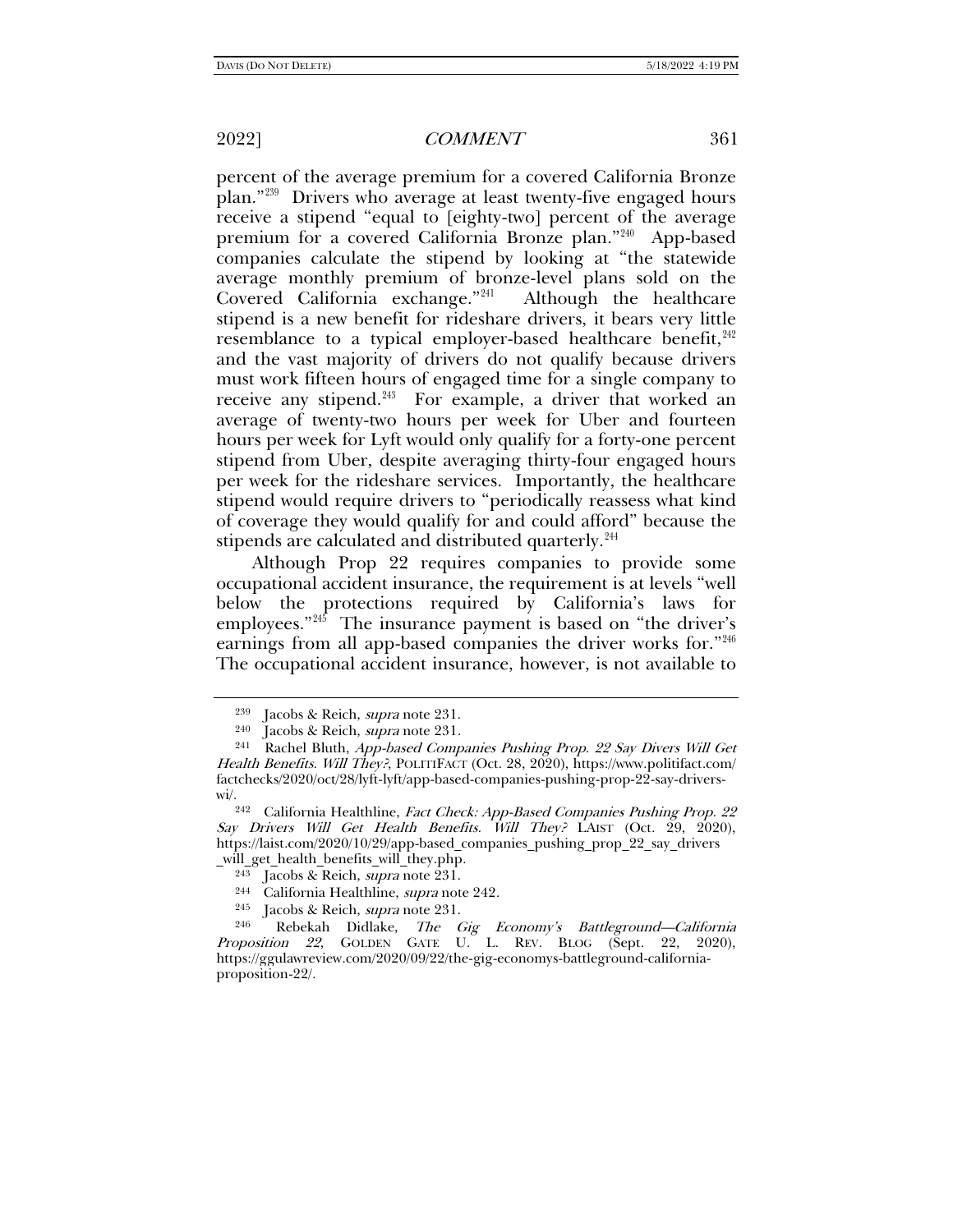drivers who are injured while logged onto multiple apps. $247$ Given that drivers are often signed into multiple apps simultaneously (to minimize "waiting time"), there is a strong likelihood that a driver who is injured while waiting for a ride would not be eligible for the accident insurance.<sup>[248](#page-35-1)</sup>

One of the biggest consequences of classifying rideshare drivers as independent contractors is that it shifts the burden of payroll taxes onto the drivers.[249](#page-35-2) Although California cannot alter how workers are classified for federal payroll tax purposes, it is important to recognize this tax burden considering the driver's purported increased minimum wage guarantee. Additionally, independent contractor status prevents drivers from enjoying paid rest breaks, paid sick leave, and unemployment insurance.<sup>[250](#page-35-3)</sup> Therefore, the increased minimum wage is deceiving given the lost employee benefits and protections and lack of compensation for waiting times.

Perhaps the most unsettling component of Prop 22 is its permanency in California. In addition to rolling back the standards in AB 5, it precludes local governments "from enacting their own higher labor standards" and prevents localities from setting standards to "govern compensation, scheduling, leave, healthcare, and termination of an app-based driver's contract."<sup>[251](#page-35-4)</sup> Additionally, the legislature must secure a seven-eighths supermajority to amend the law.<sup>[252](#page-35-5)</sup> A supermajority is rare, as California propositions typically include language requiring a two-thirds majority for the legislature to amend, but the Prop 22 seven-eighths supermajority requirement ensures that the law is essentially unchangeable.<sup>[253](#page-35-6)</sup> This unusually high requirement has

 $247$  *Id.* 

<span id="page-35-1"></span><span id="page-35-0"></span><sup>&</sup>lt;sup>248</sup> Proposition 22: Analyzing the Impact on App-Based Drivers' Earnings, U.C. RIVERSIDE SCH. OF BUS. CTR. FOR ECON. FORECASTING & DEV. (2020), https://ucreconomicforecast.org/wp-

<span id="page-35-3"></span><span id="page-35-2"></span>content/uploads/2020/08/Prop22\_Driver\_Earnings\_Analysis\_August2020.pdf ("Lyft found that 55% of its drivers worked on at least one other app-based driving platform. The Cornell study of Seattle found that a third of driver time is spent signed into Lyft and Uber apps simultaneously.").

<sup>249</sup> Jacobs & Reich, supra note [231.](#page-33-10)

<sup>&</sup>lt;sup>250</sup> Jacobs & Reich, *supra* note [231.](#page-33-10)

<span id="page-35-4"></span><sup>&</sup>lt;sup>251</sup> Jacobs & Reich, *supra* note [231.](#page-33-10)

<span id="page-35-5"></span><sup>&</sup>lt;sup>252</sup> Jacobs & Reich, *supra* note [231.](#page-33-10)

<span id="page-35-6"></span> $253$  Lizette Chapman, *California's Prop 22 Would be Virtually Permanent if It*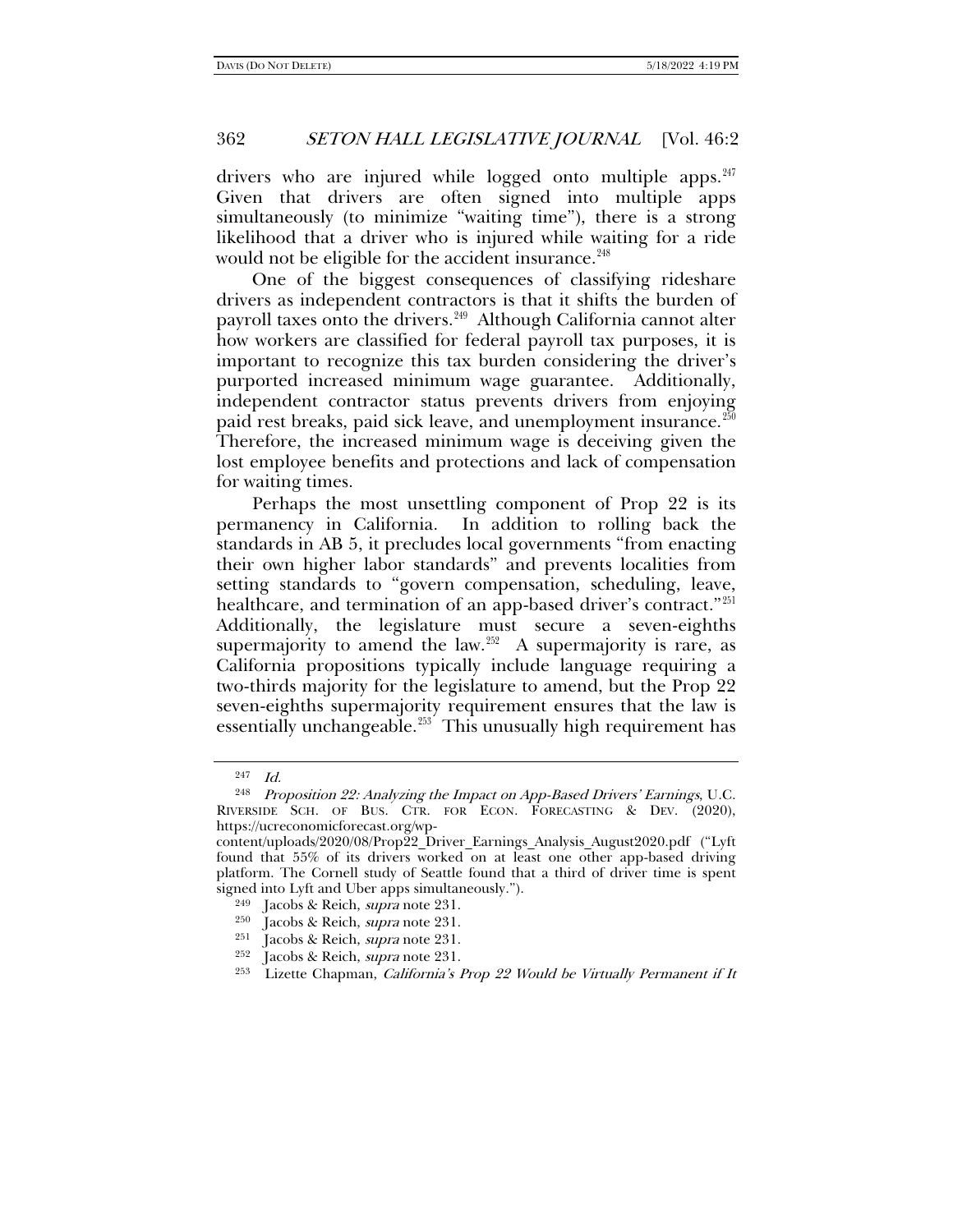the practical effect of requiring any future changes to be enacted by another ballot initiative.<sup>[254](#page-36-0)</sup> A group of app-based drivers, along with the Service Employees International Union, filed an emergency petition for writ of mandate with the California Supreme Court.<sup>255</sup> The petition asked the Court to find Prop 22 invalid and unenforceable because the seven-eighths supermajority requirement is a usurpation of the constitutional "authority of the Legislature."<sup>256</sup> The Court denied the petition and stated that the suit could be refiled in a lower court.<sup> $257$ </sup> The plaintiffs refiled a near-identical petition for writ of mandate in the Superior Court in February  $2021.^{258}$  $2021.^{258}$  $2021.^{258}$  The Superior Court, by order dated August 20, 2021, found that Prop 22 is unconstitutional because (1) it limits the power of a future legislature to define app-based drivers as workers subject to worker compensation law and (2) it defines unrelated legislation as an "amendment" and is not germane to Prop 22's stated "theme, purpose, or subject."[259](#page-36-5) The court further held that the entirety of Prop 22 is unenforceable because the unconstitutional provisions are not severable.<sup>260</sup> The Superior Court's ruling is currently on appeal at the time of this Comment's publication.<sup>[261](#page-36-7)</sup>

Uber and Lyft's threats that employee classification would require the companies to create driver schedules and layoff workers misled both drivers and voters.<sup>262</sup> Nothing in the law

<span id="page-36-9"></span><sup>254</sup> Jacobs & Reich, *supra* note [231.](#page-33-10)

Passes, BLOOMBERG NEWS (Oct. 20, 2020) https://www.bloomberg.com/news/ newsletters/2020-10-20/california-s-prop-22-would-be-virtually-permanent-if-itpasses.

<span id="page-36-1"></span><span id="page-36-0"></span><sup>&</sup>lt;sup>255</sup> Emergency Pet. for Writ of Mandate and Request for Expedited Review, Castellanos v. State of California, No. S266551 (Cal. 2021).

 $^{256}$   $\,$   $Id.$  at 10.

<span id="page-36-3"></span><span id="page-36-2"></span><sup>257</sup> Carolyn Said, Union-Backed Prop. 22 Challenge Rejected by California Supreme Court, S.F. CHRON. (Feb. 3, 2021), https://www.sfchronicle.com/ business/article/Union-backed-Prop-22-challenge-rejected-by-15922771.php.

<span id="page-36-4"></span><sup>&</sup>lt;sup>258</sup> Tim Ryan, Union, Drivers Say Calif. Prop 22 is Unconstitutional, LAW360 (Feb. 12, 2021); See also Verified Pet. for Writ of Mandate, Castellanos v. State of California, No. S266551 (Cal. Super. 2021).

<span id="page-36-6"></span><span id="page-36-5"></span><sup>259</sup> Castellanos v. State, No. RG21088725, 2021 Cal. Super. LEXIS 7285, at \*17–18 (Cal. Super. Aug. 20, 2021).

 $260$  *Id.* 

<span id="page-36-8"></span><span id="page-36-7"></span><sup>261</sup> Maeve Allsup, Prop. 22 Backers Appeal Ruling Striking California Gig Work Law, BLOOMBERG LAW (Sept. 23, 2021).

<sup>&</sup>lt;sup>262</sup> Faiz Siddiqui & Nitasha Tiku, California Voters Sided with Uber, Denying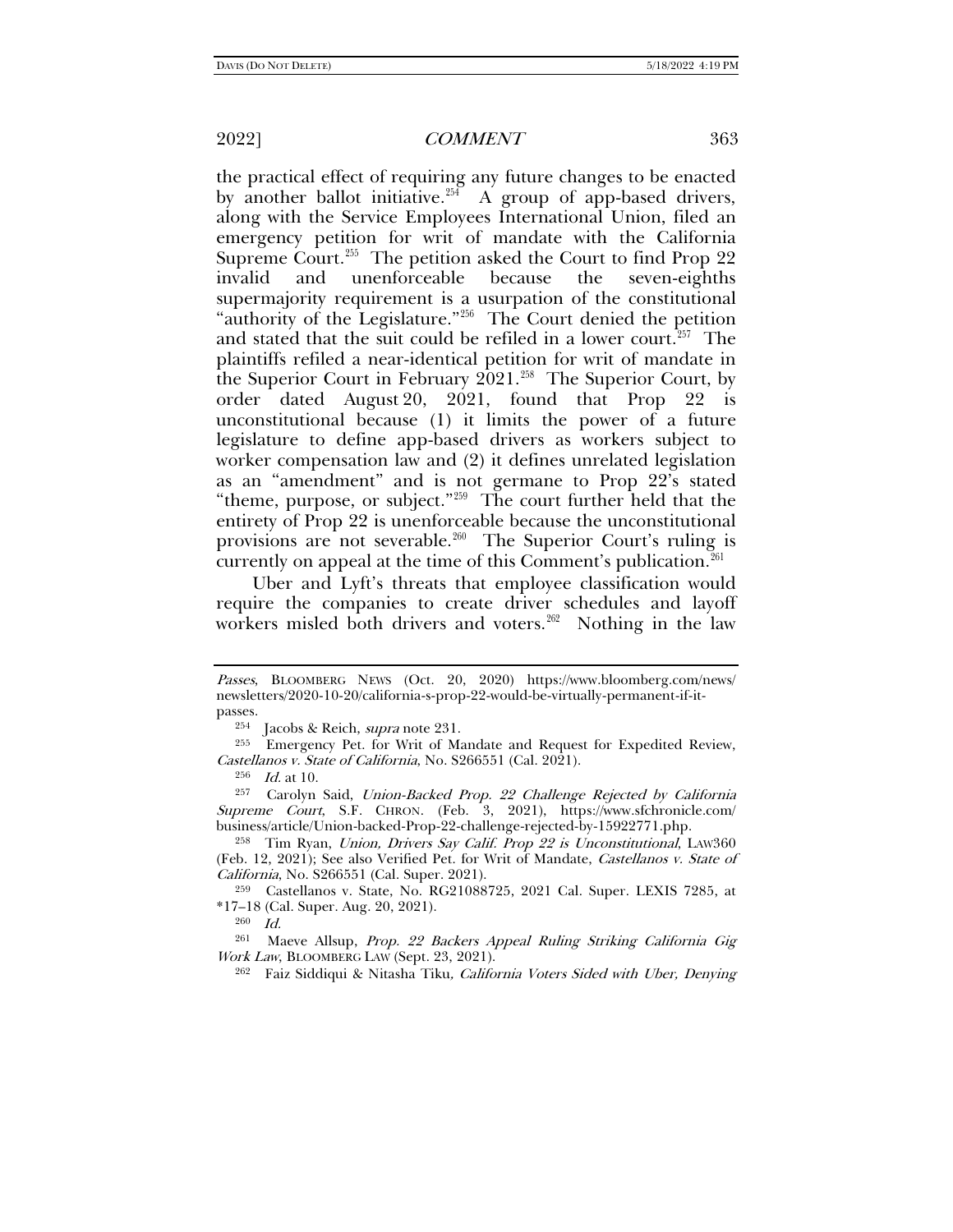prevented companies from allowing employees to work flexible schedules, $263$  and the companies already comply with New York City's higher labor standards. $264$ 

# 2. Rideshare Services Exercise Employer Control Over Drivers While Denying the Existence of an Employer-Employee Relationship

Despite rideshare services' claims that their drivers enjoy flexibility and autonomy, research shows that Uber's drivers are "in fact tightly surveilled and controlled."<sup>[265](#page-37-2)</sup> Rather than reporting directly to a supervisor, Uber's drivers are at the mercy of an algorithm.[266](#page-37-3) The algorithm tracks personalized statistics, including "ride acceptance rates, cancellation rates, hours spent logged into the app and trips completed."<sup>267</sup> Uber provides safe driving reports by using data from the drivers' accelerometer, GPS, and gyroscope.<sup>268</sup> Further, in-app notifications, heat maps[,] and emails with real-time and predictive information encourage drivers to relocate to surge pricing areas.<sup>269</sup> When a driver attempts to log out, they are prompted with an automatic message stating "your next rider is going to be awesome! Stay online to meet him."[270](#page-37-7)

<sup>264</sup> Siddiqui & Tiku, *supra* note [262.](#page-36-9)

<span id="page-37-7"></span><span id="page-37-6"></span><span id="page-37-5"></span><span id="page-37-4"></span><span id="page-37-3"></span><sup>266</sup> Alex Rosenblat, When Your Boss is an Algorithm, N.Y. TIMES (Oct. 12, 2018), https://www.nytimes.com/2018/10/12/opinion/sunday/uber-driver-life.html.

270 Id.

Drivers Benefits by Classifying Them as Contractors, WASH. POST (Nov. 4, 2020), https://www.washingtonpost.com/technology/2020/11/03/uber-prop22-resultscalifornia/.

<span id="page-37-0"></span><sup>&</sup>lt;sup>263</sup> The Editorial Board, *California, Reject Prop 22*, N.Y. TIMES (Oct. 12, 2020), https://www.nytimes.com/2020/10/12/opinion/california-prop-22-uber-lyft.html.

<span id="page-37-2"></span><span id="page-37-1"></span><sup>&</sup>lt;sup>265</sup> Edward Ongweso Jr., Uber Will 'Shut Down' in California if it Must Classify Drivers as Employees, VICE (Aug. 12, 2020), https://www.vice.com/en/article/ n7wkdm/uber-will-shut-down-in-california-if-it-must-classify-drivers-as-employees. For a more in-depth discussion of how Uber uses psychological tricks to influence drivers, see Noam Scheiber, How Uber Uses Psychological Tricks to Push its Drivers' Buttons, N.Y. TIMES (Apr. 2, 2017), https://www.nytimes.com/interactive/ 2017/04/02/technology/uber-drivers-psychological-tricks.html.

<sup>267</sup> Id.

<sup>268</sup> Id.

<sup>269</sup> Id.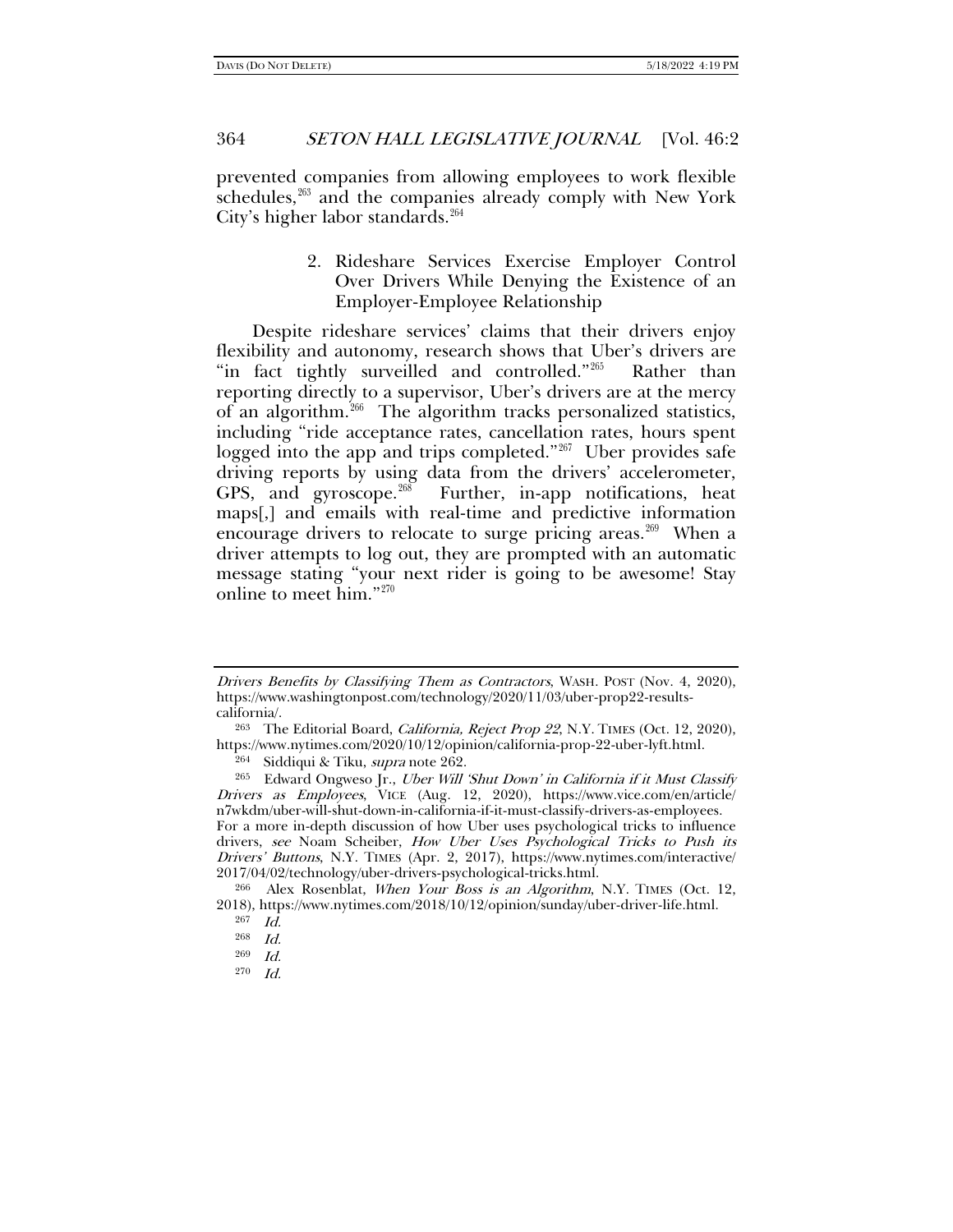Uber has a long history of controlling many aspects of its drivers' experiences.<sup>[271](#page-38-0)</sup> Drivers are unable to expand revenues because they cannot control prices, alter Uber's commission, or expand their customer base; they can only drive more hours. $272$ They also have little control over their customer base because they are penalized for rejecting trips.<sup>273</sup> Furthermore, drivers are even penalized for picking inefficient routes. $274$  Given that rideshare drivers have very little flexibility beyond choosing when to log on to work (both before and after the passage of Prop 22), it is unclear how Prop 22 preserved any real flexibility for drivers.

> 3. Prop 22 Will Have Far-Reaching Consequences Outside California and Beyond the Rideshare Service Industry

California is one of the most worker-friendly states in the country.[275](#page-38-4) Despite this, California rideshare drivers still lost the fight over worker classification against rideshare companies. The rideshare companies prevailed by using "a deluge of money to convince voters that the proposition served workers' interests by preserving their flexibility, ensuring a guaranteed level of pay, and providing them with 'portable' benefits."<sup>276</sup> Given its success in California, Uber and other rideshare platforms are planning to replicate the Prop 22 campaign across the United States, including in Massachusetts, New Jersey, New York, and Pennsylvania.<sup>[277](#page-38-6)</sup> Uber has already created a campaign, "IC+," which stands for "independent contractor plus," a nod to the tech company's goal of creating a third classification of workers.<sup>[278](#page-38-7)</sup>

277 Id.

<span id="page-38-7"></span><span id="page-38-6"></span><sup>278</sup> Edward Ongweso Jr., What Is 'IC+', Uber's New Plan to Warp Labor Laws Nationwide, VICE (Nov. 19, 2020), https://www.vice.com/en/article/akdvpa/what-is-ic-

<span id="page-38-1"></span><span id="page-38-0"></span><sup>271</sup> Lawrence Mishel & Celine McNicholas, Uber Drivers Are Not Entrepreneurs, 9 ECON. POL'Y INST. (Sept. 20, 2019).

 $272$  *Id.* at 1.

<sup>273</sup> Id.

<sup>274</sup> Id.

<span id="page-38-4"></span><span id="page-38-3"></span><span id="page-38-2"></span><sup>&</sup>lt;sup>275</sup> Alexia Fernandez Campbell, *Here are the States That Treat Workers the* Best—and the Worst, VOX (Aug. 30, 2019), https://www.vox.com/2019/8/30/ 20838389/best-and-worst-states-to-work.

<span id="page-38-5"></span><sup>&</sup>lt;sup>276</sup> Terri Gerstein, *What Happened in California is a Cautionary Tale for Us* All, N.Y. TIMES (Nov. 13, 2020), https://www.nytimes.com/2020/11/13/opinion/prop-22-california-gig-workers.html.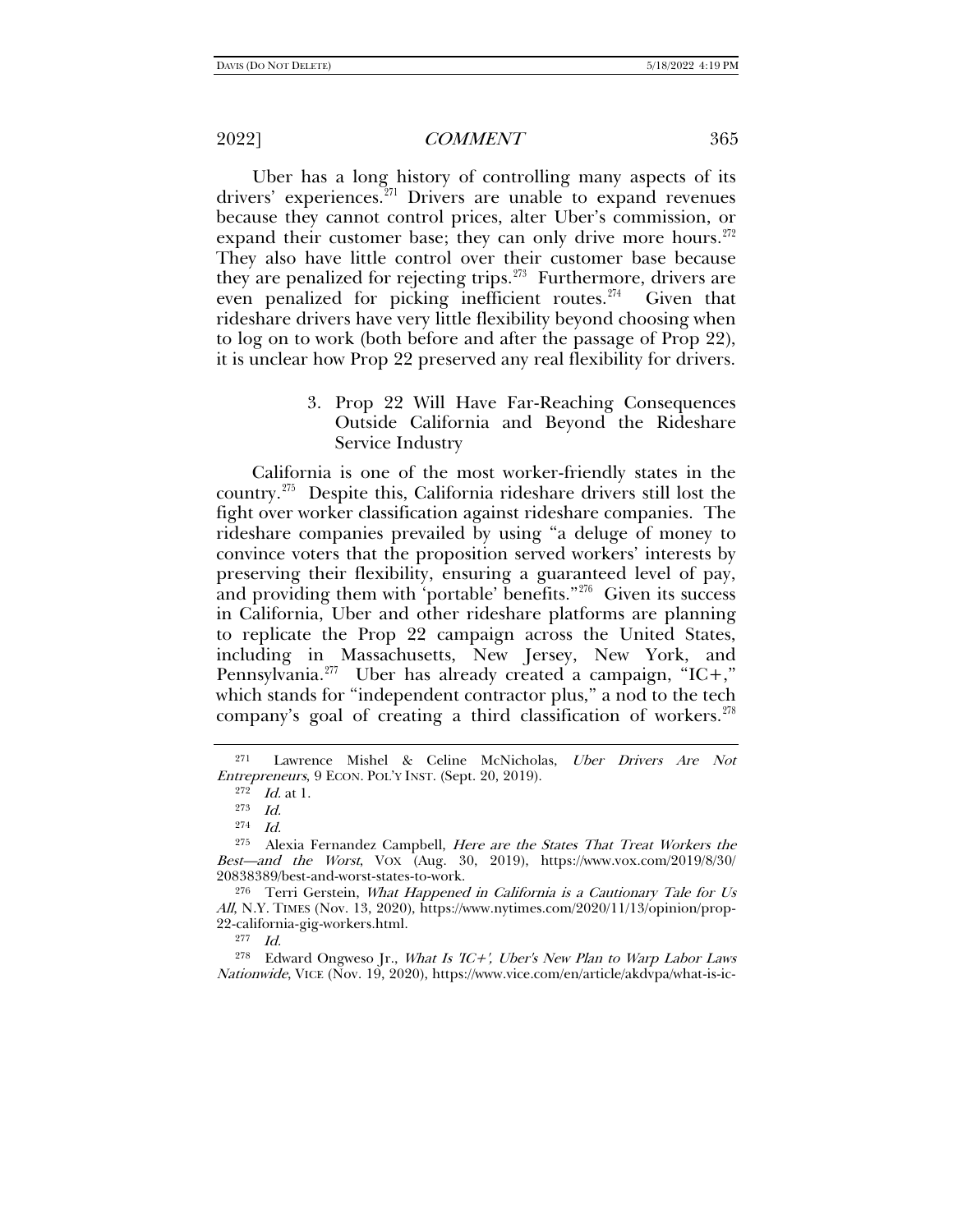Tech executives like Uber chief executive Dara Khosrowshahi are confident that the "IC+" model will win.<sup>[279](#page-39-0)</sup>

Less than a month after Prop 22 went into effect, a California grocery chain, Albertsons, laid off delivery driver employees and replaced them with gig workers.<sup>280</sup> Other industries could face a similar consequence because "if you create a subcategory that has fewer rights and wages, [you are] going to shift from traditional employment to this new category of work."[281](#page-39-2) Albertsons was unable to fire a number of union delivery drivers whose jobs were insulated by a contract.<sup>[282](#page-39-3)</sup>

The labor protection disparity between the Albertsons union drivers and gig workers is stark. The union drivers earn between "\$17 to \$22 an hour, have access to employer-paid health insurance, vacation time, sick time and 401(k) benefits, and do not have to use and maintain their own vehicles for their work."[283](#page-39-4) Meanwhile, the gig workers earn wages only for engaged time and are "eligible for some health insurance subsidies" when they work fifteen hours or more per week.<sup>284</sup> These gig workers are also "not entitled to . . . overtime rules, workers' compensation ... and unemployment insurance."<sup>285</sup> It is unsurprising that businesses such as Albertsons are drawn to the Prop 22 business model, as it allows them to "'lower labor costs'" and avoid compliance with "'basic workplace standards and responsibilities.'"[286](#page-39-7)

ubers-new-plan-to-warp-labor-laws-nationwide.

<sup>279</sup> Id.

<span id="page-39-2"></span><span id="page-39-1"></span><span id="page-39-0"></span><sup>&</sup>lt;sup>280</sup> Eli Rosenberg, Albertsons is Laying Off Employees and Replacing Them with Gig Workers, as App Platforms Rise, WASH. POST (Jan. 6, 2021), https://www.washingtonpost.com/business/2021/01/06/vons-albertsons-doordashprop-22-layoffs/.

 $281$  *Id.* 

<sup>282</sup> Id.

<sup>283</sup> Id.

<sup>284</sup> Id.

<sup>285</sup> Id.

<span id="page-39-7"></span><span id="page-39-6"></span><span id="page-39-5"></span><span id="page-39-4"></span><span id="page-39-3"></span><sup>286</sup> Id. (quoting David Weil, current professor at Brandeis University and former Labor Department official).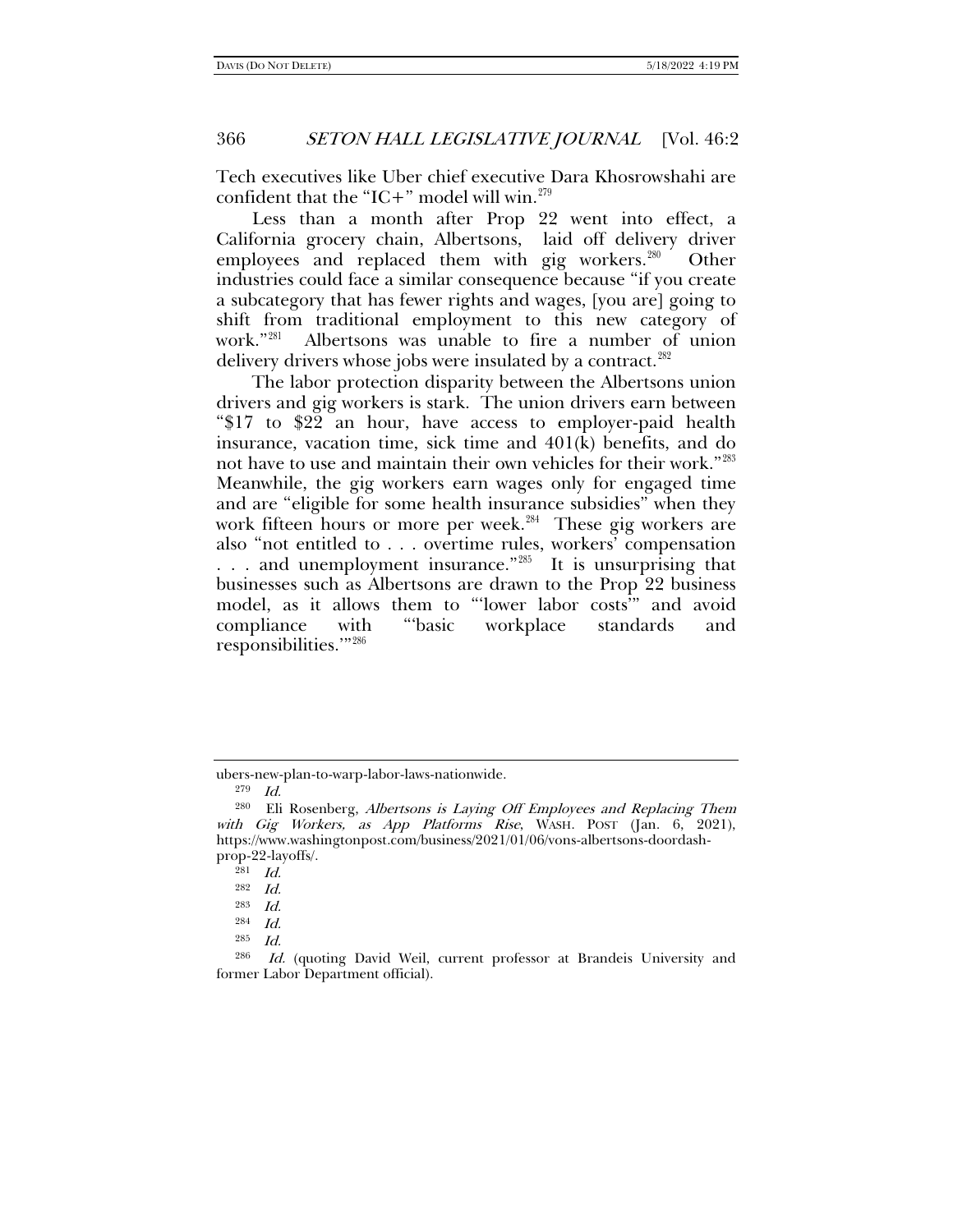Other industries are also eyeing the Prop 22 staffing structure.<sup>287</sup> Shawn Carolan, a venture capitalist and early Uber investor, has explained that "the existence of flexible work arrangements in fields like nursing, executive assistance, tutoring, programming, restaurant work and design suggests that a Prop 22 inspired approach could make sense there as well."[288](#page-40-1) Carolan would expand the Prop 22 model to "basically any industry where an ongoing relationship with a single employer [is not] essential to do the job well." $289$  The traditional employeremployee model is preferable where "the continuity of relationship" and "specific training" are important to "the core value" of the position.<sup>[290](#page-40-3)</sup> On the other hand, a Prop 22 model is preferable where workers can "move frictionlessly between platforms."[291](#page-40-4) Carolan sees Prop 22 benefits such as the healthcare stipend to be an essential part (rather than a bug) of the system because it allows the subsidy to "move[]" with the worker between employers, while traditional employer-sponsored healthcare often ends upon termination of the employment relationship.<sup>[292](#page-40-5)</sup>

# B. The Path Forward for Rideshare Drivers: The PRO Act

Both President Joe Biden and Vice President Kamala Harris opposed Prop 22. In fact, President Biden's official campaign site include[d] "a promise to create a federal version of California's  $[AB 5]$ ."<sup>293</sup> Importantly, President Biden wants to

290 Id.

<sup>293</sup> Kari Paul, Prop 22: Why Uber's Victory in California Could Harm Gig

<span id="page-40-0"></span> $287$  Edward Ongweso Jr, What is 'IC+', Uber's New Plan to Warp Labor Laws Nationwide?, VICE (Nov. 19, 2020), https://www.vice.com/en/article/akdvpa/what-isic-ubers-new-plan-to-warp-labor-laws-nationwide.

<span id="page-40-1"></span><sup>288</sup> Shawn Carolan, What Proposition 22 Now Makes Possible, THE INFO. (Nov. 10, 2020), https://www.theinformation.com/articles/what-proposition-22-now-makespossible.

<sup>289</sup> Id.

<span id="page-40-4"></span><span id="page-40-3"></span><span id="page-40-2"></span><sup>&</sup>lt;sup>291</sup> Id. (Carolan imagines applying the Prop 22 model to the following industries: agriculture, zookeeping, nursing, executive assistance, tutoring, programming, restaurant work and design).

<span id="page-40-6"></span><span id="page-40-5"></span> $292$  *Id.* (Carolan does acknowledge that the subsidy is only calculated based on time spent on a single app rather than the cumulative time spent on all apps combined: "A remaining improvement would be if the threshold to receive these benefits were [sic] calculated across app companies").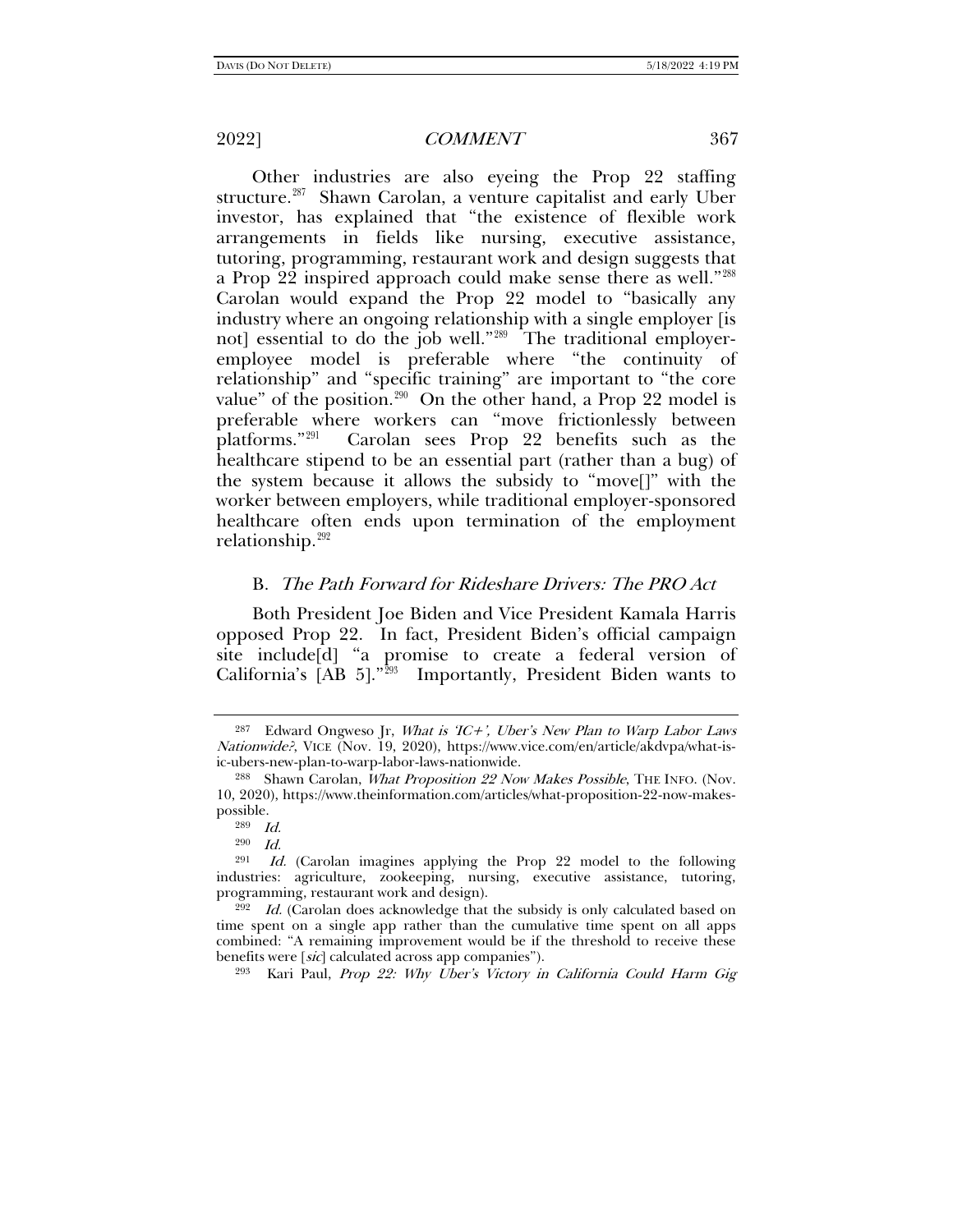<span id="page-41-0"></span>establish "a federal standard modeled on the ABC Test for all labor, employment, and tax laws."[294](#page-41-1) President Biden has vowed to adopt the ABC Test because the current tests give "too much discretion to employers . . . and too little discretion to government agencies and courts."[295](#page-41-2) To that end, President Biden has committed to supporting the PRO Act, which amends the NLRA by adopting the "ABC" Test to classify workers as employees or independent contractors.<sup>296</sup> Specifically, the PRO Act amends Section 2(3) of the NLRA by adding that:

> [A]n individual performing any service shall be considered an employee . . . and not an independent contractor, unless–

> (A) the individual is free from control and direction in connection with the performance of the service, both under the contract for the performance of service and in fact;

> (B) the service is performed outside the usual course of the business of the employer; and

> (C) the individual is customarily engaged in an independently established trade, occupation, profession, or business of the same nature as that involved in the service performed.<sup>[297](#page-41-4)</sup>

The ability to unionize and engage in collective bargaining under the NLRA would have immediate, tangible benefits for rideshare drivers. For example, unions have a strong track

Workers Nationwide, THE GUARDIAN (Nov. 11, 2020), https://www.theguardian.com /us-news/2020/nov/11/california-proposition-22-uber-lyft-DoorDash-labor-laws.

<span id="page-41-1"></span><sup>294</sup> The Biden Plan for Strengthening Worker Organizing, Collective Bargaining, and Unions, https://joebiden.com/empowerworkers/ (last visited Feb. 6, 2022) (emphasis added).

<sup>&</sup>lt;sup>295</sup> Biden Plan, supra note [294.](#page-41-0)<br><sup>296</sup> Iay Cohen et al *Tra* 

<span id="page-41-3"></span><span id="page-41-2"></span>Jay Cohen et al., Transition to a Biden Administration: Recent Developments and the Continuing Debate Concerning Worker Classification, PAUL WEISS (Jan. 4, 2021), https://www.paulweiss.com/practices/litigation/employment/ publications/transition-to-a-biden-administration-recent-developments-and-thecontinuing-debate-concerning-worker-classification?id=38991; see also H.R. 842, 117th Congress (2021).

<span id="page-41-4"></span><sup>297</sup> H.R. 842 § 101(b), 117th Congress (2021).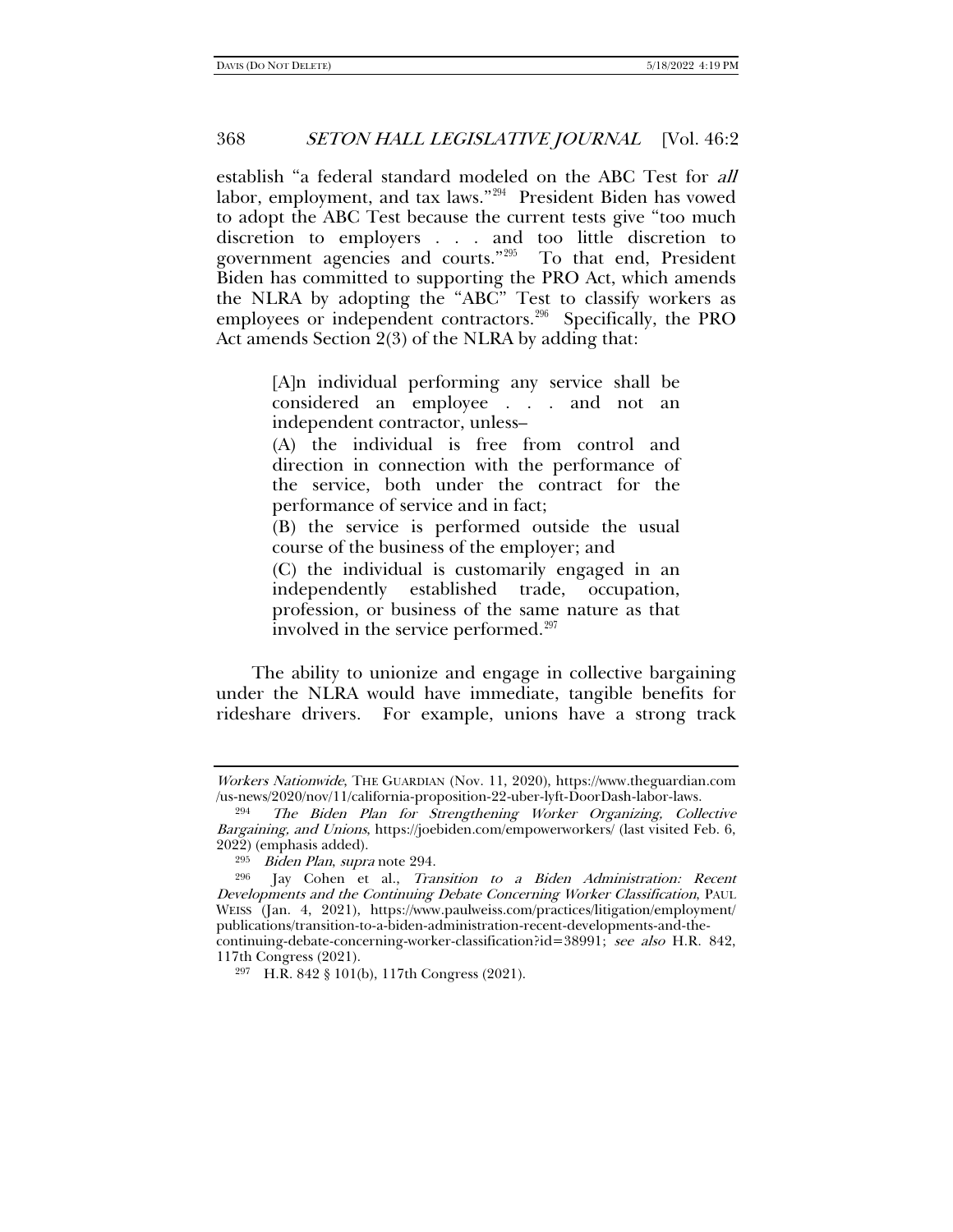record of raising wages for their members.<sup>[298](#page-42-1)</sup> Unionized workers' earnings "exceed those of comparable nonunion workers by about fifteen percent, a phenomenon known as the 'union wage premium."<sup>299</sup> Rideshare workers, in particular, could benefit from strong union representation in wage negotiations. Prop 22 guaranteed rideshare drivers a minimum wage equal to 120 percent of the local minimum wage; $300$  however, the drivers are not paid for unengaged time, which equates to roughly thirty percent of the drivers' time spent logged on to the app.<sup>301</sup> Given the historic success of union wage negotiations, it is not unreasonable to believe that union representatives could have negotiated a better wage schedule than what Prop 22 affords.

In addition to wage negotiations, unions can negotiate benefits on behalf of their members. Given that rideshare drivers are currently recognized as independent contractors under federal law and most state laws, they have few, if any, benefits or protections, such as health insurance or paid leave. A strong union would create the opportunity to negotiate with the employer to obtain traditional employee benefits for their members. When compared to nonunion workers, unionized employees "are given employer-provided health and pension benefits far more frequently" and "are provided better paid leave and better health and pension plans."<sup>302</sup> Prop 22 provides a healthcare subsidy and accidental insurance; however, as previously discussed, these benefits are substandard compared to typical employer-provided benefits. $303$  It is entirely plausible that a strong union would negotiate better benefits for drivers.

The PRO Act's passage would be a strong first step toward providing better protections for rideshare drivers and other similarly situated independent contractors. The PRO Act is limited, however, because it merely adopts the ABC Test to define "employee" under the NLRA and leaves in place the common law and economic realities tests to define "employee"

<span id="page-42-0"></span>

<span id="page-42-5"></span><span id="page-42-4"></span><span id="page-42-3"></span><span id="page-42-2"></span><span id="page-42-1"></span><sup>&</sup>lt;sup>298</sup> Lawrence Mishel & Matthew Walters, How Unions Help All Workers, ECON. POL'Y INST. (Aug. 2003), https://www.epi.org/publication/briefingpapers\_bp143/.

 $299$  *Id.* (quoting research findings).

<sup>&</sup>lt;sup>300</sup> OFFICIAL VOTER INFORMATION GUIDE, *supra* note [199.](#page-28-5)

<sup>301</sup> Siddiqui, supra note [202.](#page-29-0)

<sup>302</sup> Mishel & Walters, supra note [298.](#page-42-0)

<span id="page-42-6"></span><sup>303</sup> See supra text accompanying notes 220–43.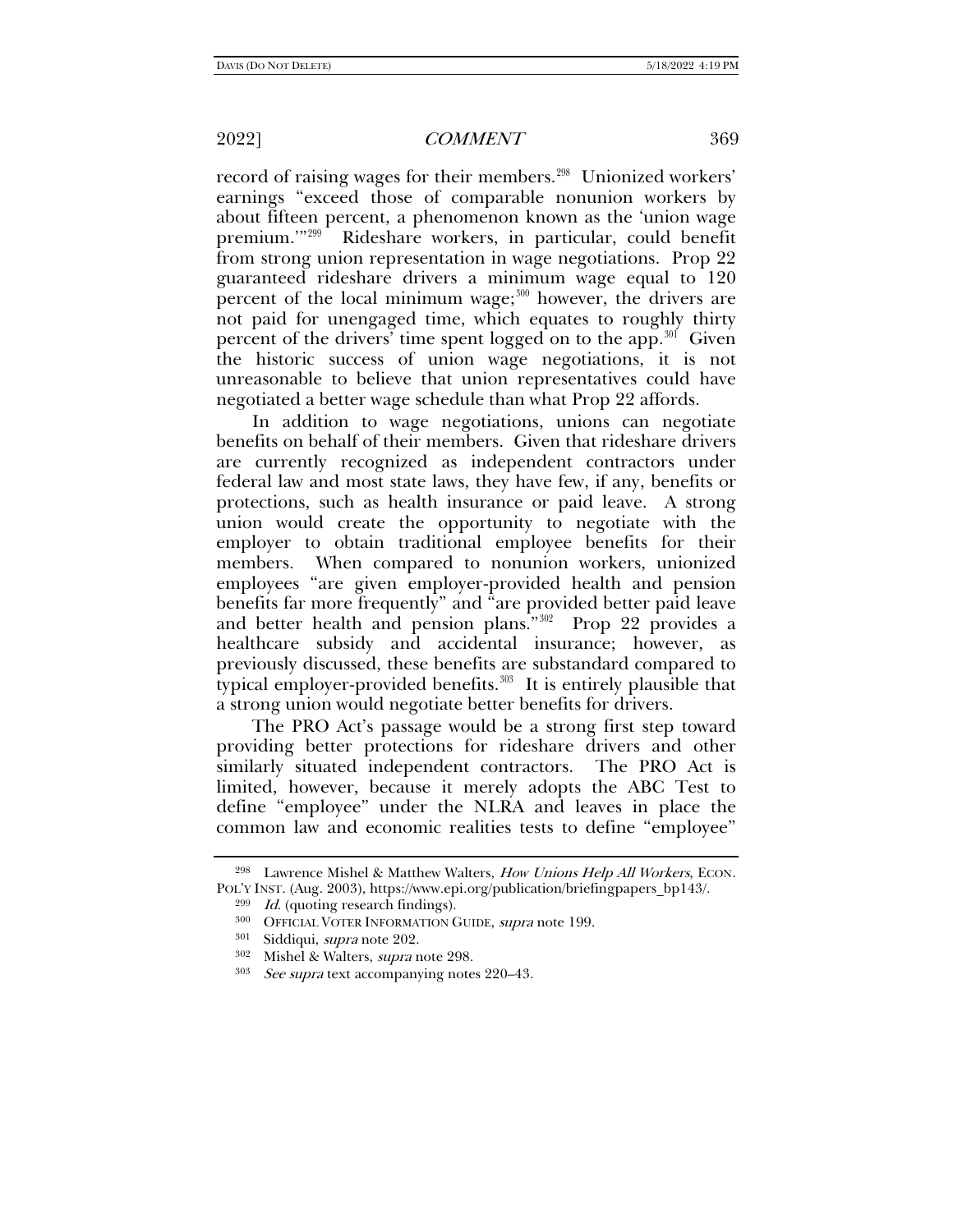under every other federal labor and employment law statute. $304$ While an effective union could theoretically advocate for parallel labor protections through contract negotiations, rideshare drivers would still not be able to bring a cause of action under federal labor laws such as the FLSA or ADA. Moreover, both workers and companies will face confusion from analyzing worker classification under different tests for different statutes. For example, a rideshare driver could enjoy the benefits of belonging to a union as an employee but could still be required to pay payroll taxes as an independent contractor under the IRS common law test. $305$  Because the law seeks to promote predictability, and employment and labor laws generally seek to provide protection to the greatest number of workers, Congress should take the PRO Act a step further and redefine "employee" under all federal labor and employment statutes to accord with the ABC Test.<sup>[306](#page-43-2)</sup>

# C. Litigating Employee Status

Although the PRO Act was recently approved in the House of Representatives, it may be dead on arrival in the Senate. $307$ With only a narrow Democratic majority, Republicans have vowed to filibuster the bill, which could only be overcome by sixty votes.[308](#page-43-4) Even in the absence of a filibuster threat, it is unclear if the bill would even have enough support from Democratic senators to overcome Republican opposition to the bill.<sup>[309](#page-43-5)</sup> Given that the PRO Act is far from a sure thing, rideshare drivers seeking greater labor protections may be forced to continue litigating the issue in the courts. There is a strong case, however, that rideshare drivers could be considered employees under the stricter, more traditional tests.

<sup>304</sup> H.R. 842 § 101(b), 117th Congress (2021) (amending the NLRA only).

<sup>305</sup> 26 U.S.C. § 3121(d)(2).

<span id="page-43-2"></span><span id="page-43-1"></span><span id="page-43-0"></span><sup>306</sup> Kem Thompson Frost, Predictability in the Law, Prized Yet Not Promoted: A Study in Judicial Priorities, 67 BAYLOR L. REV. 48, 51 (2015).

<span id="page-43-3"></span>Nicholas Fandos, House Passes Labor Rights Expansion, but Senate Chances Are Slim, N.Y. TIMES (Mar. 9, 2021), https://www.nytimes.com/2021/03/09/ us/politics/house-labor-rights-bill.html.

 $308$  *Id.* 

<span id="page-43-5"></span><span id="page-43-4"></span><sup>309</sup> Ryan Grim, Sen. Mark Kelly is Emerging as an Obstacle to the PRO Act, THE INTERCEPT (Apr. 12, 2021).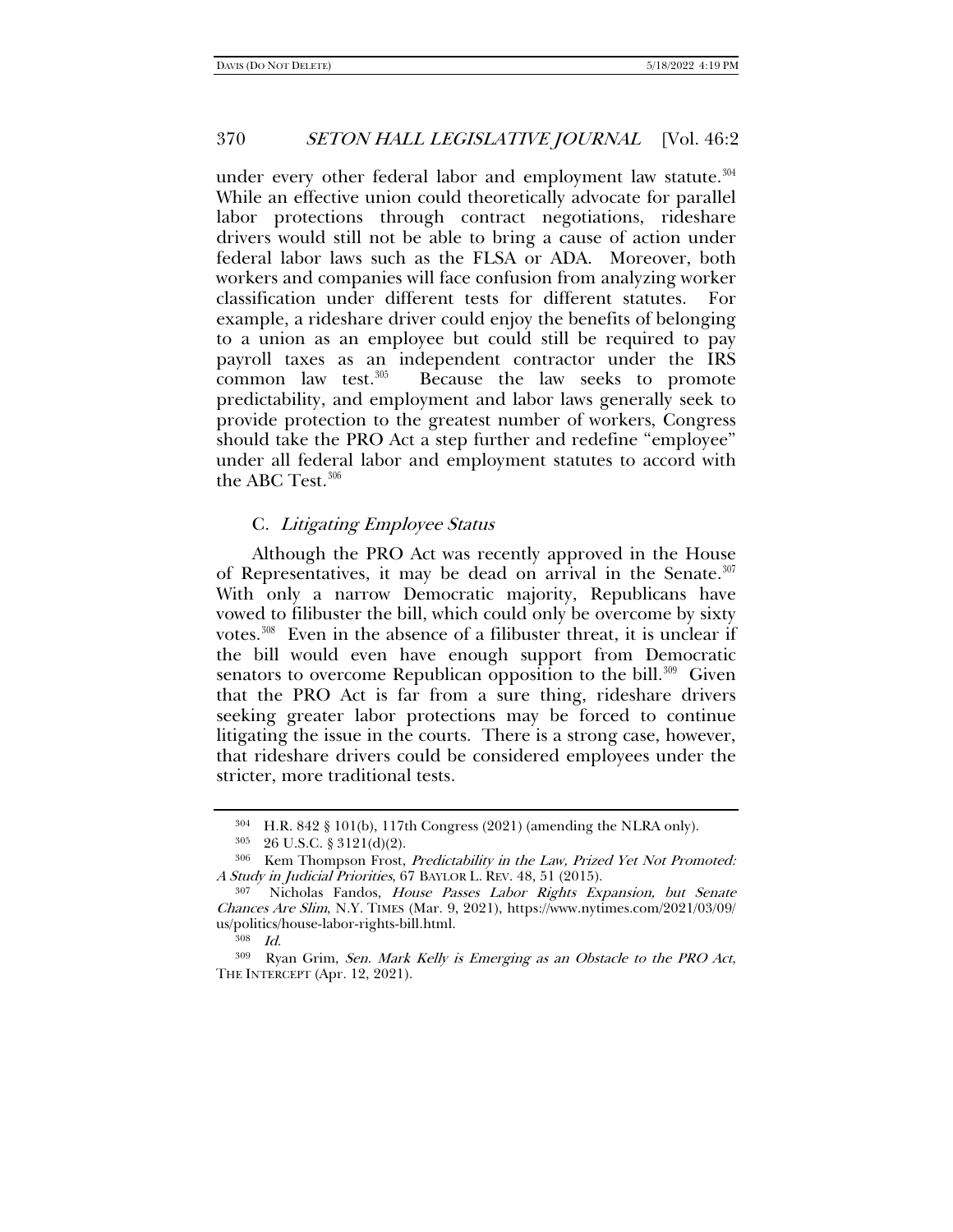The NLRB previously argued, perhaps erroneously, that under the common law test, rideshare drivers are independent contractors, not employees. $310$  There is a strong argument to be made, however, that rideshare drivers are indeed employees under the common law definition.

The Restatement (Second) of Agency lists ten factors that should be considered to determine worker classification, including:

> (a) the extent of control which, by the agreement, the master may exercise over the details of the work;

> (b) whether or not the one employed is engaged in a distinct occupation or business;

> (c) the kind of occupation, with reference to whether, in the locality, the work is usually done under the direction of the employer or by a specialist without supervision;

(d) the skill required in the particular occupation;

(e) whether the employer or the workman supplies the instrumentalities, tools, and the place of work for the person doing the work;

(f) the length of time for which the person is employed;

(g) the method of payment, whether by the time or by the job;

(h) whether or not the work is part of the regular business of the employer;

(i) whether or not the parties believe they are creating the relation of master and servant; and

(j) whether the principal is or is not in business.  $311$ 

Analyzing these ten factors, it is not implausible for a court to conclude that a rideshare driver is in fact an employee.

<span id="page-44-0"></span><sup>310</sup> Uber Advice Memo, supra not[e 58.](#page-9-9)

<span id="page-44-1"></span><sup>311</sup> Restatement (Second) of Agency § 220 (Am. L. Inst. 1958).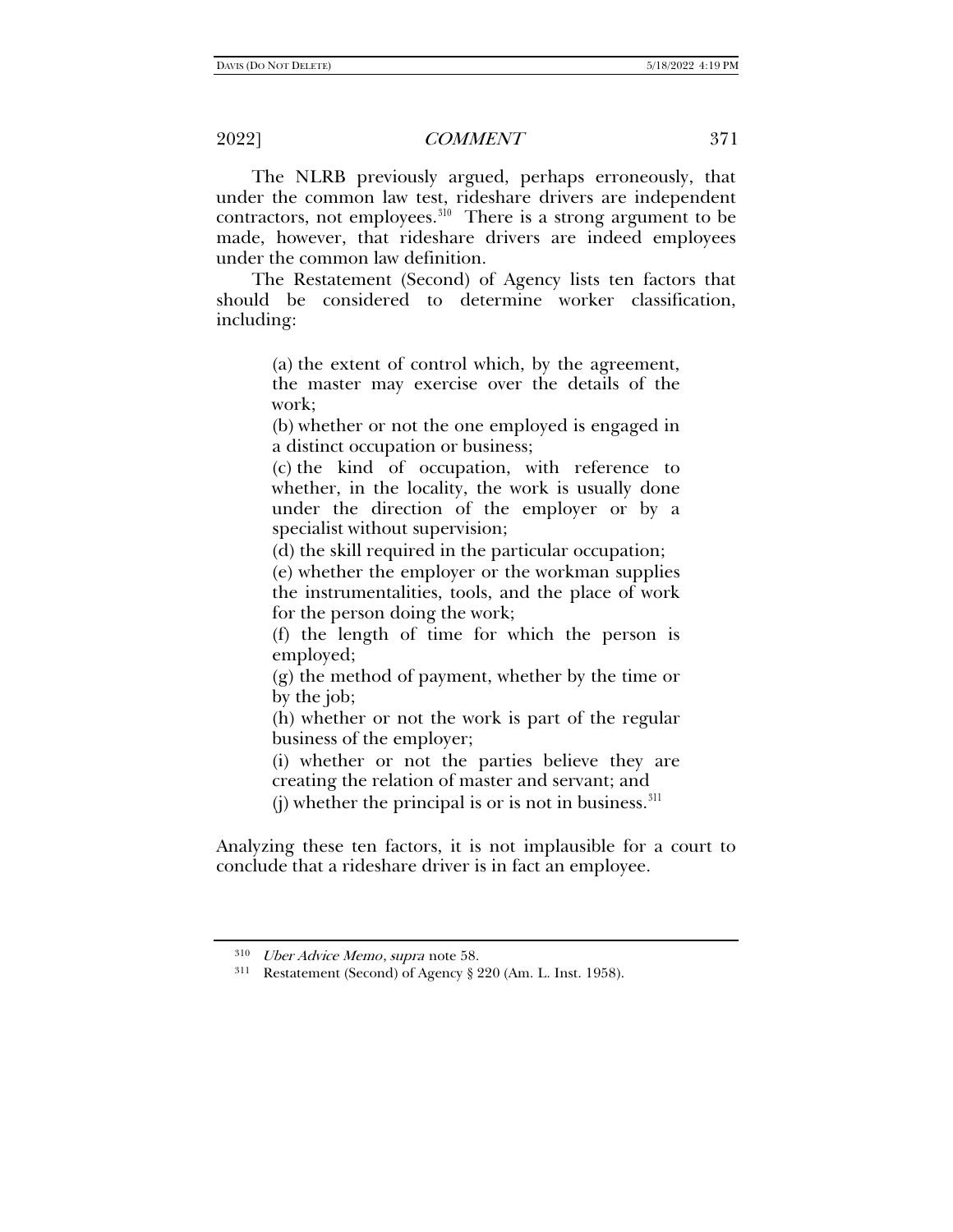Uber, through its algorithm, exercises a high degree of control over its drivers.<sup>312</sup> Uber does not allow its drivers to view the destination or fare information before accepting a trip, and Uber punishes drivers (by suspension or removal) for cancelling unprofitable fares.<sup>[313](#page-45-1)</sup> Uber's blind acceptance policy is made riskier for drivers because Uber, not the drivers, set a low minimum fare rate. $314$  For example, if a driver accepts a fivedollar minimum fare ride, they will receive \$3.20 after Uber collects a one-dollar safe ride fee and twenty percent commission of the remaining four dollars. $315$  The blind acceptance and faresetting policies suggest that the rideshare company exercises a high degree of control over their drivers, and quashes the notion that drivers are entrepreneurs.

Uber has argued that under the common law right to control test, their drivers are not employees because drivers can choose to work as much or as little as they like and are never required to accept any "leads" generated by Uber. $316$  However, the Uber Driver Handbook states that the company expects drivers to accept all ride requests, and too many rejected trips is a "performance issue" that could result in termination.<sup>[317](#page-45-5)</sup> There is also evidence that Uber has attempted to control the "manner and means" of the drivers' services.<sup>[318](#page-45-6)</sup> Drivers are instructed to dress professionally, play soft jazz on the radio, and open the door for riders.[319](#page-45-7) Although Uber suggests that it merely provides "suggestions" to its drivers, drivers are admonished for failing to follow the suggestions. $320$ 

One factor, whether the worker or employer supplies the tools and instrumentalities, weighs in favor of a finding that the drivers are independent contractors because the drivers pay for

<sup>&</sup>lt;sup>312</sup> See supra text accompanying notes 220-43.

<span id="page-45-4"></span><span id="page-45-3"></span><span id="page-45-2"></span><span id="page-45-1"></span><span id="page-45-0"></span><sup>313</sup> Alex Rosenblat & Luke Stark, Algorithmic Labor and Information Asymmetries: A Case Study of Uber's Drivers, 10 INT'L J. OF COMMC'N 3758, 3762 (2016).

<sup>314</sup> Id.

<sup>315</sup> Id.

<sup>316</sup> O'Connor v. Uber Techs., 82 F. Supp. 3d 1133, 1149 (N.D. Cal. 2015).

<span id="page-45-6"></span><span id="page-45-5"></span><sup>317</sup> Id.

<sup>318</sup> Id.

<span id="page-45-7"></span><sup>319</sup> Id.

<span id="page-45-8"></span><sup>320</sup> Id. at 1150.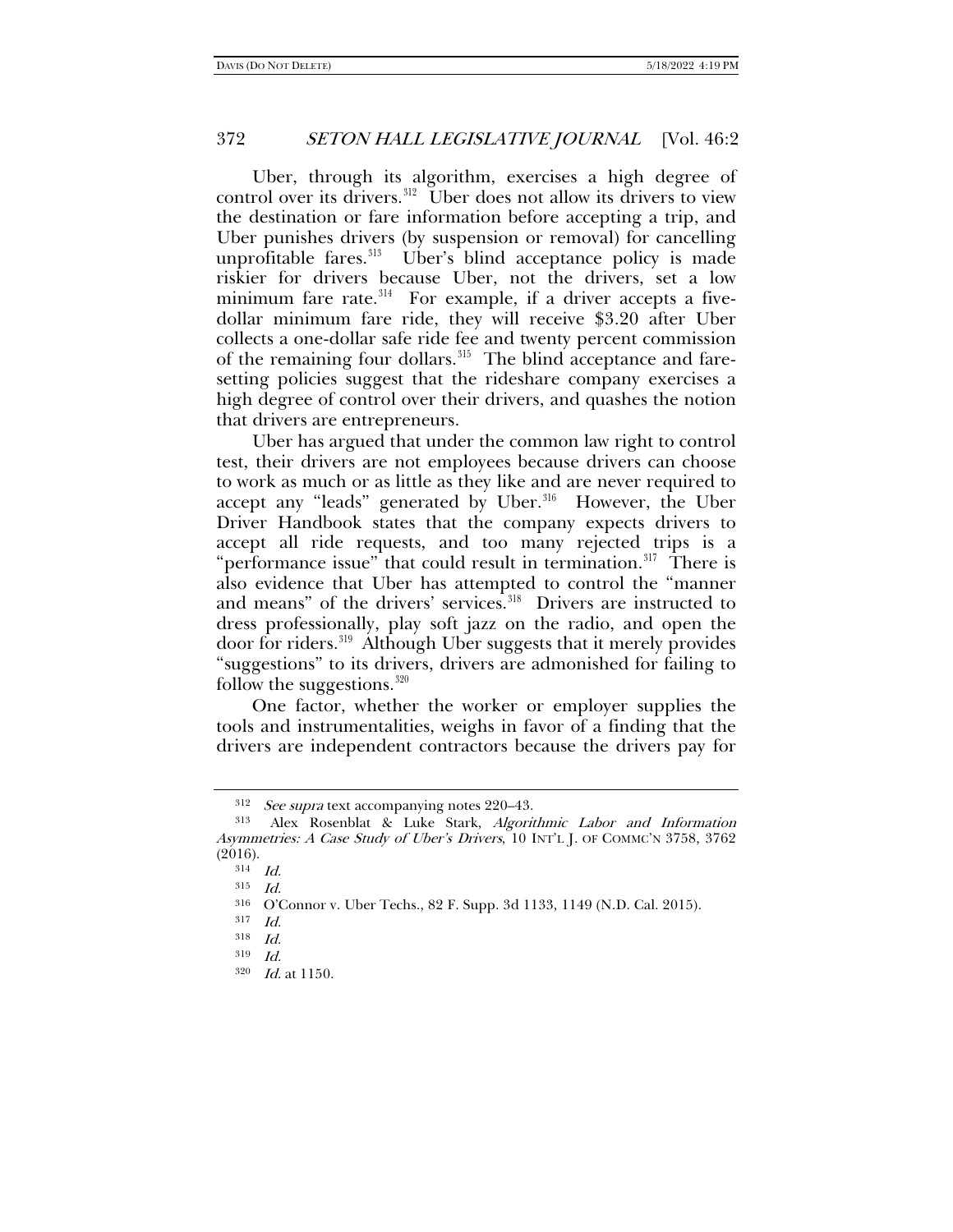their gas, cars, and insurance. This factor, however, may become of little relevance in a post-COVID society. The pandemic forced a large share of the workforce to switch to remote, at-home work.<sup>[321](#page-46-0)</sup> As a result, many employees began to supply their own work supplies, such as laptops, cell phones, and internet connection.[322](#page-46-1) Factors that initially weighed heavily in favor of independent contractor status in a pre-Internet world, where it was impossible to conduct work outside the office, simply do not have the same level of probative value in 2022.

Uber further contends that its drivers are not employees because they conduct work outside the company's usual course of business. $323$  Uber argues that it is a technology platform, not a transportation company.<sup>[324](#page-46-3)</sup> Though a clever argument, it is one that defies logic. Unsurprisingly, an English court rejected this argument, explaining "the lady doth protest too much," as it is "unreal to deny that Uber is in business as a supplier of transportation services."[325](#page-46-4)

### IV. CONCLUSION

Federal adoption of the ABC Test, either through statutory amendments or judicial interpretation, would not put rideshare drivers on equal footing with current employees. Even if the federal government adopted the ABC Test, rideshare drivers would not qualify for state unemployment insurance or state laws

<span id="page-46-0"></span><sup>321</sup> Kathryn Vasel, The Pandemic Forced A Massive Remote-work Experiment. Now Comes the Hard Part, CNN BUS. (Mar. 11, 2021), https://www.cnn.com/ 2021/03/09/success/remote-work-covid-pandemic-one-year-later/index.html.

<span id="page-46-1"></span><sup>322</sup> Kathleen McLeod Caminiti & Maxim Doroshenko, Covert Costs of the COVID-19 Pandemic: Expense Reimbursement For Remote Workers, FISHER PHILLIPS (May 30, 2020), https://www.fisherphillips.com/news-insights/covert-costsof-the-covid-19-pandemic-expense-reimbursement-for-remote-workers.html.

<span id="page-46-2"></span><sup>&</sup>lt;sup>323</sup> Joel Rosenblat, *Uber's Future May Depend On Convincing the World Drivers Aren't Part of its 'Core Business*,' TIME (Sept. 12, 2019), https://time.com/ 5675637/uber-business-future/#:~:text=its%20'Core%20Business'-,Uber's%20 Future%20May%20Depend%20On%20Convincing%20the%20World%20Drivers%2 0Aren,Part%20of%20its%20'Core%20Business'&text=Facing%20the%20most%20se rious,platform%2C%20not%20a%20transportation%20company.

 $324$  *Id.* 

<span id="page-46-4"></span><span id="page-46-3"></span><sup>325</sup> Arjun Kharpal, Uber in Landmark UK Employment Tribunal: All You Need To Know, CNBC (Sept. 27, 2017), https://www.cnbc.com/2017/09/27/uber-ukemployment-tribunal-drivers-rights-all-you-need-to-know.html.